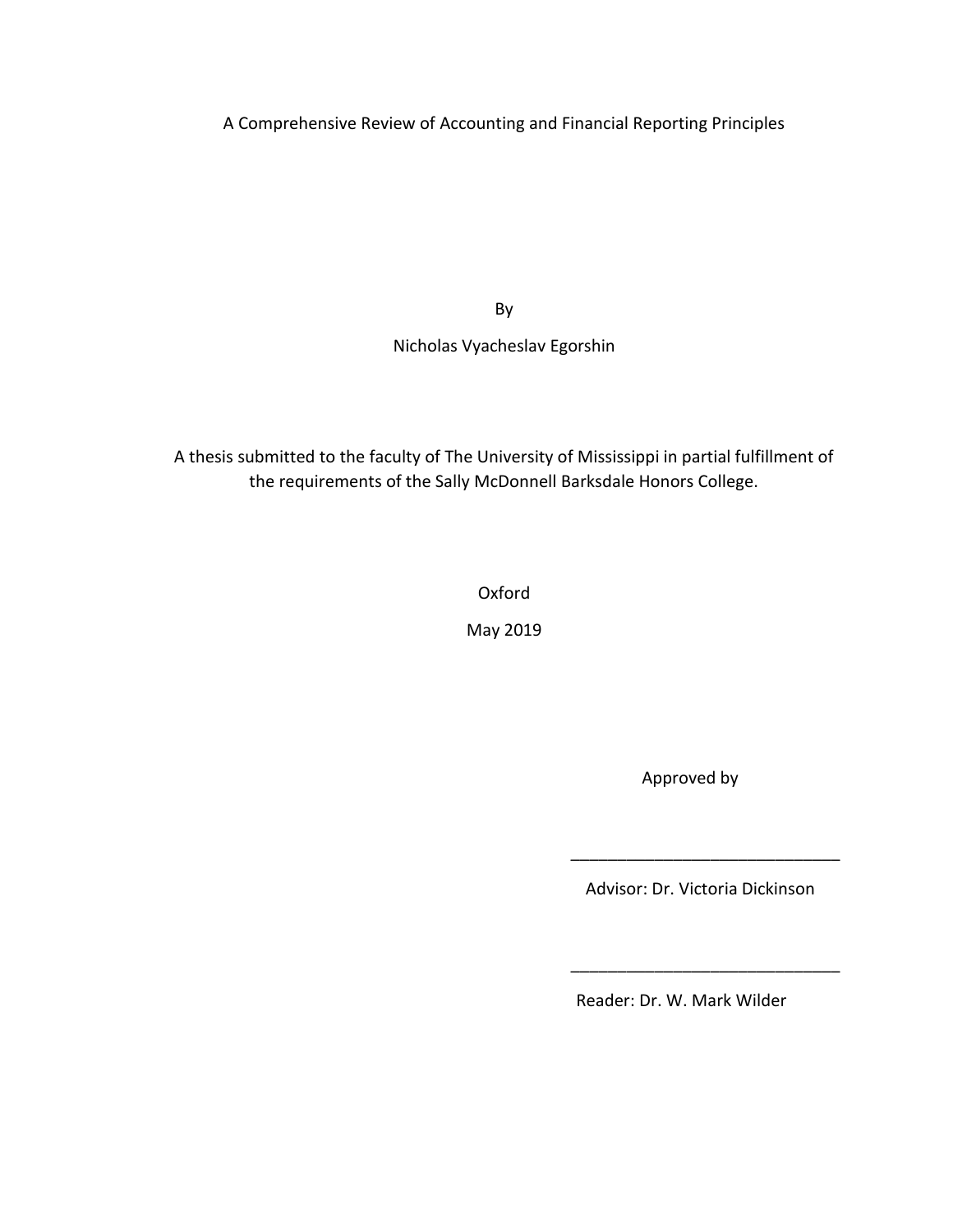#### THESIS ABSTRACT

# Nick Egorshin: A Comprehensive Review of Accounting and Financial Reporting Principles

The following Thesis is comprised of twelve case studies that were completed over one year in the course ACCY 420. This course, led by Dr. Victoria Dickinson, challenged students to dive deeper into accounting concepts and principles through the analysis of financial statements presented from real companies. The companies analyzed do business in a variety of industries and disciplines, so students were able to see the accounting process through a multitude of lenses. Some companies examined used foreign currency and adhered to International Accounting policies, so analysis and critical thinking skills were necessary in truly understanding the significance of the transactions being presented and the procedures being utilized. Case studies were completed on a bi-weekly basis and were submitted for review so corrections could be made.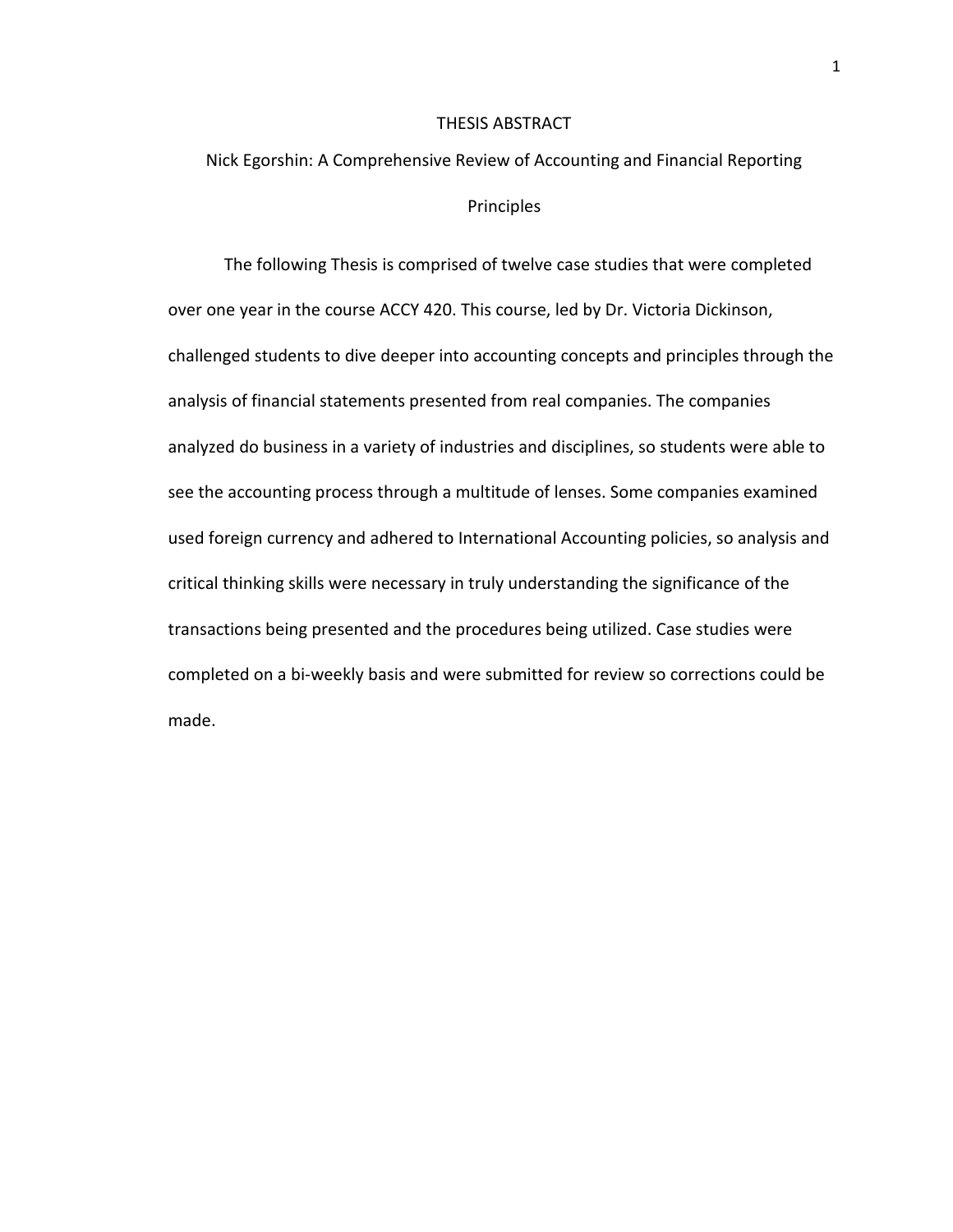## TABLE OF CONTENTS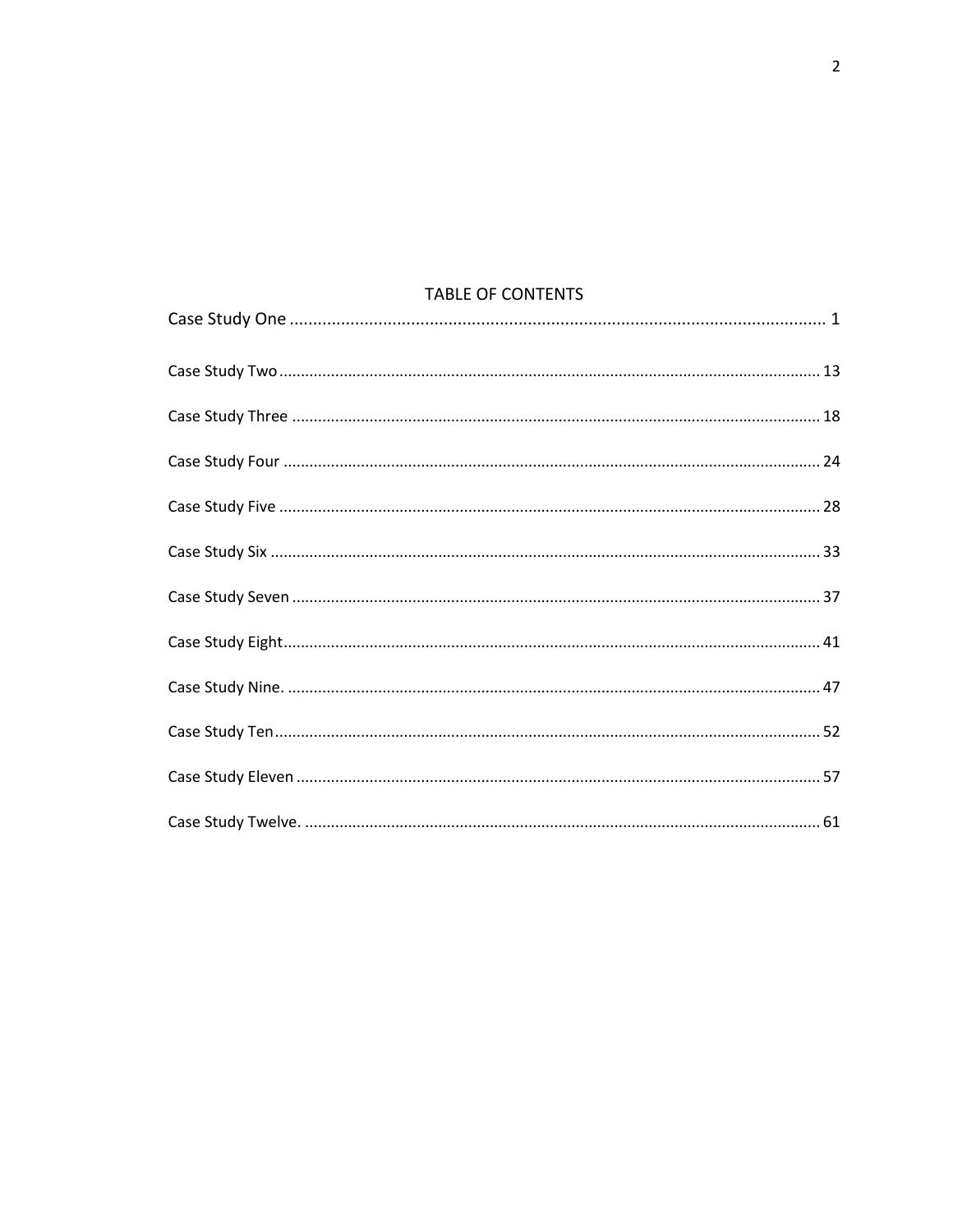**Case Study One**

**Home Heaters: Financial Analysis of Glenwood Heating, Inc. and Eads Heaters, Inc.** 

**Nick Egorshin**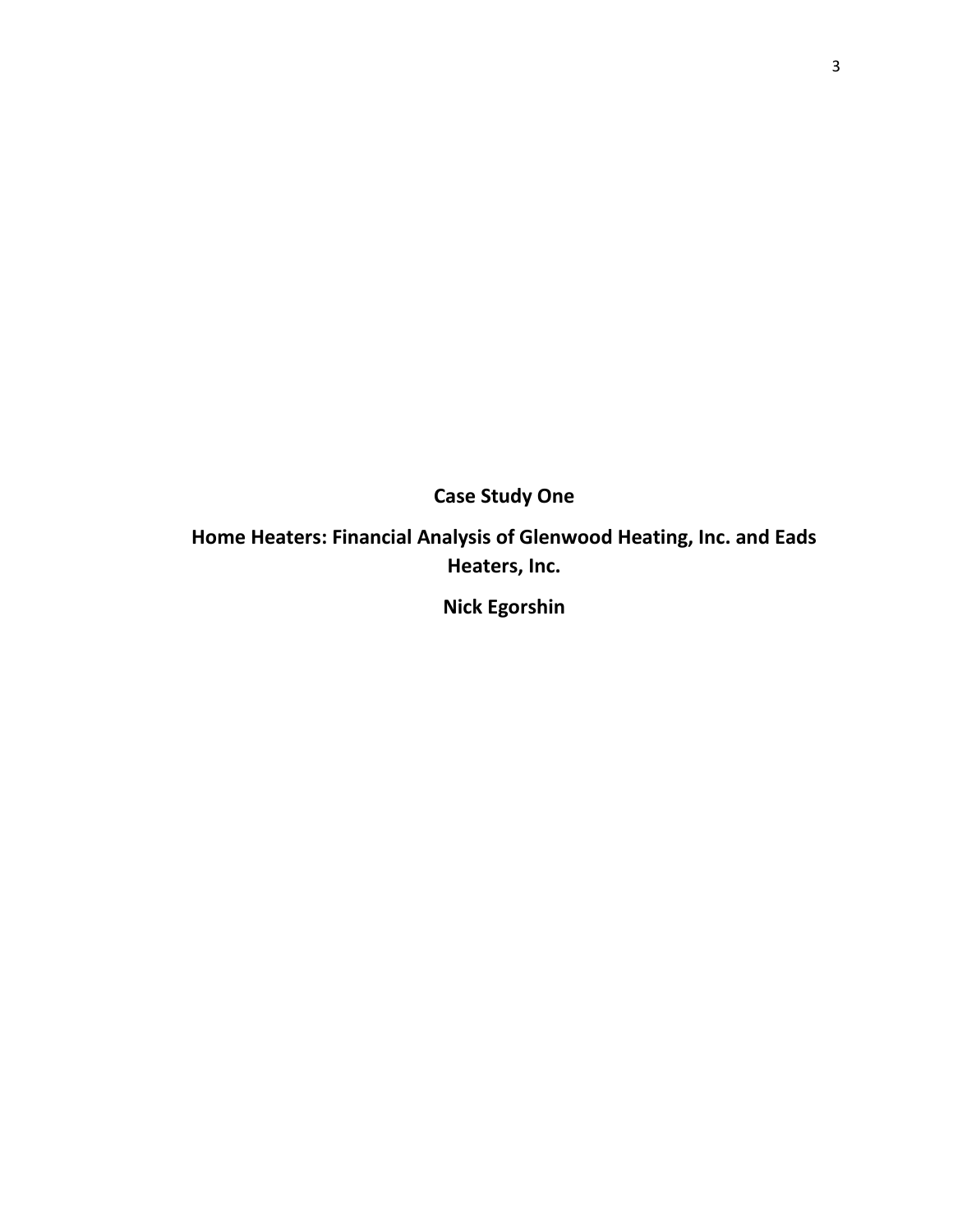**Introduction:** The following case provides financial information for two companies that sell home heating units: Glenwood Heating, Inc. and Eads Heaters, Inc. Both companies are being evaluated one year after inception. In that first year, Glenwood and Eads perform and account for identical transactions in operations. These operations are illustrated by the transactions and trial balance in Part A. Part B consists of each company's income statement, balance sheet, and statement of retained earnings. Part B also exhibits the differences in decision making by each company's respective management that resulted in the financial statements produced. An attached appendix contains supporting information that illustrates how these financial statements were compiled. Analysis of each company's finances through the use of financial ratios provide the conclusion that Glenwood Heating, Inc. is the better investment at this time.

#### **Part A: First Year Transactions**

| <b>Home Heaters</b> |                                        |                     |           |        |                 |           |                                                             |          |         |         |                          |
|---------------------|----------------------------------------|---------------------|-----------|--------|-----------------|-----------|-------------------------------------------------------------|----------|---------|---------|--------------------------|
|                     | <b>Part A: First Year Transactions</b> |                     |           |        |                 |           |                                                             |          |         |         |                          |
|                     |                                        |                     |           |        |                 |           |                                                             |          |         |         |                          |
|                     | Cash                                   | <b>Accounts Rec</b> | Inventory | Land   | <b>Building</b> | Equipment | Accounts Payable Note Payable Interest Payable Common Stock |          |         |         | <b>Retained Earnings</b> |
| No.1                | 160,000                                |                     |           |        |                 |           |                                                             |          |         | 160,000 |                          |
| No.2                | 400,000                                |                     |           |        |                 |           |                                                             | 400,000  |         |         |                          |
| No.3                | (420,000)                              |                     |           | 70,000 | 350,000         |           |                                                             |          |         |         |                          |
| No.4                | (80,000)                               |                     |           |        |                 | 80,000    |                                                             |          |         |         |                          |
| No.5                |                                        |                     | 239,800   |        |                 |           | 239,800                                                     |          |         |         |                          |
| <b>No.6</b>         |                                        | 398,500             |           |        |                 |           |                                                             |          |         |         | 398,500                  |
| No.7                | 299,100                                | (299, 100)          |           |        |                 |           |                                                             |          |         |         |                          |
| <b>No.8</b>         | (213, 360)                             |                     |           |        |                 |           | (213, 360)                                                  |          |         |         |                          |
| No.9                | (41,000)                               |                     |           |        |                 |           |                                                             | (20,000) |         |         | (21,000)                 |
| No.10               | (34, 200)                              |                     |           |        |                 |           |                                                             |          |         |         | (34, 200)                |
| No.11               | (23, 200)                              |                     |           |        |                 |           |                                                             |          |         |         | (23, 200)                |
| No.12               |                                        |                     |           |        |                 |           |                                                             |          | (6,650) |         | (6,650)                  |
| <b>Balances</b>     | 47,340                                 | 99,400              | 239,800   | 70,000 | 350,000         | 80,000    | 26,440                                                      | 380,000  | (6,650) | 160,000 | 313,450                  |

#### **Table 1a:** Basic Transactions

#### **Table 1b:** Unadjusted Trial Balance

| <b>Home Heaters</b>             |                                         |                |  |  |  |  |  |  |  |  |
|---------------------------------|-----------------------------------------|----------------|--|--|--|--|--|--|--|--|
|                                 | <b>Unadjusted Trial Balance- Part A</b> |                |  |  |  |  |  |  |  |  |
|                                 | <b>Debits</b>                           | <b>Credits</b> |  |  |  |  |  |  |  |  |
| Cash                            | 47,340                                  |                |  |  |  |  |  |  |  |  |
| <b>Accounts Rec</b>             | 99,400                                  |                |  |  |  |  |  |  |  |  |
| Inventory                       | 239,800                                 |                |  |  |  |  |  |  |  |  |
| Land                            | 70,000                                  |                |  |  |  |  |  |  |  |  |
| <b>Building</b>                 | 350,000                                 |                |  |  |  |  |  |  |  |  |
| Equipment                       | 80,000                                  |                |  |  |  |  |  |  |  |  |
| <b>Accounts Payable</b>         |                                         | 26,440         |  |  |  |  |  |  |  |  |
| Note Payable                    |                                         | 380,000        |  |  |  |  |  |  |  |  |
| Interest Payable                |                                         | 6,650          |  |  |  |  |  |  |  |  |
| <b>Common Stock</b>             |                                         | 160,000        |  |  |  |  |  |  |  |  |
| Dividend                        | 23,200                                  |                |  |  |  |  |  |  |  |  |
| <b>Sales</b>                    |                                         | 398,500        |  |  |  |  |  |  |  |  |
| <b>Other Operating Expenses</b> | 34,200                                  |                |  |  |  |  |  |  |  |  |
| <b>Interest Expense</b>         | 27,650                                  |                |  |  |  |  |  |  |  |  |
| Total                           | 971,590                                 | 971,590        |  |  |  |  |  |  |  |  |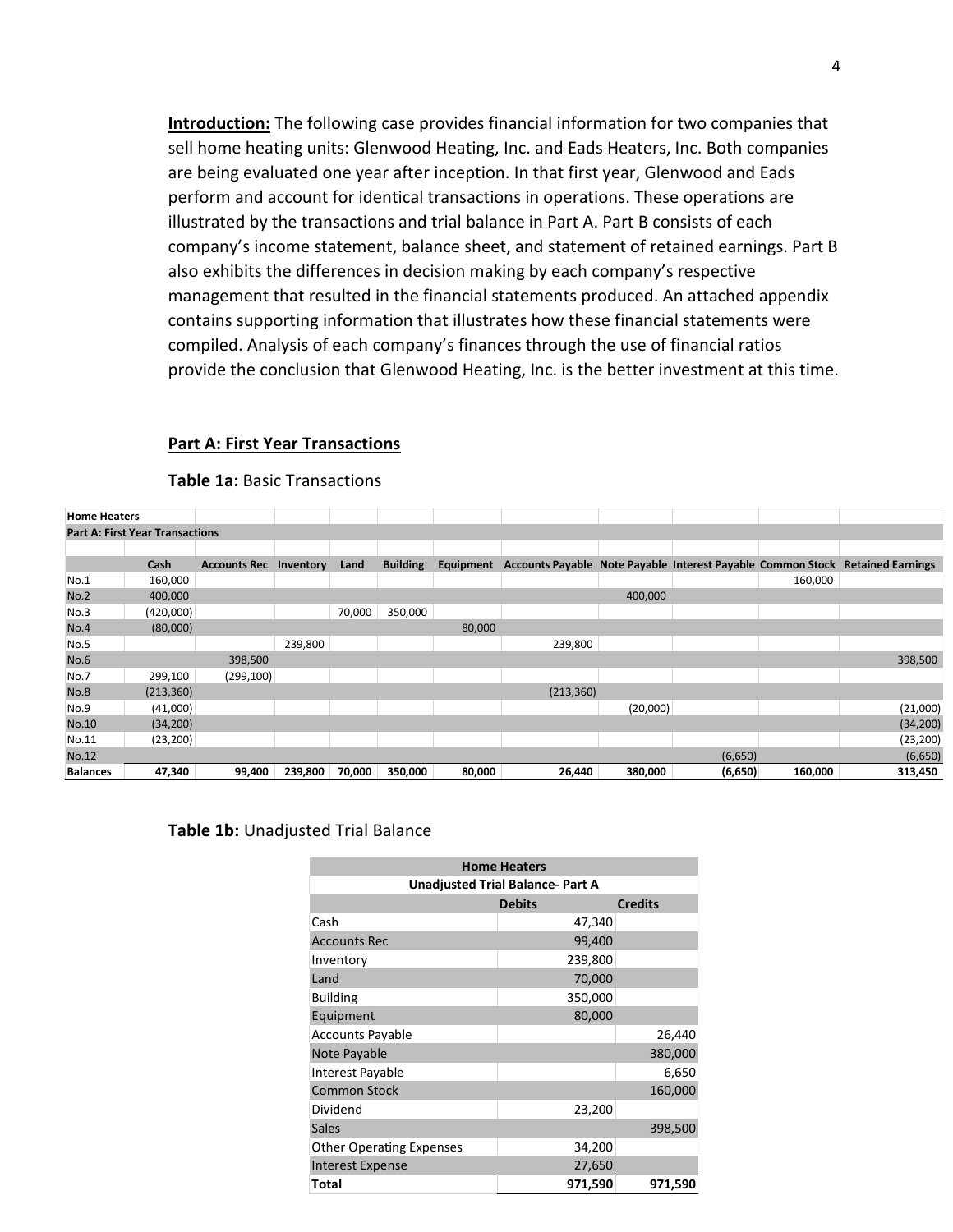## **Part B: Glenwood and Eads Financial Statements**

**Table 1c:** Glenwood Income Statement

| <b>Glenwood Heating, Inc.</b>          |        |         |  |  |  |  |  |  |  |  |  |  |
|----------------------------------------|--------|---------|--|--|--|--|--|--|--|--|--|--|
| <b>Income Statement</b>                |        |         |  |  |  |  |  |  |  |  |  |  |
| For Year Ended December 31, 20X1       |        |         |  |  |  |  |  |  |  |  |  |  |
|                                        |        |         |  |  |  |  |  |  |  |  |  |  |
| <b>Sales</b>                           |        | 398,500 |  |  |  |  |  |  |  |  |  |  |
| Cost of Goods Sold                     |        | 177,000 |  |  |  |  |  |  |  |  |  |  |
| <b>Gross Profit</b>                    |        | 221,500 |  |  |  |  |  |  |  |  |  |  |
| <b>Operating Expenses</b>              |        |         |  |  |  |  |  |  |  |  |  |  |
| <b>Bad Debt Expense</b>                | 994    |         |  |  |  |  |  |  |  |  |  |  |
| <b>Depreciation Expense- Building</b>  | 10,000 |         |  |  |  |  |  |  |  |  |  |  |
| <b>Depreciation Expense- Equipment</b> | 9,000  |         |  |  |  |  |  |  |  |  |  |  |
| <b>Rent Expense</b>                    | 16,000 |         |  |  |  |  |  |  |  |  |  |  |
| <b>Other Operating Expenses</b>        | 34,200 | 70194   |  |  |  |  |  |  |  |  |  |  |
| <b>Income From Operations</b>          |        | 151,306 |  |  |  |  |  |  |  |  |  |  |
| <b>Other Expenses</b>                  |        |         |  |  |  |  |  |  |  |  |  |  |
| <b>Interest Expense</b>                |        | 27,650  |  |  |  |  |  |  |  |  |  |  |
| <b>Income Before Taxes</b>             |        | 123,656 |  |  |  |  |  |  |  |  |  |  |
| Provision for Income Taxes             |        | 30,914  |  |  |  |  |  |  |  |  |  |  |
| Net Income                             |        | 92,742  |  |  |  |  |  |  |  |  |  |  |
| Earnings Per Common Share              |        | 28.98   |  |  |  |  |  |  |  |  |  |  |

**Table 1d:** Glenwood Statement of Retained Earnings

| <b>Glenwood Heating, Inc.</b>         |           |  |  |  |  |  |  |  |  |  |  |
|---------------------------------------|-----------|--|--|--|--|--|--|--|--|--|--|
| <b>Statement of Retained Earnings</b> |           |  |  |  |  |  |  |  |  |  |  |
| For Year Ended December 31, 20X1      |           |  |  |  |  |  |  |  |  |  |  |
|                                       |           |  |  |  |  |  |  |  |  |  |  |
| Retained Earnings January 1, 20X1     |           |  |  |  |  |  |  |  |  |  |  |
| <b>Plus: Net Income</b>               | 92,742    |  |  |  |  |  |  |  |  |  |  |
|                                       | 92,742    |  |  |  |  |  |  |  |  |  |  |
| Less: Dividends                       | (23, 200) |  |  |  |  |  |  |  |  |  |  |
| Retained Earnings December 31, 20X1   | 69,542    |  |  |  |  |  |  |  |  |  |  |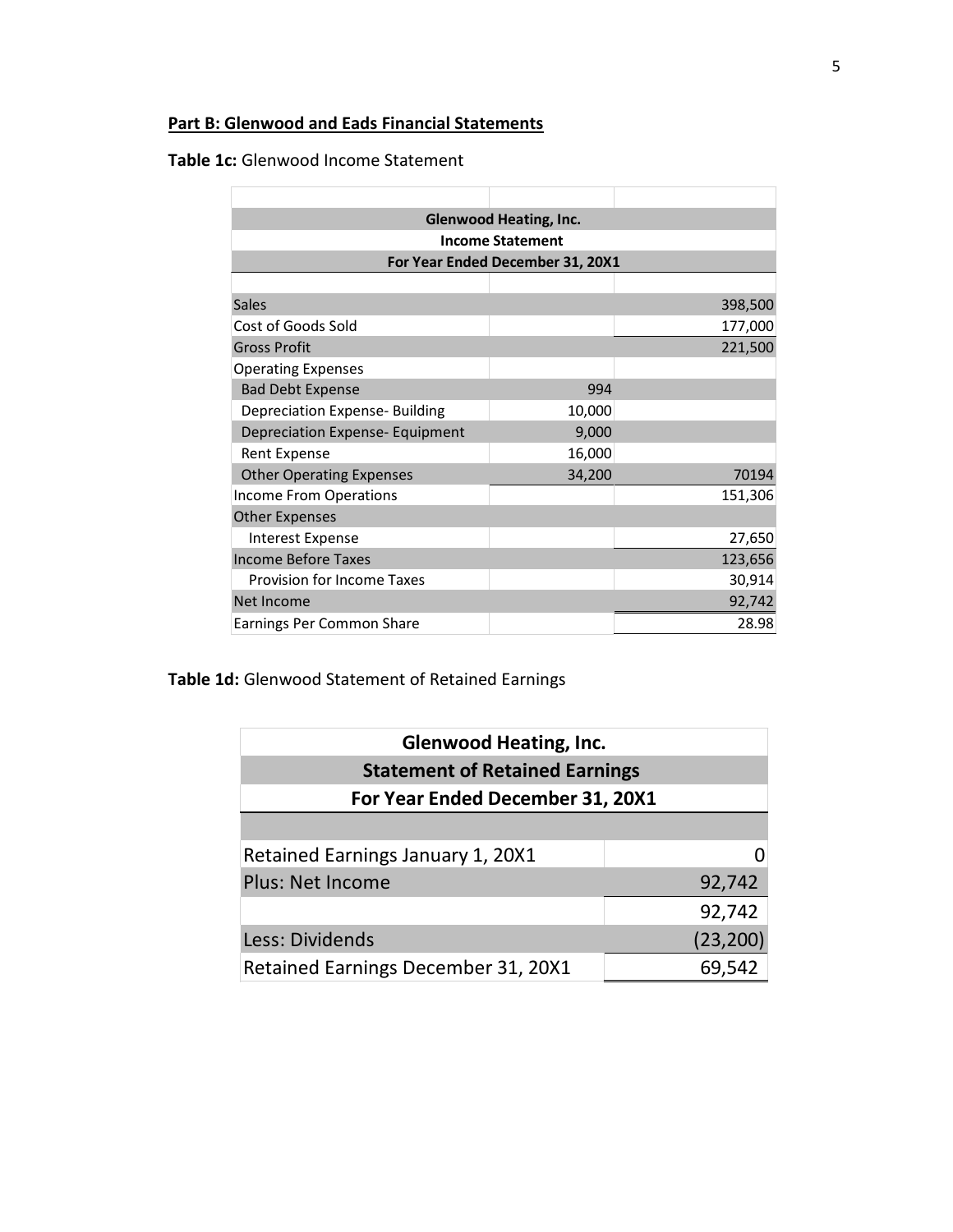## **Table 1e:** Glenwood Balance Sheet

| <b>Glenwood Heating, Inc</b>                      |        |         |         |  |  |  |  |  |  |  |  |  |  |
|---------------------------------------------------|--------|---------|---------|--|--|--|--|--|--|--|--|--|--|
| <b>Balance Sheet</b>                              |        |         |         |  |  |  |  |  |  |  |  |  |  |
| For Year Ended December 31, 20X1                  |        |         |         |  |  |  |  |  |  |  |  |  |  |
| Assets                                            |        |         |         |  |  |  |  |  |  |  |  |  |  |
| <b>Current Assets</b>                             |        |         |         |  |  |  |  |  |  |  |  |  |  |
| Cash                                              |        |         | 426     |  |  |  |  |  |  |  |  |  |  |
| <b>Accounts Receivable</b>                        |        | 99,400  |         |  |  |  |  |  |  |  |  |  |  |
| Less: Allowance for Bad Debts                     |        | (994)   | 98,406  |  |  |  |  |  |  |  |  |  |  |
| Inventory                                         |        |         | 62800   |  |  |  |  |  |  |  |  |  |  |
| <b>Total Current Assets</b>                       |        |         | 161,632 |  |  |  |  |  |  |  |  |  |  |
| Property, Plant, and Equipment                    |        |         |         |  |  |  |  |  |  |  |  |  |  |
| Land                                              |        | 70,000  |         |  |  |  |  |  |  |  |  |  |  |
| <b>Building</b>                                   |        | 350,000 |         |  |  |  |  |  |  |  |  |  |  |
| Equipment                                         |        | 80,000  |         |  |  |  |  |  |  |  |  |  |  |
| Less: Accumulated Depreciation- Building          | 10,000 |         |         |  |  |  |  |  |  |  |  |  |  |
| Less: Accumulated Depreciation- Equipment         | 9,000  |         |         |  |  |  |  |  |  |  |  |  |  |
| <b>Total Accumulated Depreciation</b>             | 19,000 |         |         |  |  |  |  |  |  |  |  |  |  |
| Total Property, Plant, and Equipment              |        |         | 481,000 |  |  |  |  |  |  |  |  |  |  |
| <b>Total Assets</b>                               |        |         | 642,632 |  |  |  |  |  |  |  |  |  |  |
|                                                   |        |         |         |  |  |  |  |  |  |  |  |  |  |
| Liabilities and Stockholders' Equity              |        |         |         |  |  |  |  |  |  |  |  |  |  |
| <b>Current Liabilities</b>                        |        |         |         |  |  |  |  |  |  |  |  |  |  |
| <b>Accounts Payable</b>                           |        |         | 26,440  |  |  |  |  |  |  |  |  |  |  |
| Interest Payable                                  |        |         | 6650    |  |  |  |  |  |  |  |  |  |  |
| <b>Total Current Liabilities</b>                  |        |         | 33,090  |  |  |  |  |  |  |  |  |  |  |
| Long Term Liabilities                             |        |         |         |  |  |  |  |  |  |  |  |  |  |
| Note Payable                                      |        |         | 380,000 |  |  |  |  |  |  |  |  |  |  |
| <b>Total Liabilites</b>                           |        |         | 413,090 |  |  |  |  |  |  |  |  |  |  |
| Stockholders' Equity                              |        |         |         |  |  |  |  |  |  |  |  |  |  |
| <b>Common Stock</b>                               |        | 160,000 |         |  |  |  |  |  |  |  |  |  |  |
| <b>Retained Earnings</b>                          |        | 69,542  |         |  |  |  |  |  |  |  |  |  |  |
| <b>Total Stockholders' Equity</b>                 |        |         | 229,542 |  |  |  |  |  |  |  |  |  |  |
| <b>Total Liabilities and Stockholders' Equity</b> |        |         | 642,632 |  |  |  |  |  |  |  |  |  |  |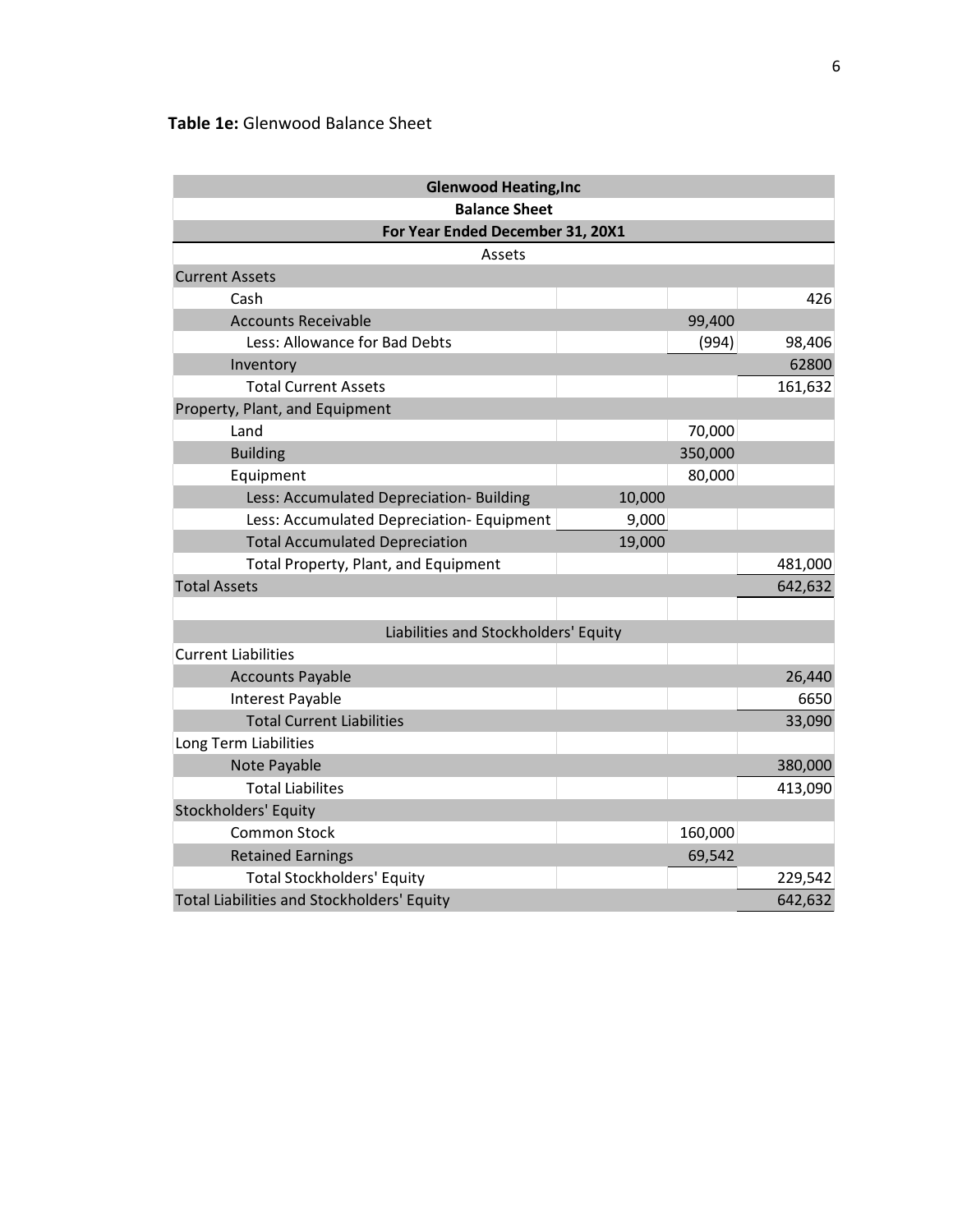## **Table 1f:** Eads Income Statement

| Eads Heaters, Inc.                     |        |         |  |  |  |  |  |  |  |  |  |  |
|----------------------------------------|--------|---------|--|--|--|--|--|--|--|--|--|--|
| <b>Income Statement</b>                |        |         |  |  |  |  |  |  |  |  |  |  |
| For Year Ended December 31, 20X1       |        |         |  |  |  |  |  |  |  |  |  |  |
|                                        |        |         |  |  |  |  |  |  |  |  |  |  |
| <b>Sales</b>                           |        | 398,500 |  |  |  |  |  |  |  |  |  |  |
| Cost of Goods Sold                     |        | 188,800 |  |  |  |  |  |  |  |  |  |  |
| <b>Gross Profit</b>                    |        | 209,700 |  |  |  |  |  |  |  |  |  |  |
| <b>Operating Expenses</b>              |        |         |  |  |  |  |  |  |  |  |  |  |
| <b>Bad Debt Expense</b>                | 4970   |         |  |  |  |  |  |  |  |  |  |  |
| <b>Depreciation Expense- Building</b>  | 10,000 |         |  |  |  |  |  |  |  |  |  |  |
| Depreciation Expense- Equipment        | 20,000 |         |  |  |  |  |  |  |  |  |  |  |
| Depreciation Expense- Leased Equipment | 11,500 |         |  |  |  |  |  |  |  |  |  |  |
| <b>Other Operating Expenses</b>        | 34,200 | 80670   |  |  |  |  |  |  |  |  |  |  |
| Income From Operations                 |        | 129,030 |  |  |  |  |  |  |  |  |  |  |
| <b>Other Expenses</b>                  |        |         |  |  |  |  |  |  |  |  |  |  |
| <b>Interest Expense</b>                |        | 35,010  |  |  |  |  |  |  |  |  |  |  |
| <b>Income Before Taxes</b>             |        | 94,020  |  |  |  |  |  |  |  |  |  |  |
| <b>Provision for Income Taxes</b>      |        | 23,505  |  |  |  |  |  |  |  |  |  |  |
| Net Income                             |        | 70,515  |  |  |  |  |  |  |  |  |  |  |
| Earnings Per Common Share              |        | 22.04   |  |  |  |  |  |  |  |  |  |  |

## **Table 1g:** Eads Statement of Retained Earnings

| Eads Heaters, Inc.                    |           |  |  |  |  |  |  |  |  |  |  |
|---------------------------------------|-----------|--|--|--|--|--|--|--|--|--|--|
| <b>Statement of Retained Earnings</b> |           |  |  |  |  |  |  |  |  |  |  |
| For Year Ended December 31, 20X1      |           |  |  |  |  |  |  |  |  |  |  |
|                                       |           |  |  |  |  |  |  |  |  |  |  |
| Retained Earnings January 1, 20X1     |           |  |  |  |  |  |  |  |  |  |  |
| <b>Plus: Net Income</b>               | 70515     |  |  |  |  |  |  |  |  |  |  |
|                                       | 70515     |  |  |  |  |  |  |  |  |  |  |
| Less: Dividends                       | (23, 200) |  |  |  |  |  |  |  |  |  |  |
| Retained Earnings December 31, 20X1   | 93715     |  |  |  |  |  |  |  |  |  |  |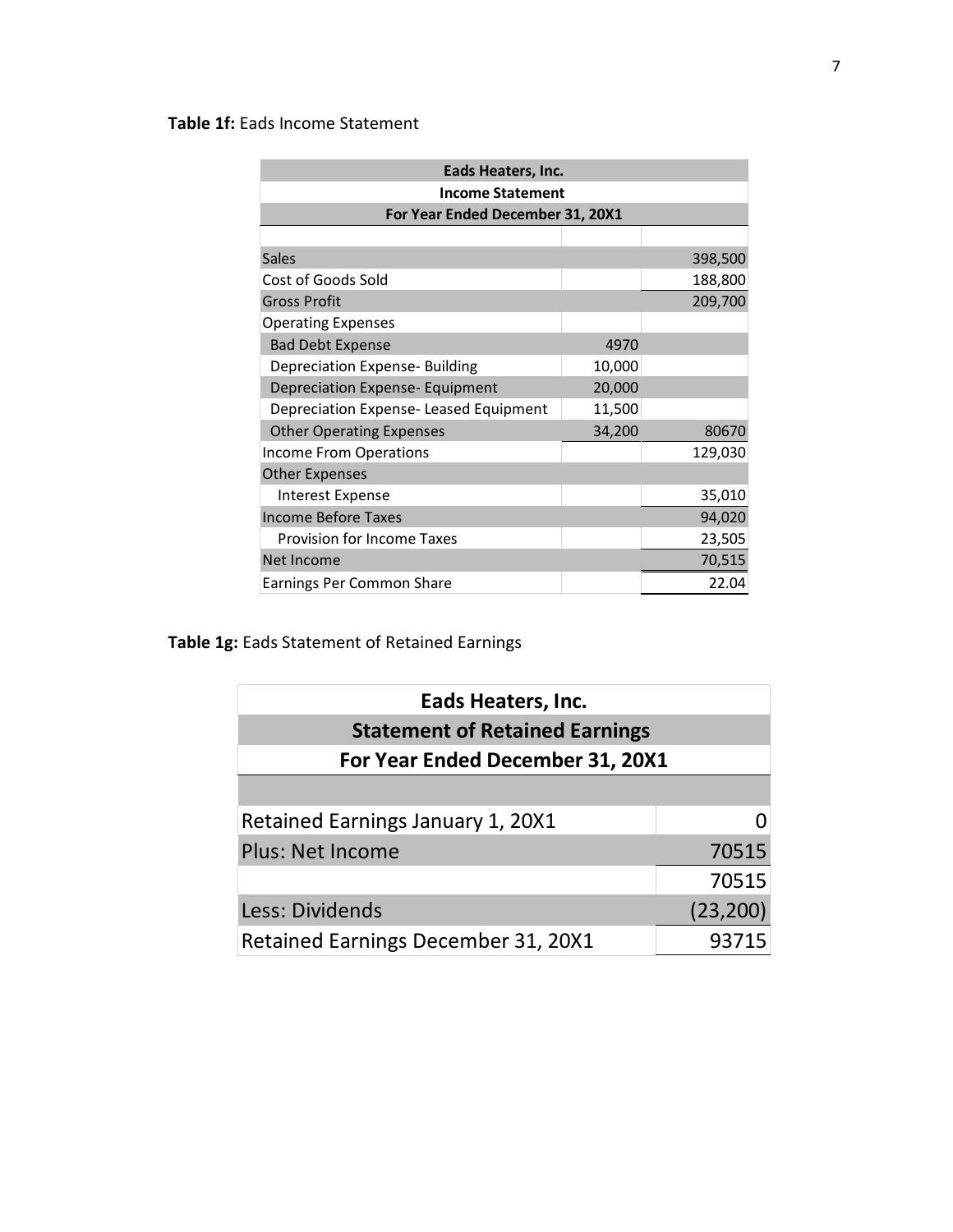## **Table 1h:** Eads Balance Sheet

| Eads Heaters, Inc.                                |        |         |         |  |  |  |  |  |  |  |  |  |  |
|---------------------------------------------------|--------|---------|---------|--|--|--|--|--|--|--|--|--|--|
| <b>Balance Sheet</b>                              |        |         |         |  |  |  |  |  |  |  |  |  |  |
| For Year Ended December 31, 20X1                  |        |         |         |  |  |  |  |  |  |  |  |  |  |
| Assets                                            |        |         |         |  |  |  |  |  |  |  |  |  |  |
| <b>Current Assets</b>                             |        |         |         |  |  |  |  |  |  |  |  |  |  |
| Cash                                              |        |         | 7835    |  |  |  |  |  |  |  |  |  |  |
| <b>Accounts Receivable</b>                        |        | 99,400  |         |  |  |  |  |  |  |  |  |  |  |
| Less: Allowance for Bad Debts                     |        | 4970    | 94,430  |  |  |  |  |  |  |  |  |  |  |
| Inventory                                         |        |         | 51,000  |  |  |  |  |  |  |  |  |  |  |
| <b>Total Current Assets</b>                       |        |         | 153,265 |  |  |  |  |  |  |  |  |  |  |
| Property, Plant, and Equipment                    |        |         |         |  |  |  |  |  |  |  |  |  |  |
| Land                                              |        | 70,000  |         |  |  |  |  |  |  |  |  |  |  |
| <b>Building</b>                                   |        | 350,000 |         |  |  |  |  |  |  |  |  |  |  |
| Equipment                                         |        | 80,000  |         |  |  |  |  |  |  |  |  |  |  |
| Less: Accumulated Depreciation- Building          | 10,000 |         |         |  |  |  |  |  |  |  |  |  |  |
| Less: Accumulated Depreciation- Equipment         | 20,000 |         |         |  |  |  |  |  |  |  |  |  |  |
| Less: Accumulated Depreciation- Leased Equipment  | 11,500 |         |         |  |  |  |  |  |  |  |  |  |  |
| <b>Total Accumulated Depreciation</b>             | 41,500 |         |         |  |  |  |  |  |  |  |  |  |  |
| Total Plant, Property, and Equipment              |        |         | 550,500 |  |  |  |  |  |  |  |  |  |  |
| <b>Total Assets</b>                               |        |         | 703,765 |  |  |  |  |  |  |  |  |  |  |
|                                                   |        |         |         |  |  |  |  |  |  |  |  |  |  |
| Liabilities and Stockholders' Equity              |        |         |         |  |  |  |  |  |  |  |  |  |  |
| <b>Current Liabilities</b>                        |        |         |         |  |  |  |  |  |  |  |  |  |  |
| <b>Accounts Payable</b>                           |        |         | 26,440  |  |  |  |  |  |  |  |  |  |  |
| <b>Interest Payable</b>                           |        |         | 6650    |  |  |  |  |  |  |  |  |  |  |
| <b>Total Current Liabiliteis</b>                  |        |         | 33,090  |  |  |  |  |  |  |  |  |  |  |
| Long Term Liabilities                             |        |         |         |  |  |  |  |  |  |  |  |  |  |
| Note Payable                                      |        | 380,000 |         |  |  |  |  |  |  |  |  |  |  |
| Lease Payable                                     |        | 83,360  | 463,360 |  |  |  |  |  |  |  |  |  |  |
| <b>Total Liabilities</b>                          |        |         | 496,450 |  |  |  |  |  |  |  |  |  |  |
| <b>Stockholders' Equity</b>                       |        |         |         |  |  |  |  |  |  |  |  |  |  |
| <b>Common Stock</b>                               |        | 160,000 |         |  |  |  |  |  |  |  |  |  |  |
| <b>Retained Earnings</b>                          |        | 47,315  |         |  |  |  |  |  |  |  |  |  |  |
| <b>Total Stockholders' Equity</b>                 |        |         | 207,315 |  |  |  |  |  |  |  |  |  |  |
| <b>Total Liabilities and Stockholders' Equity</b> |        |         | 703,765 |  |  |  |  |  |  |  |  |  |  |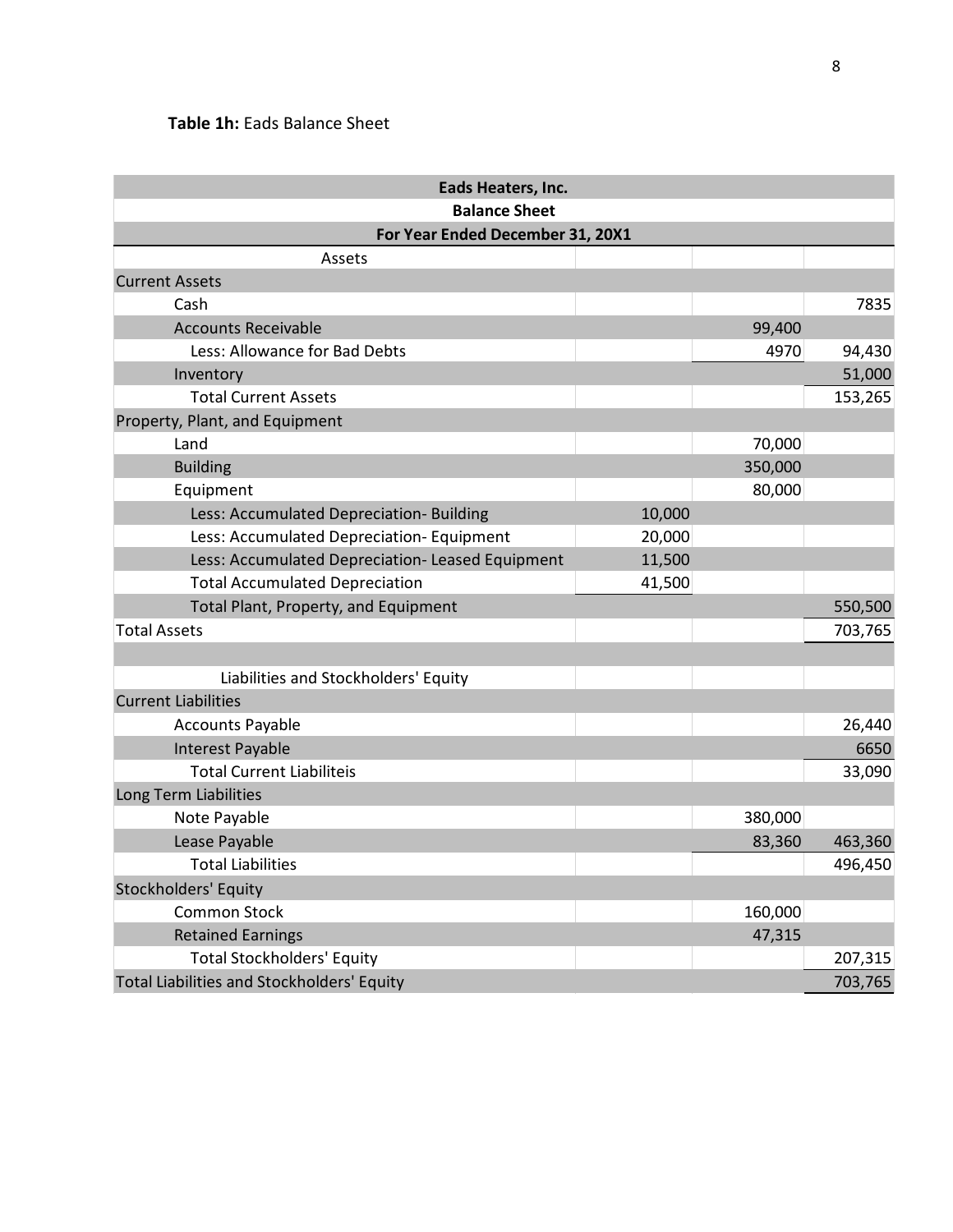#### **Financial Ratios**

| <b>Financial Ratios</b>        |          |       |       |
|--------------------------------|----------|-------|-------|
|                                | Glenwood |       | Eads  |
| <b>Current Ratio</b>           |          | 4.88  | 4.63  |
| <b>Quick Ratio</b>             |          | 2.99  | 3.09  |
| Profit Margin on Sales         |          | 0.23  | 0.18  |
| <b>Return on Assets</b>        |          | 0.14  | 0.1   |
| Return on Stockholders' Equity |          | 28.98 | 22.04 |
| Debt to Assets Ratio           |          | 0.64  | 0.71  |

**Conclusion:** Analysis of the financial statements and the financial ratios that came from them validates the notion that Glenwood would be the better investment of the two companies. Eads' quick ratio suggests that it has the upper hand on Glenwood in terms of immediate/short term liquidity, but Glenwood outperforms Eads in almost every other aspect. Both companies seem well prepared to satisfy short term obligations, but Glenwood's superior return on assets and favorable debt ratio demonstrate that it is more capable of effectively financing and utilizing its assets. Glenwood's profitability also tops that of Eads. Glenwood's decision to account for inventory using the FIFO method proved to be beneficial as cost accounted for was lower than Eads', resulting in a higher net income. Stockholders will favor Glenwood for its greater profitability and healthy returns, as demonstrated by the return on equity ratio. Glenwood is a better investment than Eads because of its favorable position to handle its obligations as well as its superior profitability.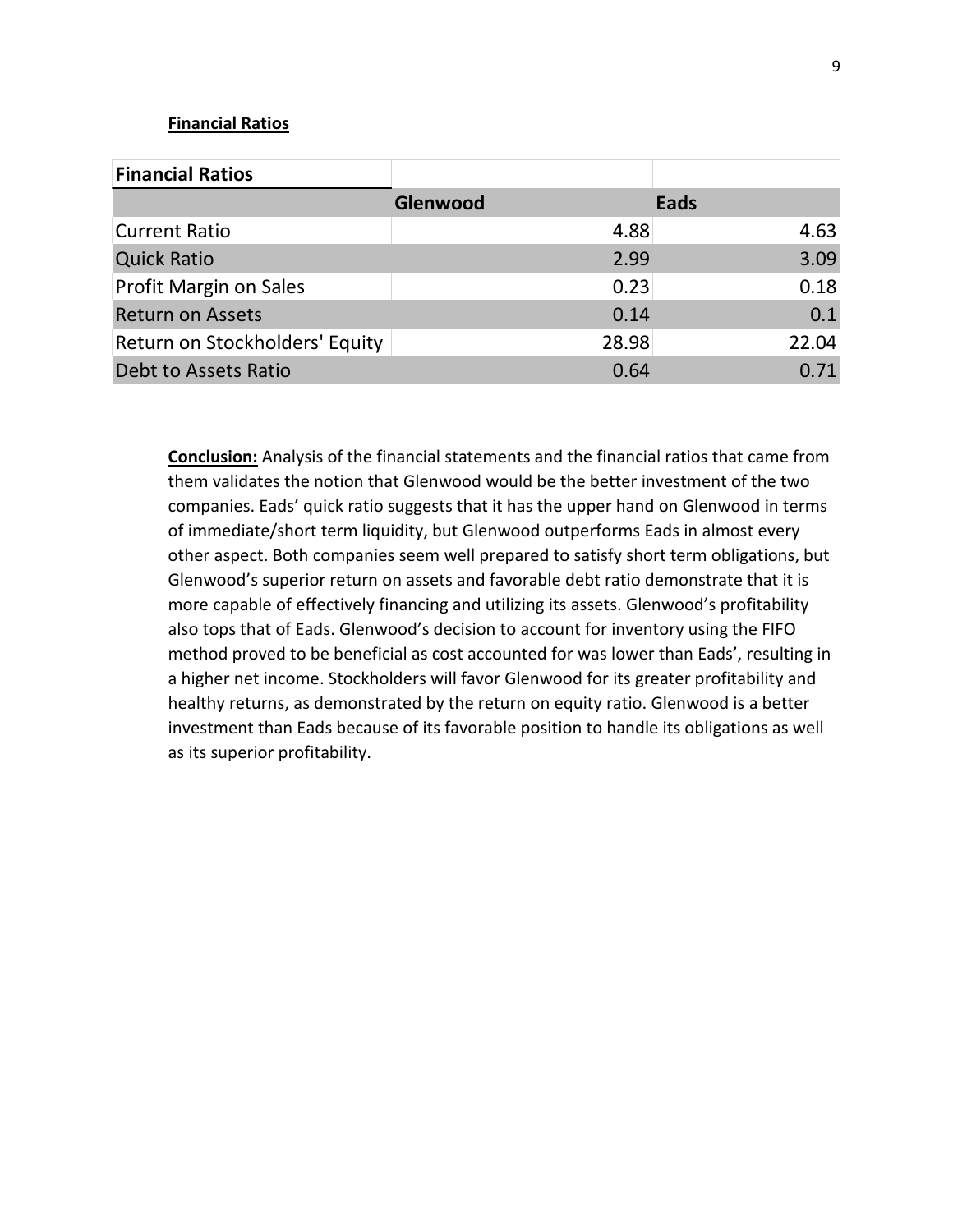**Appendix:** Included in the appendix is the supporting information that led to the computation and analysis of Glenwood and Eads' financial statements. Included are the adjusted trial balance, detailed summary of transactions, and adjusting entries for the respective companies.

### **A1:** Glenwood Trial Balance

| <b>Glenwood Heating, Inc.</b>              |               |                |  |  |  |  |  |  |  |  |
|--------------------------------------------|---------------|----------------|--|--|--|--|--|--|--|--|
| <b>Adjusted Trial Balance- Part B</b>      |               |                |  |  |  |  |  |  |  |  |
|                                            | <b>Debits</b> | <b>Credits</b> |  |  |  |  |  |  |  |  |
| Cash                                       | 426           |                |  |  |  |  |  |  |  |  |
| <b>Accounts Receivable</b>                 | 99,400        |                |  |  |  |  |  |  |  |  |
| <b>Allowance for Bad Debts</b>             |               | 994            |  |  |  |  |  |  |  |  |
| Inventory                                  | 62,800        |                |  |  |  |  |  |  |  |  |
| Land                                       | 70,000        |                |  |  |  |  |  |  |  |  |
| <b>Building</b>                            | 350,000       |                |  |  |  |  |  |  |  |  |
| <b>Accumulated Depreciation- Building</b>  |               | 10,000         |  |  |  |  |  |  |  |  |
| Equipment                                  | 80,000        |                |  |  |  |  |  |  |  |  |
| <b>Accumulated Depreciation- Equipment</b> |               | 9,000          |  |  |  |  |  |  |  |  |
| <b>Accounts Payable</b>                    |               | 26,440         |  |  |  |  |  |  |  |  |
| Interest Payable                           |               | 6,650          |  |  |  |  |  |  |  |  |
| Note Payable                               |               | 380,000        |  |  |  |  |  |  |  |  |
| <b>Common Stock</b>                        |               | 160,000        |  |  |  |  |  |  |  |  |
| <b>Dividend</b>                            | 23,200        |                |  |  |  |  |  |  |  |  |
| <b>Sales</b>                               |               | 398,500        |  |  |  |  |  |  |  |  |
| Cost of Goods Sold                         | 177,000       |                |  |  |  |  |  |  |  |  |
| <b>Other Operating Expenses</b>            | 34,200        |                |  |  |  |  |  |  |  |  |
| <b>Bad Debt Expense</b>                    | 994           |                |  |  |  |  |  |  |  |  |
| <b>Depreciation Expense- Building</b>      | 10,000        |                |  |  |  |  |  |  |  |  |
| <b>Depreciation Expense- Equipment</b>     | 9,000         |                |  |  |  |  |  |  |  |  |
| <b>Rent Expense</b>                        | 16,000        |                |  |  |  |  |  |  |  |  |
| <b>Interest Expense</b>                    | 27,650        |                |  |  |  |  |  |  |  |  |
| Provision for Income Tax                   | 30,914        |                |  |  |  |  |  |  |  |  |
| <b>Total</b>                               | 991,584       | 991,584        |  |  |  |  |  |  |  |  |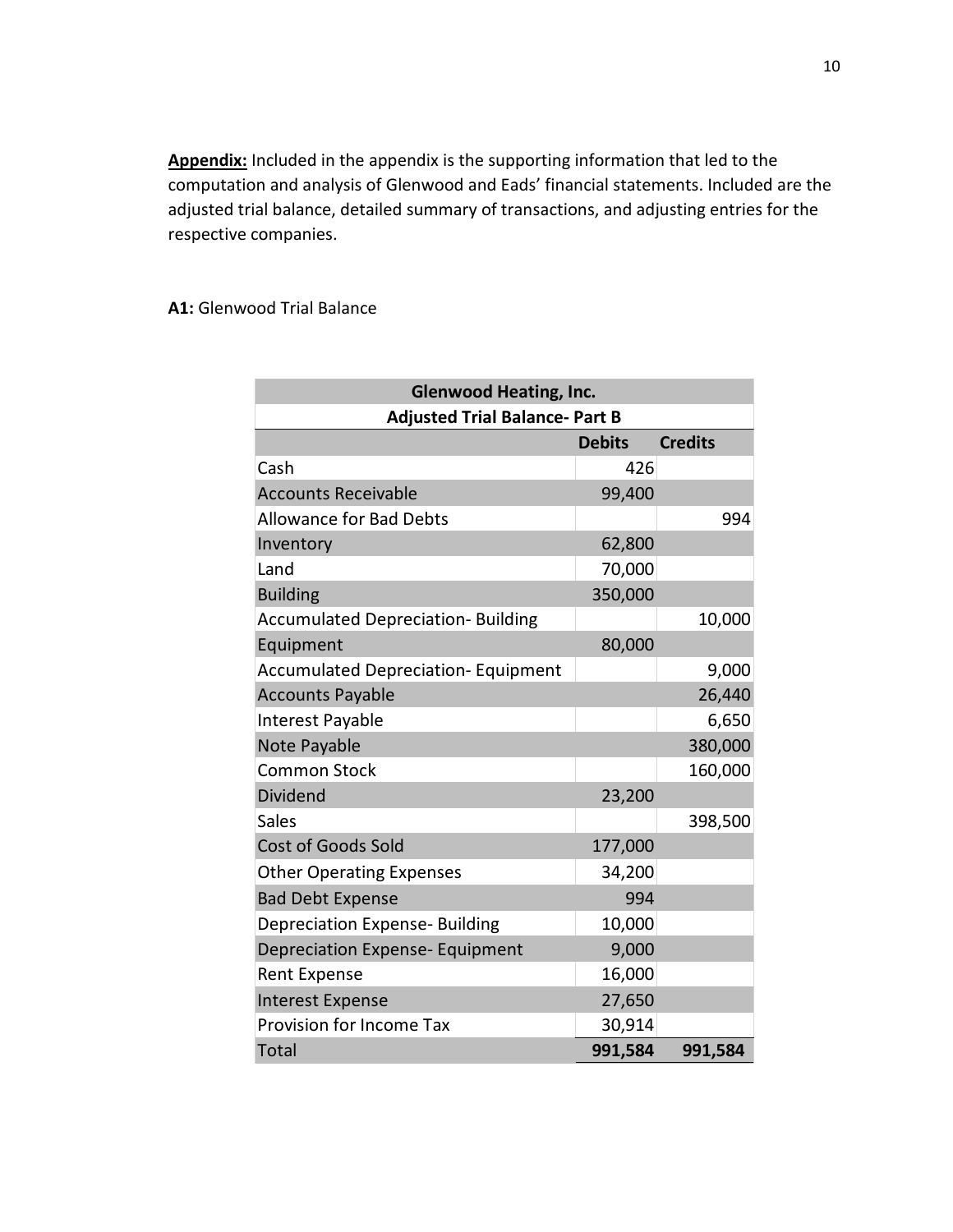| <b>Balances</b> |                       |                |                      |           | <b>Building</b> |                         | Part B (2) COGS |                      |         | Transactions         |                      |  | <b>Balances</b> |                       |                |                      |           | <b>Building</b> |                         | Part B (2) COGS |                      |                  | Transactions               |                   |        |                                       |                        |
|-----------------|-----------------------|----------------|----------------------|-----------|-----------------|-------------------------|-----------------|----------------------|---------|----------------------|----------------------|--|-----------------|-----------------------|----------------|----------------------|-----------|-----------------|-------------------------|-----------------|----------------------|------------------|----------------------------|-------------------|--------|---------------------------------------|------------------------|
|                 | Part B (5) Income Tax | Rental Payment | Part B (4) Equipment | Equipment |                 | Part B (3) Depreciation |                 | Part B (1) Bad Debts |         |                      |                      |  |                 | Part B (5) Income Tax | Rental Payment | Part B (4) Equipment | Equipment |                 | Part B (3) Depreciation |                 | Part B (1) Bad Debts | Balances: Part A |                            |                   |        | <b>Part B: Additional Information</b> | Glenwood Heating, Inc. |
| 26,440          |                       |                |                      |           |                 |                         |                 |                      | 26,440  | Accounts Payable     |                      |  | 426             | (30,914)              | (16,000)       |                      |           |                 |                         |                 |                      | 47,340           | Cash                       |                   |        |                                       |                        |
| 380,000         |                       |                |                      |           |                 |                         |                 |                      | 380,000 | Note Payable         | Liabilities          |  | 007'66          |                       |                |                      |           |                 |                         |                 |                      | 007'66           | <b>Accounts Recievable</b> |                   |        |                                       |                        |
| 059'9           |                       |                |                      |           |                 |                         |                 |                      | 059'9   | Interest Payable     |                      |  | (1066)          |                       |                |                      |           |                 |                         |                 | (t66)                |                  | Debts                      | Allowance For Bad |        |                                       |                        |
|                 |                       |                |                      |           |                 |                         |                 |                      |         |                      |                      |  | 62,800          |                       |                |                      |           |                 |                         | (177,000)       |                      | 239,800          | Inventory                  |                   | Assets |                                       |                        |
| 160,000         |                       |                |                      |           |                 |                         |                 |                      | 160,000 | <b>Common Stock</b>  | Stockholders' Equity |  | 70,000          |                       |                |                      |           |                 |                         |                 |                      | 70,000           | <b>Land</b>                |                   |        |                                       |                        |
| 69,542          | (30, 914)             | (16,000)       |                      | (000'6)   | 10,000)         |                         | (177,000)       | (t66)                | 313,450 | Earnings<br>Retained |                      |  | 350,000         |                       |                |                      |           |                 |                         |                 |                      | 350,000          | <b>Building</b>            |                   |        |                                       |                        |
|                 |                       |                |                      |           |                 |                         |                 |                      |         |                      |                      |  | (10,000)        |                       |                |                      |           | (000001)        |                         |                 |                      |                  | <b>Building</b>            | Accum. Depr.      |        |                                       |                        |
|                 |                       |                |                      |           |                 |                         |                 |                      |         |                      |                      |  | 000'08          |                       |                |                      |           |                 |                         |                 |                      | 80,000           | Equipment                  |                   |        |                                       |                        |
|                 |                       |                |                      |           |                 |                         |                 |                      |         |                      |                      |  | (000'6)         |                       |                |                      | (000'6)   |                 |                         |                 |                      |                  | Equipment                  | Accum. Depr.      |        |                                       |                        |

**A2:** Glenwood Transaction Summary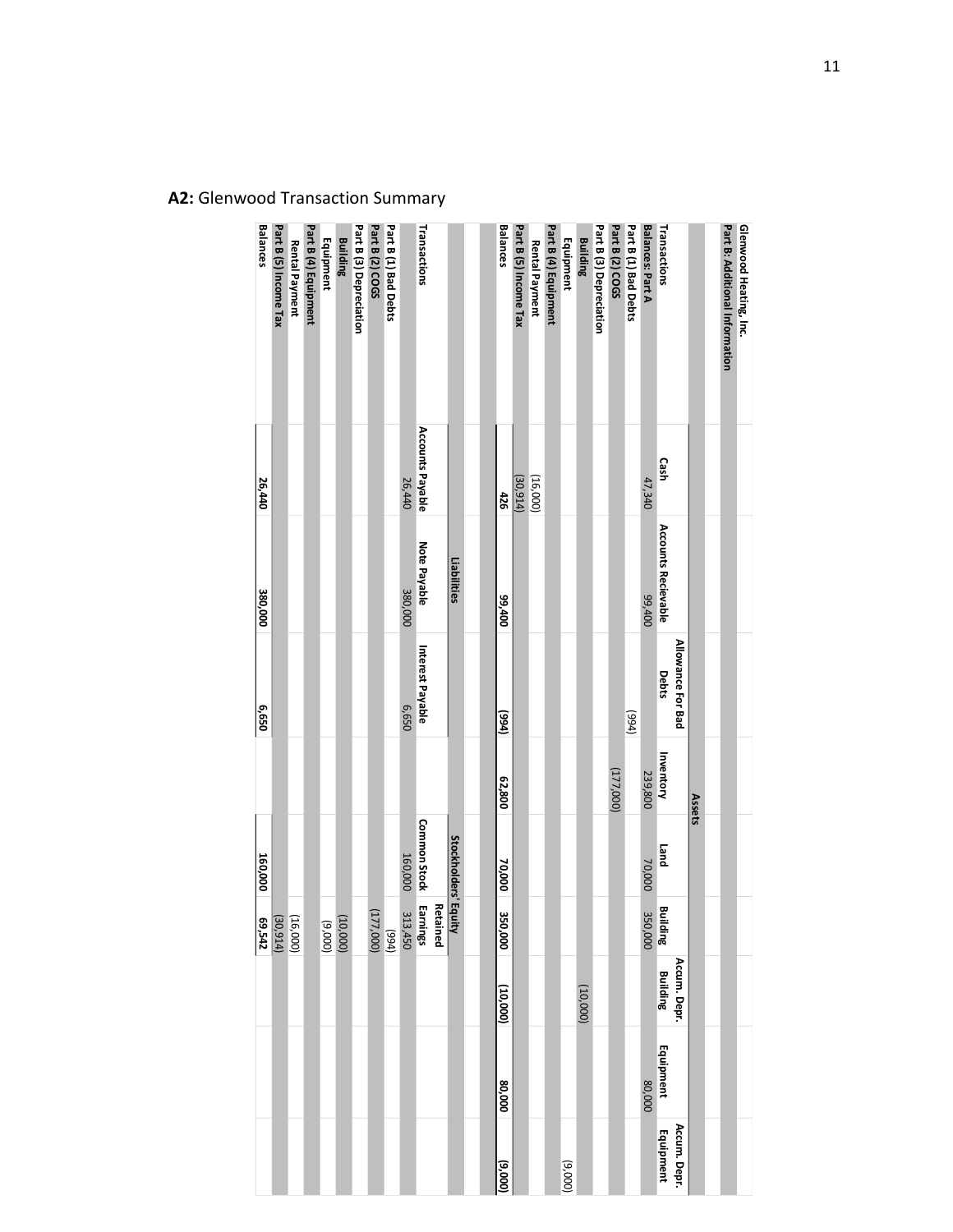## **A3:** Glenwood Adjusting Entries

| <b>Adjusting Entries (Glenwood)</b>   |                            |         |         |
|---------------------------------------|----------------------------|---------|---------|
| 31-Dec Bad Debt Expense               |                            | 994     |         |
|                                       | Allowance for Bad Debt     |         | 994     |
|                                       |                            |         |         |
| 31 Cost of Goods Sold                 |                            | 177,000 |         |
|                                       | Inventory                  |         | 177,000 |
|                                       |                            |         |         |
| 31 Depreciation Expense-Building      |                            | 10,000  |         |
|                                       | <b>Accum Depr-Building</b> |         | 10,000  |
| <b>Depreciation Expense-Equipment</b> |                            | 9,000   |         |
|                                       | Accum Depr-Equipment       |         | 9,000   |
|                                       |                            |         |         |
| 31 Rent Expense                       |                            | 16,000  |         |
|                                       | Cash                       |         | 16,000  |
|                                       |                            |         |         |
| 31 Income Tax Expense                 |                            | 30,914  |         |
|                                       | Cash                       |         | 30,914  |

## **A4:** Eads Trial Balance

| Eads Heaters, Inc.                         |               |                |  |  |  |  |  |
|--------------------------------------------|---------------|----------------|--|--|--|--|--|
| <b>Adjusted Trial Balance- Part B</b>      |               |                |  |  |  |  |  |
|                                            | <b>Debits</b> | <b>Credits</b> |  |  |  |  |  |
| Cash                                       | 7,835         |                |  |  |  |  |  |
| <b>Accounts Receivable</b>                 | 99,400        |                |  |  |  |  |  |
| <b>Allowance for Bad Debts</b>             |               | 4,970          |  |  |  |  |  |
| Inventory                                  | 51,000        |                |  |  |  |  |  |
| Land                                       | 70,000        |                |  |  |  |  |  |
| <b>Building</b>                            | 350,000       |                |  |  |  |  |  |
| <b>Accumulated Depreciation- Building</b>  |               | 10,000         |  |  |  |  |  |
| Equipment                                  | 80,000        |                |  |  |  |  |  |
| <b>Accumulated Depreciation- Equipment</b> |               | 20,000         |  |  |  |  |  |
| Leased Equipment                           | 92,000        |                |  |  |  |  |  |
| Accumulated Depreciation- Leased Equipment |               | 11,500         |  |  |  |  |  |
| <b>Accounts Payable</b>                    |               | 26,440         |  |  |  |  |  |
| Interest Payable                           |               | 6,650          |  |  |  |  |  |
| Note Payable                               |               | 380,000        |  |  |  |  |  |
| Lease Payable                              |               | 83,360         |  |  |  |  |  |
| <b>Common Stock</b>                        |               | 160,000        |  |  |  |  |  |
| Dividend                                   | 23,200        |                |  |  |  |  |  |
| <b>Sales</b>                               |               | 398,500        |  |  |  |  |  |
| Cost of Goods Sold                         | 188,800       |                |  |  |  |  |  |
| <b>Other Operating Expenses</b>            | 34,200        |                |  |  |  |  |  |
| <b>Bad Debt Expense</b>                    | 4,970         |                |  |  |  |  |  |
| <b>Depreciation Expense- Building</b>      | 10,000        |                |  |  |  |  |  |
| <b>Depreciation Expense- Equipment</b>     | 20,000        |                |  |  |  |  |  |
| Depreciation Expense- Leased Equipment     | 11,500        |                |  |  |  |  |  |
| <b>Interest Expense</b>                    | 35,010        |                |  |  |  |  |  |
| Provision for Income Tax                   | 23,505        |                |  |  |  |  |  |
| Total                                      | 1,101,420     | 1,101,420      |  |  |  |  |  |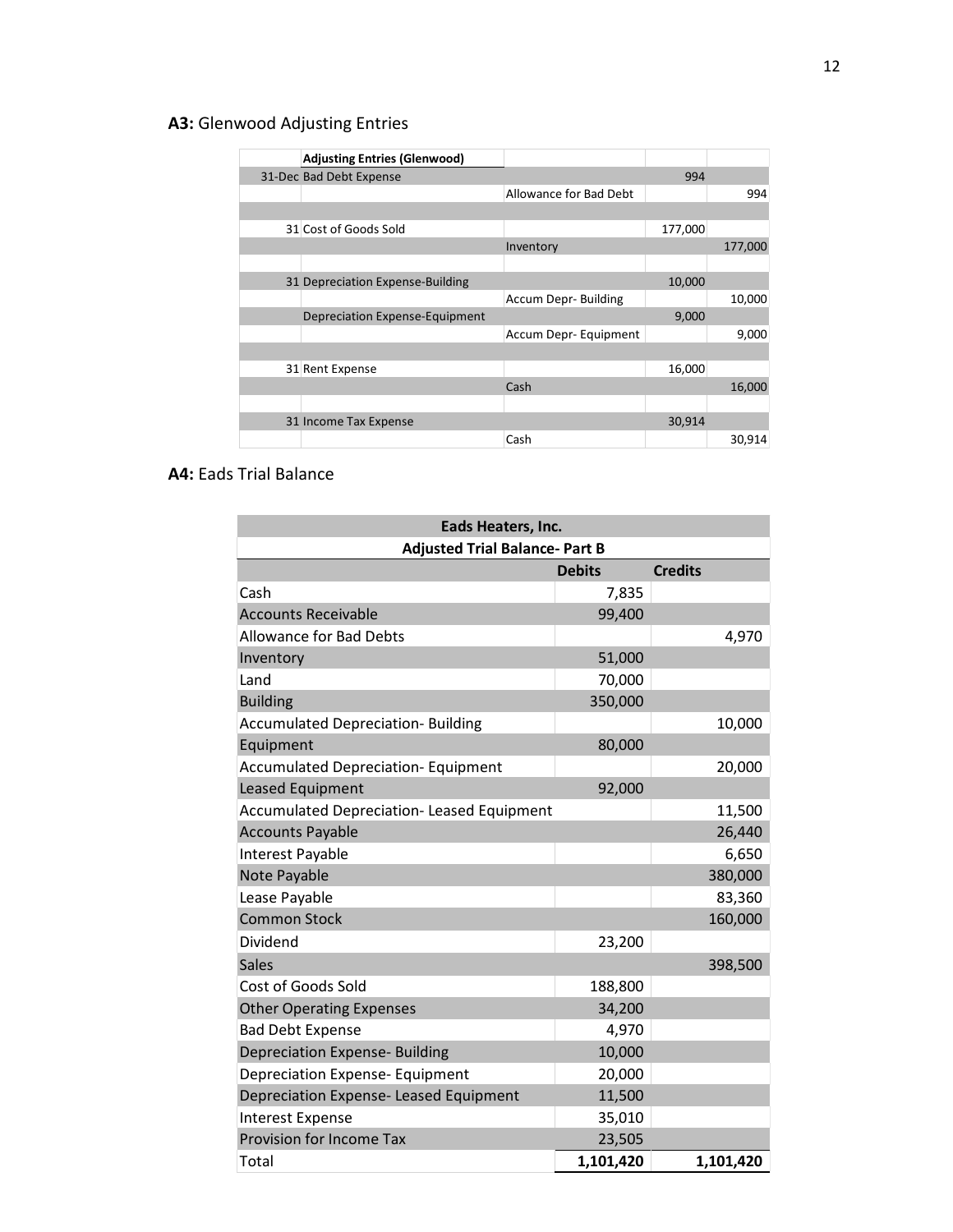| <b>Balances</b> | Part B (5) Income Tax                                                                                                | <b>Depreciation</b> | Lease Payment | Lease  | Part B (4) Equipment | Equipment | <b>Building</b> | Part B (3) Depreciation | Part B (2) COGS | Part B (1) Bad Debts |         | Transactions                                                           |          |                      | <b>Balances</b> | Part B (5) Income Tax | Depreciation | Lease Payment | Lease  | Part B (4) Equipment | Equipment | <b>Building</b> | Part B (3) Depreciation | Part B (2) COGS | Part B (1) Bad Debts | Balances: Part A   | Transactions              |               | Part B: Additional Iransaction Information | Eads Heaters, Inc. |
|-----------------|----------------------------------------------------------------------------------------------------------------------|---------------------|---------------|--------|----------------------|-----------|-----------------|-------------------------|-----------------|----------------------|---------|------------------------------------------------------------------------|----------|----------------------|-----------------|-----------------------|--------------|---------------|--------|----------------------|-----------|-----------------|-------------------------|-----------------|----------------------|--------------------|---------------------------|---------------|--------------------------------------------|--------------------|
| 26,440          |                                                                                                                      |                     |               |        |                      |           |                 |                         |                 |                      | 26,440  | Payable                                                                | Accounts |                      | 7,835           | (23,505)              |              | (16,000)      |        |                      |           |                 |                         |                 |                      | 47,340             | Cash                      |               |                                            |                    |
| 380,000         |                                                                                                                      |                     |               |        |                      |           |                 |                         |                 |                      | 380,000 | Note Payable                                                           |          | Liabilities          | 00%,99          |                       |              |               |        |                      |           |                 |                         |                 |                      | 00 <sup>+</sup> 66 | Recievable<br>Accounts    |               |                                            |                    |
| 83,360          |                                                                                                                      |                     | (8,640)       | 92,000 |                      |           |                 |                         |                 |                      |         | Lease Payable                                                          |          |                      | (4,970)         |                       |              |               |        |                      |           |                 |                         |                 | (970)                |                    | Allowance For Bad Debts   |               |                                            |                    |
| 0599            |                                                                                                                      |                     |               |        |                      |           |                 |                         |                 |                      | 059'9   | Interest Payable                                                       |          |                      | 51,000          |                       |              |               |        |                      |           |                 |                         | (188, 800)      |                      | 239,800            | Inventory                 |               |                                            |                    |
|                 |                                                                                                                      |                     |               |        |                      |           |                 |                         |                 |                      |         |                                                                        |          |                      | 70,000          |                       |              |               |        |                      |           |                 |                         |                 |                      | 70,000             | puen                      |               |                                            |                    |
| 160,000         |                                                                                                                      |                     |               |        |                      |           |                 |                         |                 |                      | 160,000 | <b>Common Stock</b>                                                    |          | <b>Stockholders'</b> | 350,000         |                       |              |               |        |                      |           |                 |                         |                 |                      | 350,000            | Building                  | <b>Assets</b> |                                            |                    |
|                 | $\begin{array}{ c c } \hline (7,360) \\ \hline (11,500) \\ \hline (23,505) \\ \hline (73,505) \\ \hline \end{array}$ |                     |               |        |                      |           | (10,000)        |                         |                 |                      |         | Retained<br>Earnings<br>Earnings<br>Earnings<br>(188,800)<br>(188,800) |          | <b>Equity</b>        | Ξ<br>000(       |                       |              |               |        |                      |           | (10,000)        |                         |                 |                      |                    | Accum. Depr.<br>Building  |               |                                            |                    |
|                 |                                                                                                                      |                     |               |        |                      |           |                 |                         |                 |                      |         |                                                                        |          |                      | 80,000          |                       |              |               |        |                      |           |                 |                         |                 |                      | 000'08             | Equipment                 |               |                                            |                    |
|                 |                                                                                                                      |                     |               |        |                      |           |                 |                         |                 |                      |         |                                                                        |          |                      | (20,000)        |                       |              |               |        |                      | (20,000)  |                 |                         |                 |                      |                    | Accum. Depr.<br>Equipment |               |                                            |                    |
|                 |                                                                                                                      |                     |               |        |                      |           |                 |                         |                 |                      |         |                                                                        |          |                      | 000'26          |                       |              |               | 000'26 |                      |           |                 |                         |                 |                      |                    | Leased Equipment          |               |                                            |                    |
|                 |                                                                                                                      |                     |               |        |                      |           |                 |                         |                 |                      |         |                                                                        |          |                      | (11,500)        |                       | (11,500)     |               |        |                      |           |                 |                         |                 |                      |                    | Accum. Depr.<br>Lease     |               |                                            |                    |

## **A5:** Eads Transaction Summary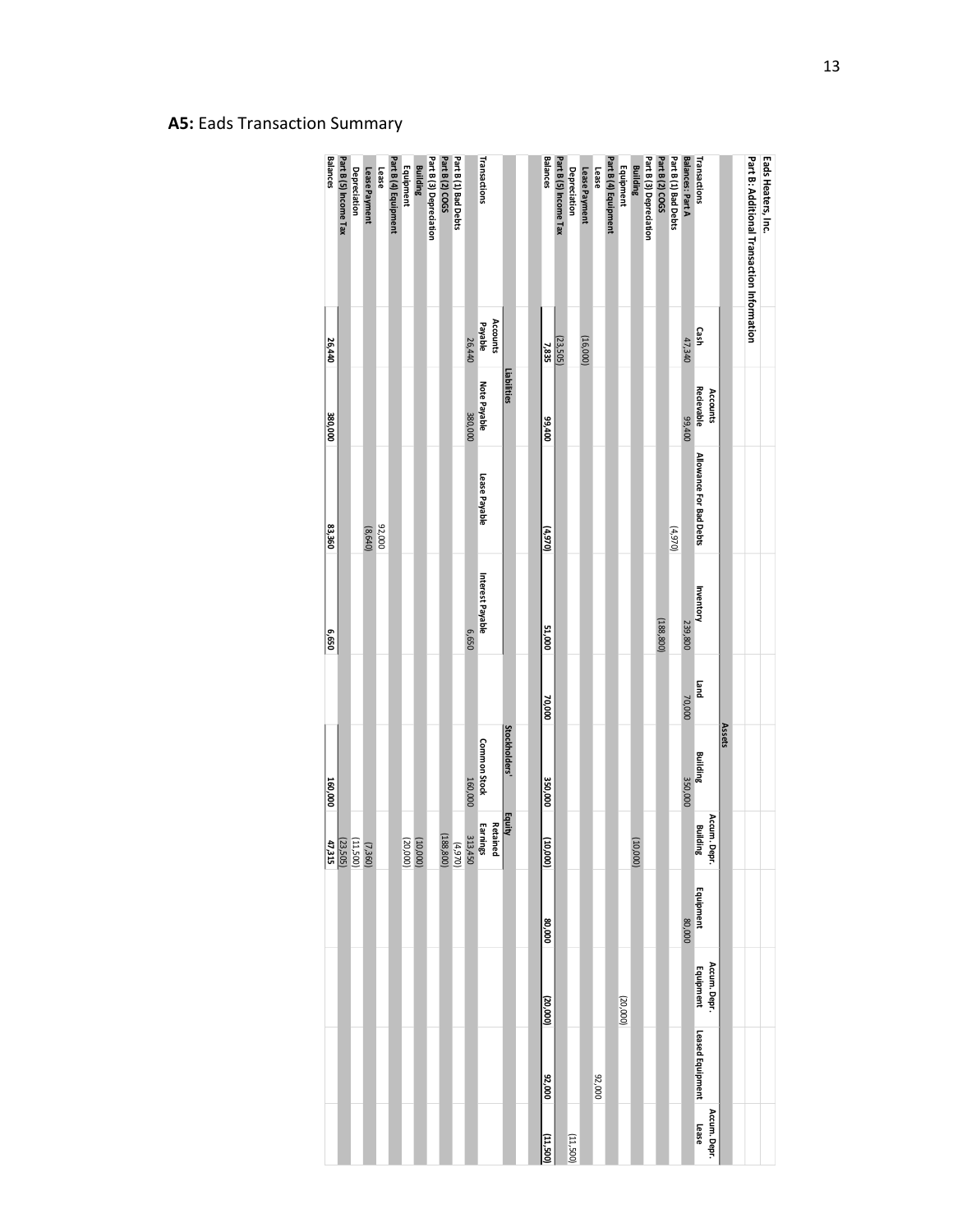## **A6:** Eads Adjusting Entries

| <b>Adjusting Entries (Eads)</b>        |                        |         |         |
|----------------------------------------|------------------------|---------|---------|
| 31-Dec Bad Debt Expense                |                        | 4,970   |         |
|                                        | Allowance for Bad Debt |         | 4,970   |
|                                        |                        |         |         |
| 31 Cost of Goods Sold                  |                        | 188,800 |         |
|                                        | Inventory              |         | 188,800 |
|                                        |                        |         |         |
| 31 Depreciation Expense-Building       |                        | 10,000  |         |
|                                        | Accum Depr- Building   |         | 10,000  |
| <b>Depreciation Expense- Equipment</b> |                        | 20,000  |         |
|                                        | Accum Depr- Equipment  |         | 20,000  |
|                                        |                        |         |         |
| 31 Leased Equipment                    |                        | 92,000  |         |
|                                        | Lease Payable          |         | 92,000  |
|                                        |                        |         |         |
| 31 Interest Expense                    |                        | 7,360   |         |
| Lease Payable                          |                        | 8,640   |         |
|                                        | Cash                   |         | 16,000  |
|                                        |                        |         |         |
| 31 Income Tax Expense                  |                        | 23,505  |         |
|                                        | Cash                   |         | 23,505  |

Honor Pledge: On my honor, I pledge that I have neither given, received, nor witnessed any unauthorized help on this case study.

Signed: Nick Egorshin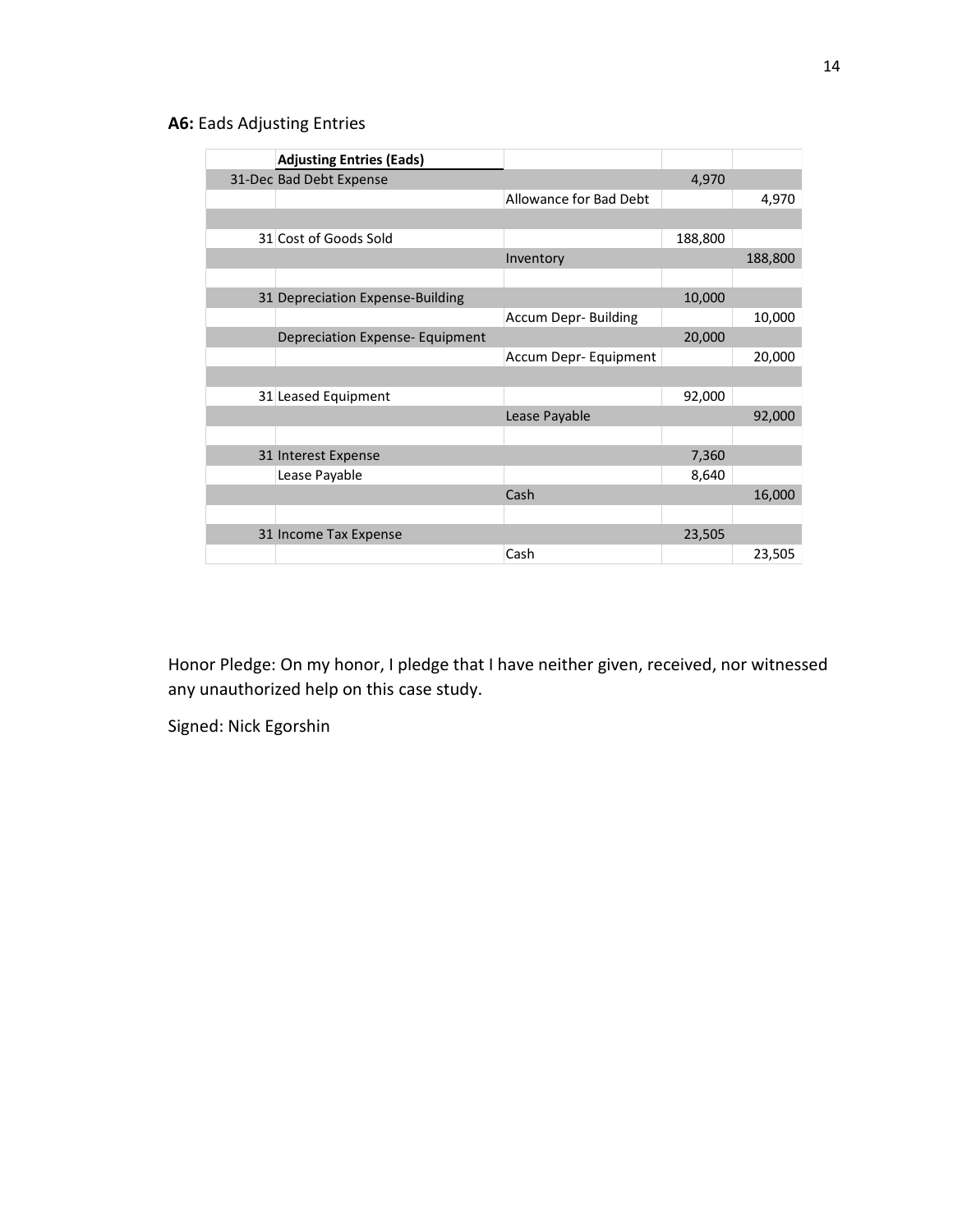**Case Study Two**

# **Molson Coors Brewing Company: Income Statement Analysis**

**Nick Egorshin**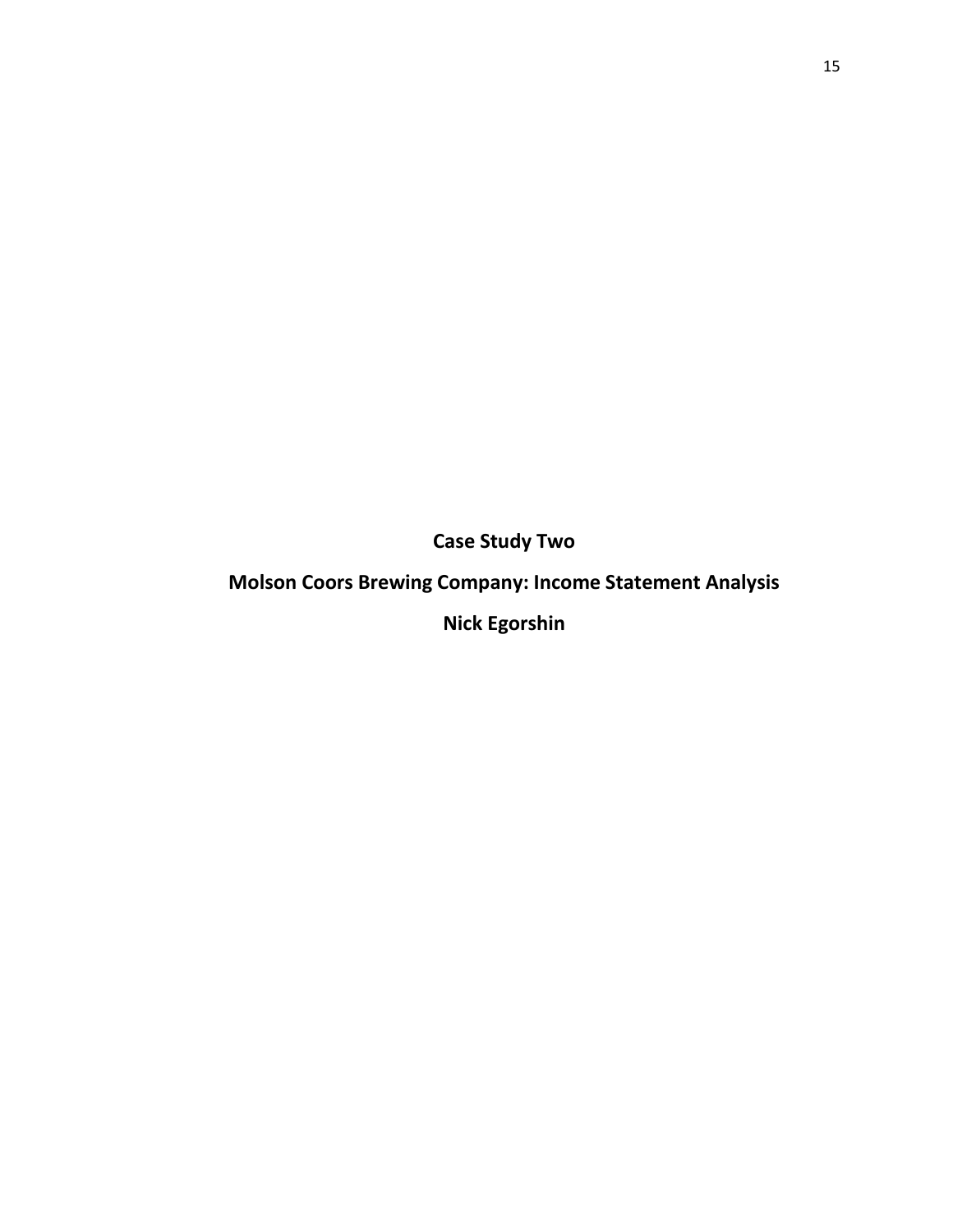**Introduction:** The following case study presents various financial statements of Molson Coors Brewing Company and supplemental information related to those statements. The objective of the case is to gain a greater understanding of the income statement as it relates to Molson Coors. In order to do so, one must explain why the income statement is classified as well as analyze various aspects of the income statement to illustrate the implications certain items may have on the company's net income.

- **a.** The major classifications on an income statement include the following sections:
	- i. Operating Section
	- ii. Non-operating Section
	- iii. Income Tax
	- iv. Discontinued Operations
	- v. Non-controlling Interest
	- vi. Earnings Per Share
	- i. The operating section consists of the revenues and expenses incurred directly from the company's principal operations. Revenues are generated when a product or service is sold. The cost of those goods sold is subtracted from revenue to arrive at gross profit. Operating expenses are then subtracted from gross profit to arrive at income from operations.
	- ii. The non-operating section consists of revenues and expenses that are incurred from the secondary or peripheral activities of the company. This may include dividend revenue, interest expense, and other peripheral items such as a gain or loss on the sale of an asset.
	- iii. Once non-operating revenues and expenses are accounted for, we arrive at income before tax. The given tax rate is then applied to that amount of income and the resulting income tax is subtracted. If there are no discontinued operations, the result is the arrival at net income. If the company discontinued a major component of the business, this income is referred to as income from continuing operations.
	- iv. Discontinued operations are the measureable gains or losses realized as a result of the termination of a component of the business. These gains or losses are applied to the income from continuing operations with the applicable taxes already factored in. This computation brings us to the realization of net income.
	- v. When a company has partial ownership in other companies or is partially owned by another company, they are either referred to as the controlling or non-controlling shareholders of the company. The non-controlling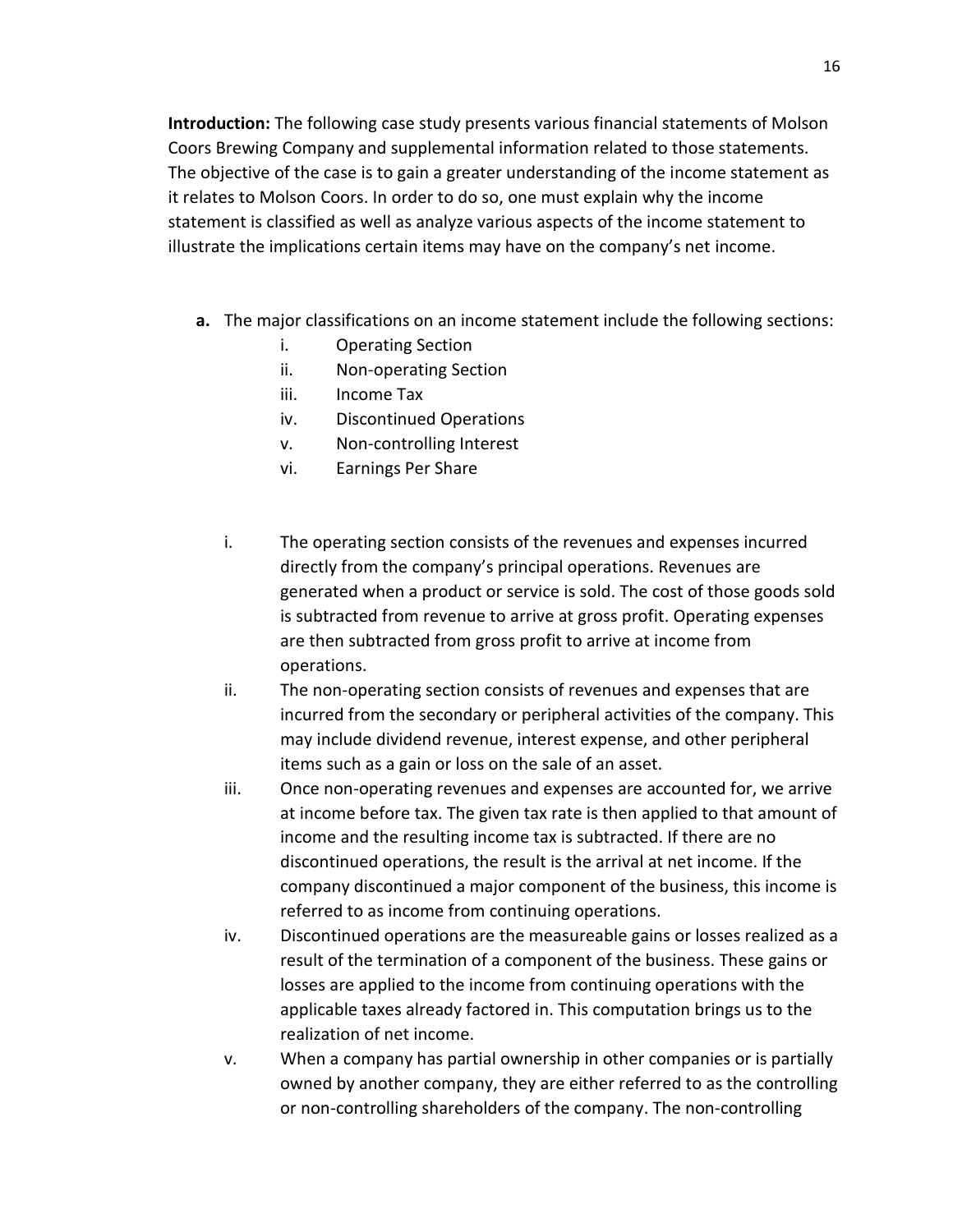interest is the amount of net income that is attributable to noncontrolling shareholders. Non-controlling interest can be used to find income attributable to controlling stockholders of the respective company. To do so, one must subtract non-controlling interest from net income.

- vi. Once the income statement is complete and net income is realized, earnings per share data must be stated on the face of the income statement. "Earnings per share" is the amount of net income realized per share of common stock issued. It is computed by subtracting preferred dividends from net income and then dividing by the number of common shares outstanding. If non-controlling interest is noted in the income statement, one must use the income attributable to controlling stockholders of the company to compute earnings per share.
- **b.** Under Generally Accepted Accounting Principles (GAAP), U.S. companies are required to provide "classified" income statements in order to present adequate and complete financial information to potential lenders, creditors, and investors. Classification of the income statement makes it easier to read and identify specific items that are affecting the financial position of the company. Classification also ensures the understandability and verifiability of the income statement, which makes it easier to determine whether all necessary information is fully disclosed.
- **c.** Measurement of persistent income provides insight into the activities that consistently impact the company. Financial statement users are interested in the measurement of persistent income because it allows them to analyze the specific items or activities that affect the net income of the company. Through this analysis, users will be able to make accurate estimates and assumptions about the future financial performance of the company.
- **d.** Comprehensive income includes all items that affect equity, **except** investments by owners and distributions to owners. Comprehensive income consists of a component called "other comprehensive income", which refers to non-owner changes in equity that bypass the income statement. These "other comprehensive income" items are typically an unrealized gain or loss from holding a security or other item that is affected by changes in fair value. Because fair value is constantly changing, companies denote a gain or loss as a result of a change in fair value in the comprehensive income statement.
- **e.** Sales are the revenues realized through the sale of a product or performance of a service. Companies often provide discounts to maintain customer relationships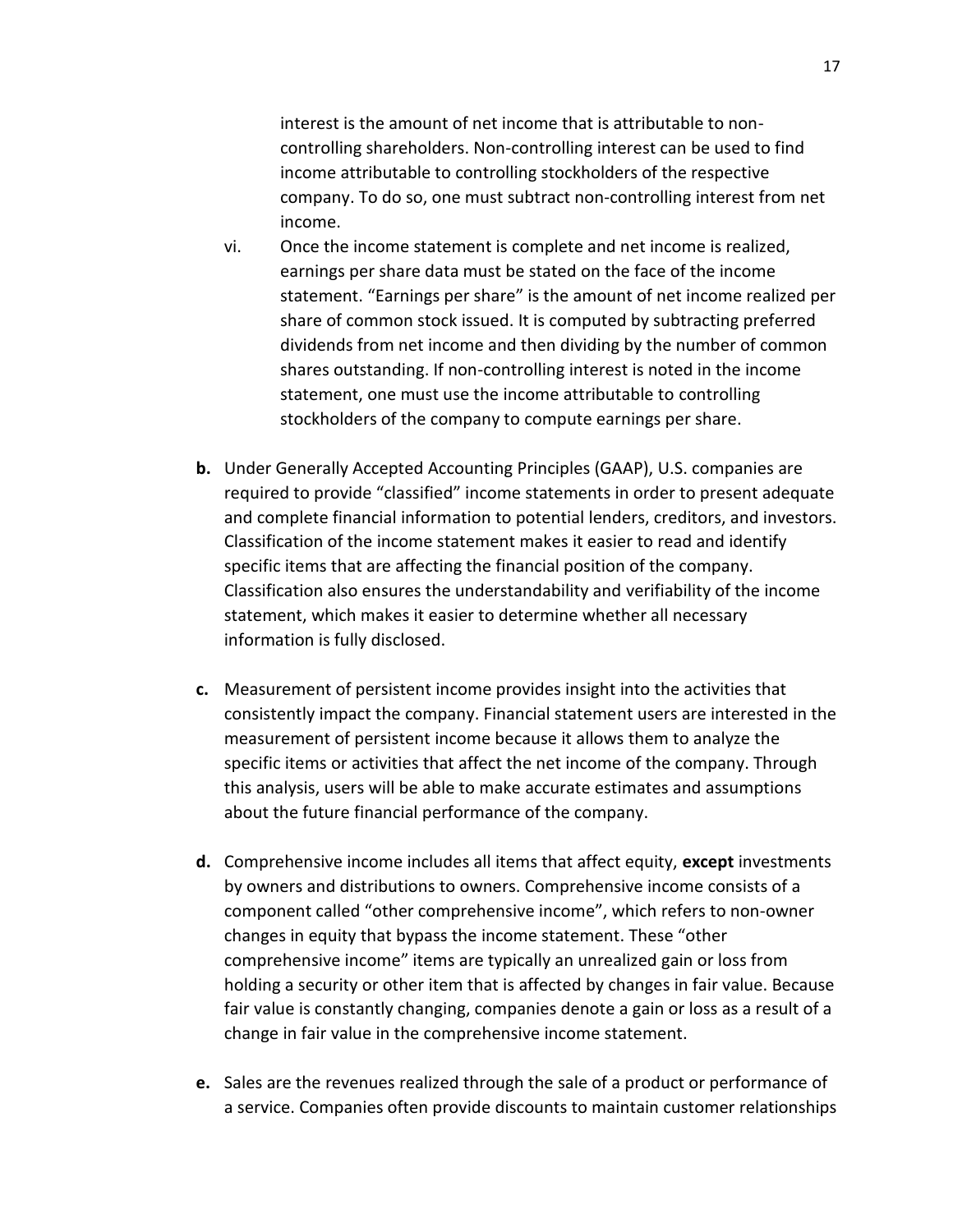as well as allow for returns of inadequate products. Net sales are computed by subtracting those discounts and returns from the sales revenue. Reporting sales and net sales separately allows readers to gain a sufficient understanding of how much the company discounted sales or how much product they allowed to be sent back. Readers also gain insight into the actual revenue that could be realized if the company scaled back those discounts or returns, which is useful information for making future decisions.

- **f.** "Special items, net" represent charges incurred or benefits realized that are not believed to be indicative of the company's core operations. In Molson Coors' case, these are items that are not directly impacted by the brewing or selling of their beer.
	- i. Molson Coors includes infrequent/unusual items, impairment or abandonment-related losses, restructuring charges and atypical employee-related costs, and fees on the termination of agreements and gains (losses) on disposal of investments. Molson Coors notes that while these items may be infrequent or unusual, they are not necessarily nonrecurring.
	- ii. Molson Coors classifies these special items separately because they are not derived directly from the brewing or selling of beer. However, they are still classified under operating expenses because while they are not derived directly from the company's operations, they do occur as a consequence of the company's operations. These items would have to be totally unrelated to Molson Coors' operations for them to be considered non-operating expenses.
- **g.** "Other income (expense), net" refers to gains and losses not at all related to the brewing and selling of beer. These differ from special items in that they are not in any way related to, as a consequence of, or as a benefit to the central operations of the company. The include items such as gains or losses on foreign exchange and on sales of non-operating assets.
- **h.** Comprehensive income in 2013 was \$760.2 million, while net income was \$567.3 million. This surplus is as a result of items that bypass the income statement. For Molson Coors, these are mainly attributed to investment type activities whose fair value has changed. Some of these items include pension and other postretirement benefits, unrealized gain (loss) on derivative instruments, and ownership share of unconsolidated subsidiaries' other comprehensive income.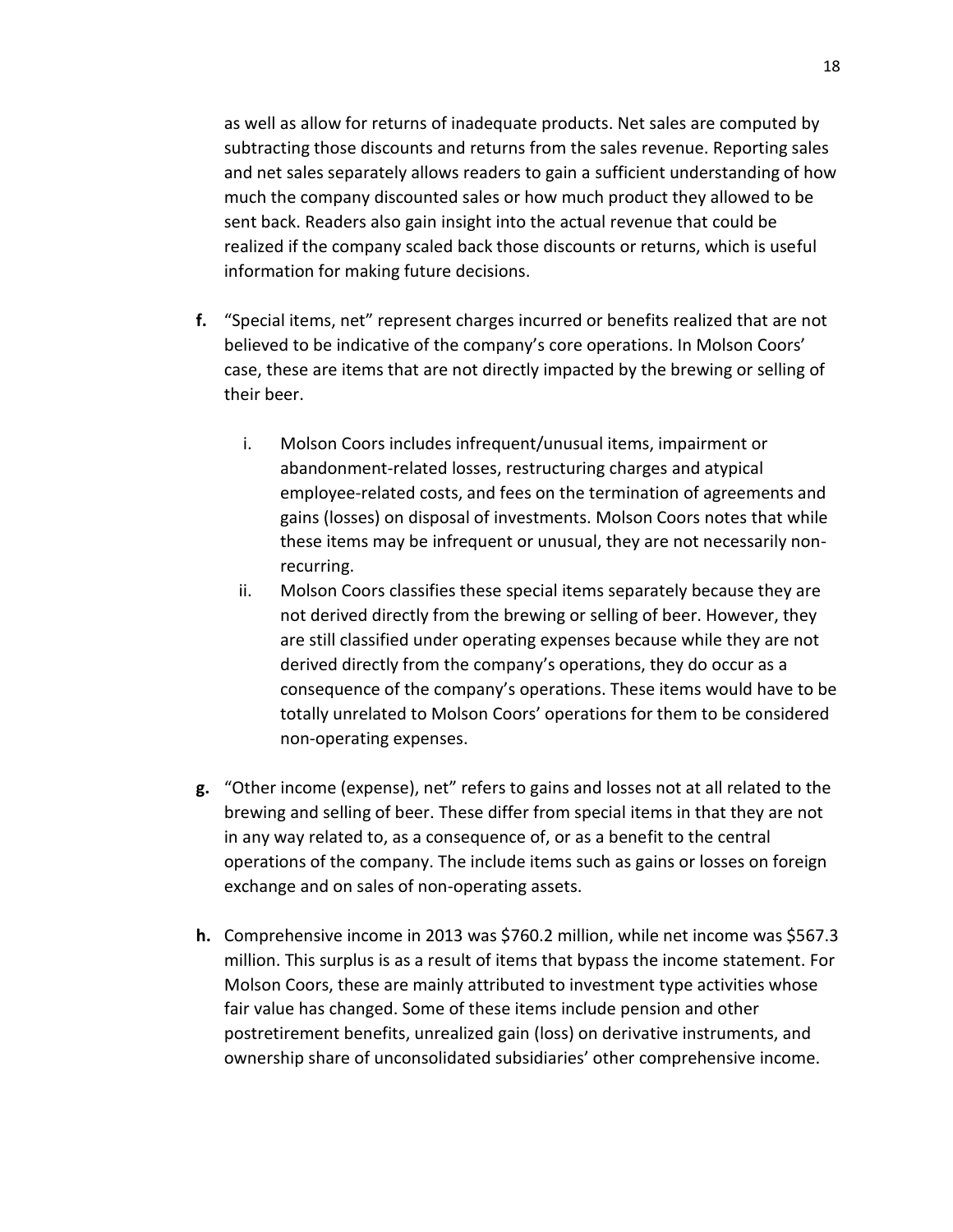**J.** Molson Coors' effective tax rate in 2013 is 12.8 percent. This is computed by dividing the income tax expense by the income from continuing operations before income taxes. The computation of the effective tax rate is below:

Effective tax rate= \$84 million/\$654.5 million

**Conclusion:** The case study above provides insight into the aspects of the income statement that affect the resulting net income. One common theme realized throughout the analysis of Molson Coors' financial information is the significance that information has on the forecasts/estimates that users of the financial statements will make. Income statement items must be disclosed clearly and in detail in order for users to be able to make accurate assumptions and estimates. Molson Coors' finances also illustrate the strategic decisions they have made in regard to taxes and investments that both save and make money for the company. Upon examination of Molson Coors' financial statements and the supplemental information related to them, readers are able to gain a deeper understanding of the significance of the income statement as well as the specific items that consistently make an impact on the company's net income.

On my honor, I pledge that I have neither given, received, nor witnessed any unauthorized help on this case study.

Signed: Nick Egorshin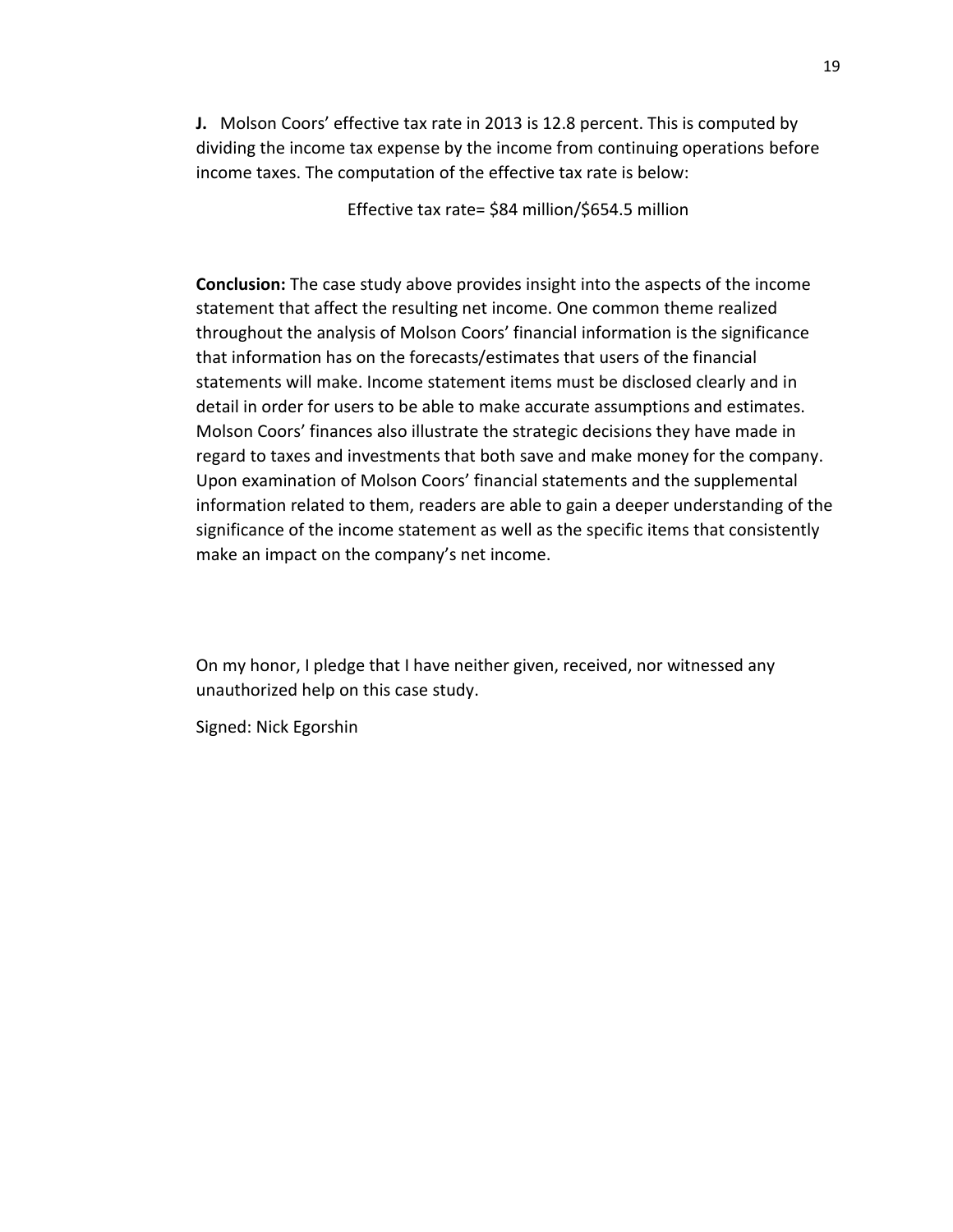**Case Study Three**

**Pearson plc: Analysis of Accounts Receivable**

**Nick Egorshin**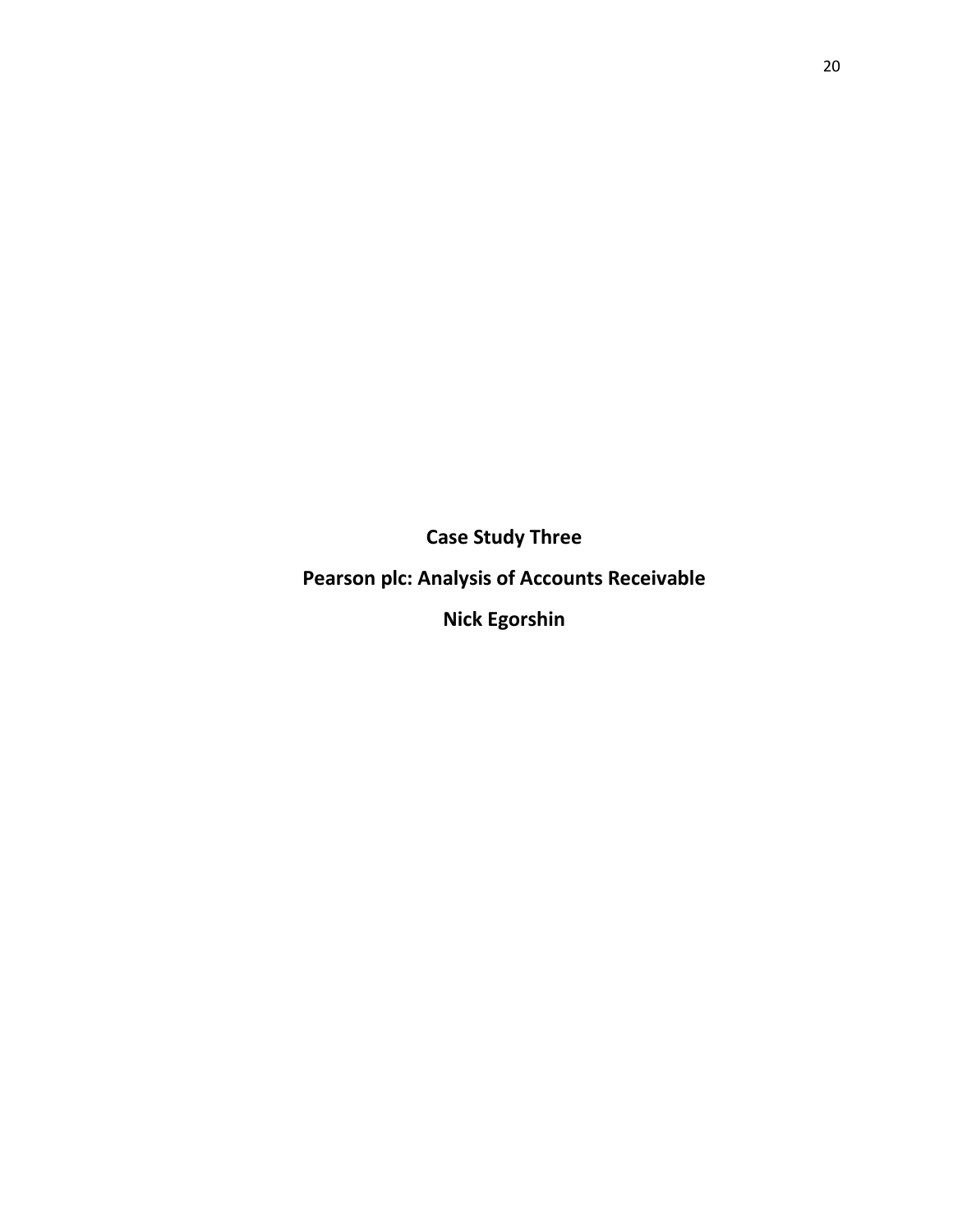**Introduction:** The following case focuses on the analysis of accounts receivable for Pearson plc. In order to benefit from such analysis and gain an understanding of accounts receivable, one must be familiar with the terminology associated with it as well as the contra-accounts that affect it. Examination of various financial statements and their supplemental notes also helped provide a clearer understanding of accounts receivable and the activities that affect it.

- a. An account receivable is an asset account that refers to the performance of a service or sale of a good on credit. This means that the customer that received the product or service has not yet paid for it. Accounts receivable are current assets, meaning the collection of payment is expected within the current accounting period. Accounts receivable may also be recognized as "trade receivables" or simply "receivables".
- b. A note receivable account is created when a company loans money out to another party in exchange for a written promise to pay that money back. Accounts receivable differs from notes receivable in that it is primarily correlated to the sale of a product as opposed to the issuance of debt. Notes receivable can be considered a current or long-term asset depending on the terms of the note (when that money is expected to be paid back). Unlike accounts receivable, notes often have an interest rate associated with them.
- c. A contra-account is an account that is intended to directly contradict the balance of its associated account. For instance, a contra-asset account is intended to carry a credit balance, so when that asset is reported in the balance sheet, the gross amount will be shown net of the amount from the contra-account. Pearson's trade receivables account is shown net of the "provision for bad and doubtful debts" and of the "provision for sales returns". Managers often consider historical data when estimating these contra-accounts, such as the likelihood of a customer to pay off their account based on past transactions. Managers may also compare data from their company with that of similar companies in order to get an idea of what those estimates should look like.
- d. The percentage of sales method of estimating uncollectible accounts is a procedure that is realized by allocating a fixed percentage of credit sales as the amount of uncollectible debts. The aging-of-accounts procedure is computed by allocating various probabilities of not collecting based on how long those accounts have been delinquent. The longer the account has been delinquent, the greater the probability the debt will not be collected. Managers need to know how much credit sales the company incurred as well as the percentage of those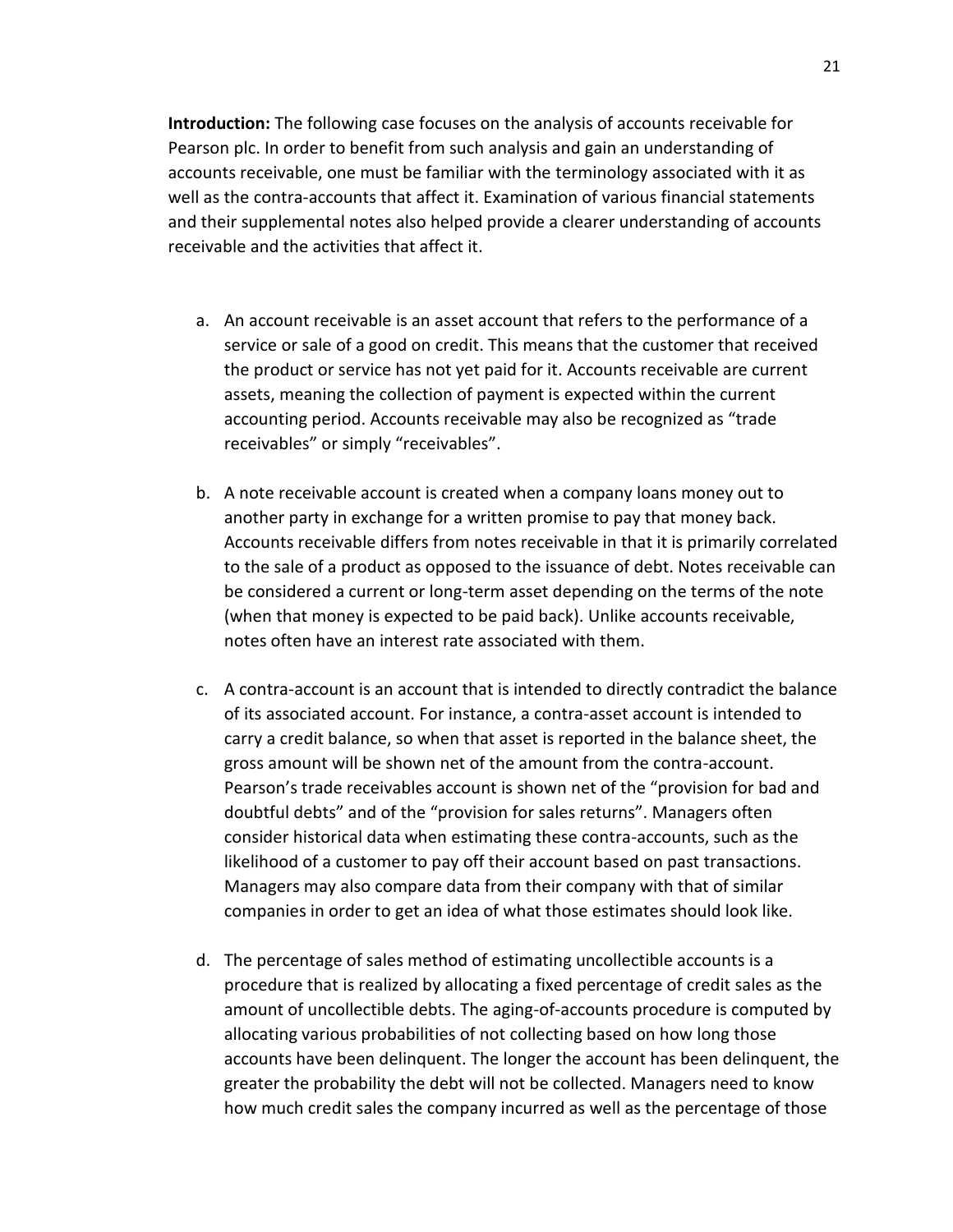sales that are expected to remain uncollectible. If using the aging of accounts method, managers need data on how long each delinquent account has been outstanding. The aging-of-accounts method is more accurate as it logically takes into consideration the amount of time an account has been outstanding. By doing so, accounts that have been outstanding for a very short period of time will be considered on a much smaller scale than those that have been uncollected for a long period of time.

- e. In order for a business to remain healthy, it must generate revenue to make a profit. This revenue does not always come in the form of direct cash payments, as most customers often receive a good or service on credit. Allowing customers to pay on credit proves risky, as they sometimes do not satisfy their debt, but allowing them to do so is a matter of convenience. In addition, if the customer is another business, purchasing on credit grants them time to generate revenues of their own in order to pay off the product they bought on credit. Managers should reconsider the decision to sell a product on credit if a particular customer is consistently delinquent on their account.
- f. i. The beginning balance of allowance for doubtful accounts is 72 million pounds. The debit for five million pounds results from exchange rate differences incurred in the year. The credit for twenty-six million represents the estimation of allowance for doubtful accounts, while the debit for twenty million represents the actual write off of accounts receivable. The credit for three million pounds represents the bad debts acquired through business combination.

| <b>Allowance for Doubtful Accounts (£ Millions)</b> |    |  |  |  |  |  |  |
|-----------------------------------------------------|----|--|--|--|--|--|--|
|                                                     | 72 |  |  |  |  |  |  |
| 20                                                  | 26 |  |  |  |  |  |  |
|                                                     |    |  |  |  |  |  |  |
|                                                     |    |  |  |  |  |  |  |
|                                                     | 76 |  |  |  |  |  |  |
|                                                     |    |  |  |  |  |  |  |

ii. (1) **Bad Debts Expense** 26,000,000

**Allowance for Doubtful Accounts** 26,000,000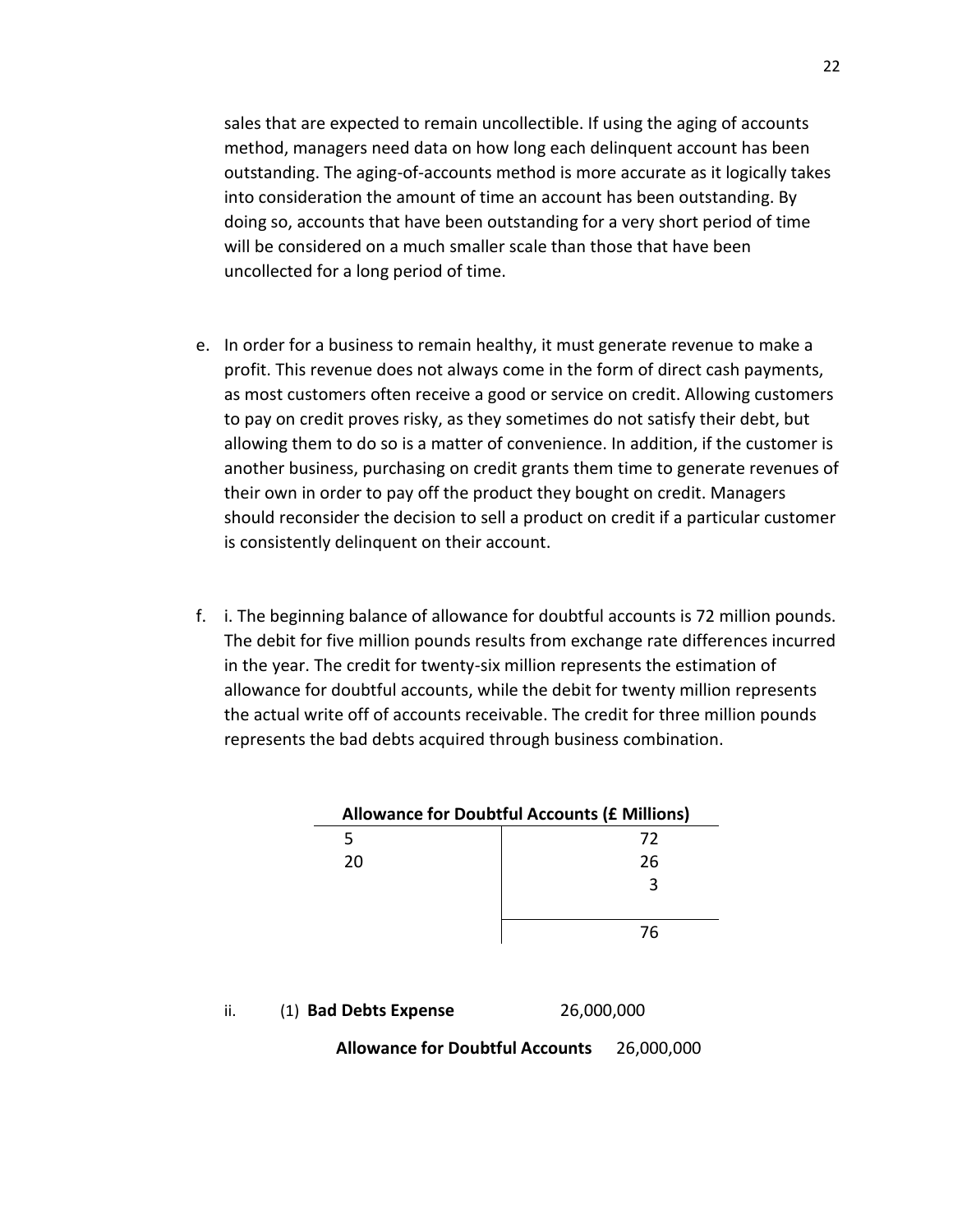Bad Debts Expense is an income statement account and Allowance for Doubtful Accounts is a balance sheet account.

| (2) Allowance for Doubtful Accounts | 20,000,000 |
|-------------------------------------|------------|
| <b>Accounts Receivable</b>          | 20,000,000 |

Allowance for Doubtful Accounts and Accounts Receivable are balance sheet accounts.

iii. The provision for bad and doubtful debts is included in the operating expenses section of the income statement. It is also known as Bad Debts Expense.

| g.<br> |     | <b>Provision for Sales Returns (£ Millions)</b> |
|--------|-----|-------------------------------------------------|
|        | 443 | 372                                             |
|        |     | 425                                             |
|        |     |                                                 |
|        |     | 354                                             |

### ii. (1) **Sales Returns and Allowances** 425,000,000

**Provision for Sales Returns** 425,000,000

Sales Returns and Allowances is a contra-account to sales revenue, so it is an income statement account. Provision for Sales Returns is a balance sheet account.

(2) **Provision for Sales Returns** 443,000,000

**Accounts Receivable** 443,000,000

Provision for Sales Returns and Accounts Receivable are both balance sheet accounts.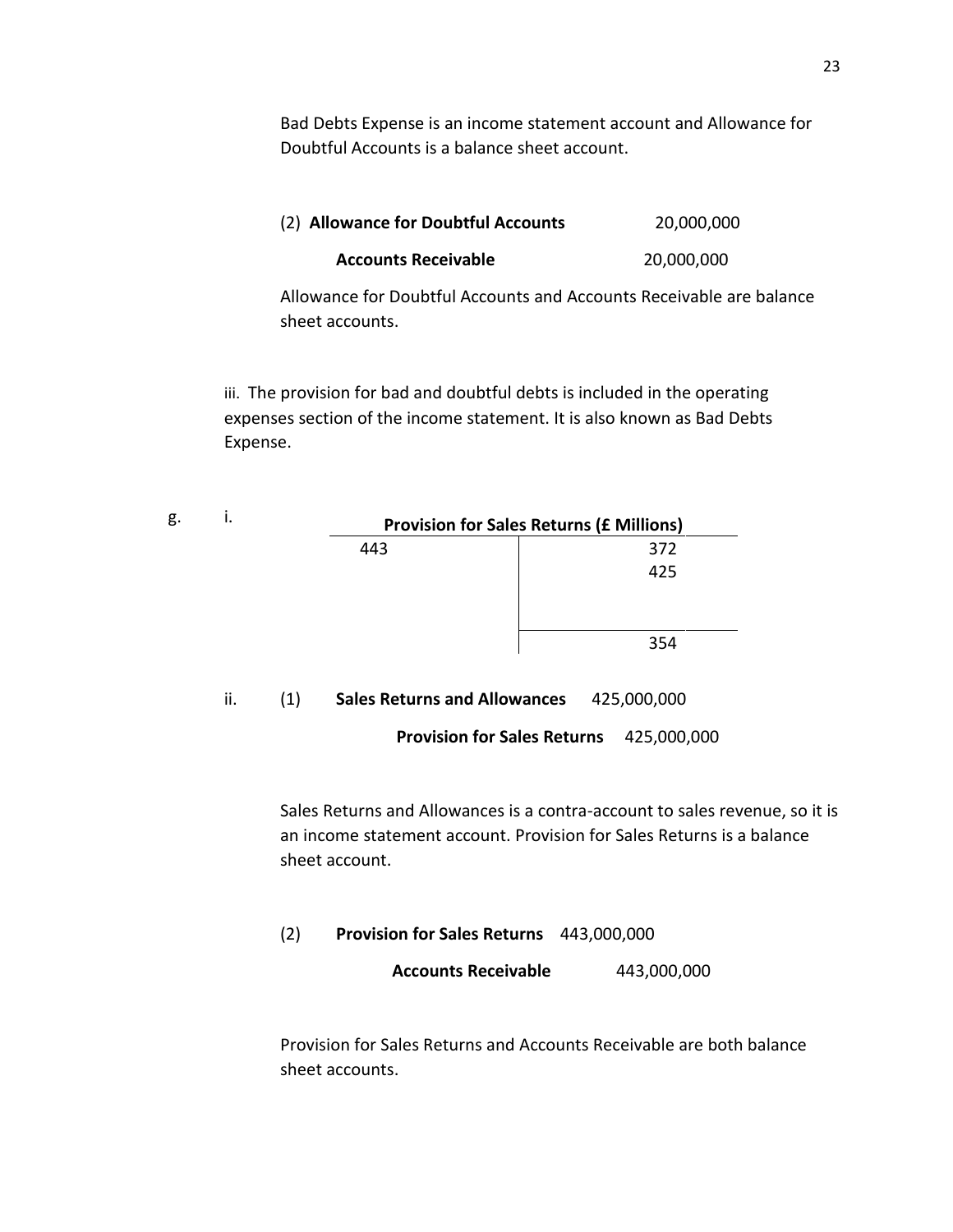iii. The estimated sales returns account is factored into net sales. Sales returns and allowances are subtracted from gross sales to arrive at net sales.

| <b>Trade Receivables (£ Millions)</b> |                               |
|---------------------------------------|-------------------------------|
| 1474<br>5624 (1)                      | $(2)$ 5216<br>(3)20<br>(4)443 |
| 1419                                  |                               |
| (1) Accounts Receivable               | 5,624,000,000                 |
| <b>Sales</b>                          | 5,624,000,000                 |
| $(2)$ Cash                            | 5,216,000,000                 |
| <b>Accounts Receivable</b>            | 5,216,000,000                 |
| (3) Allowance for Doubtful Accounts   | 20,000,000                    |
| <b>Accounts Receivable</b>            | 20,000,000                    |
| (4) Provision for Sales Returns       | 443,000,000                   |
| <b>Accounts Receivable</b>            | 443,000,000                   |

**Conclusion:** The Pearson plc case study focused primarily on accounts receivable. The case begins with important concepts and terminology necessary to truly grasp the way accounts receivable behaves and the effects it has on the company's financials. One of those concepts is the use of contra-accounts to realize the net value of the receivables. Contra-accounts used include the allowance for doubtful accounts and sales returns and allowances. The case study requires thorough analysis of those contra accounts. The use of T-accounts and the given beginning and ending balances of the contra-accounts required the user to dig deeper into the provided financial statements in order to

h.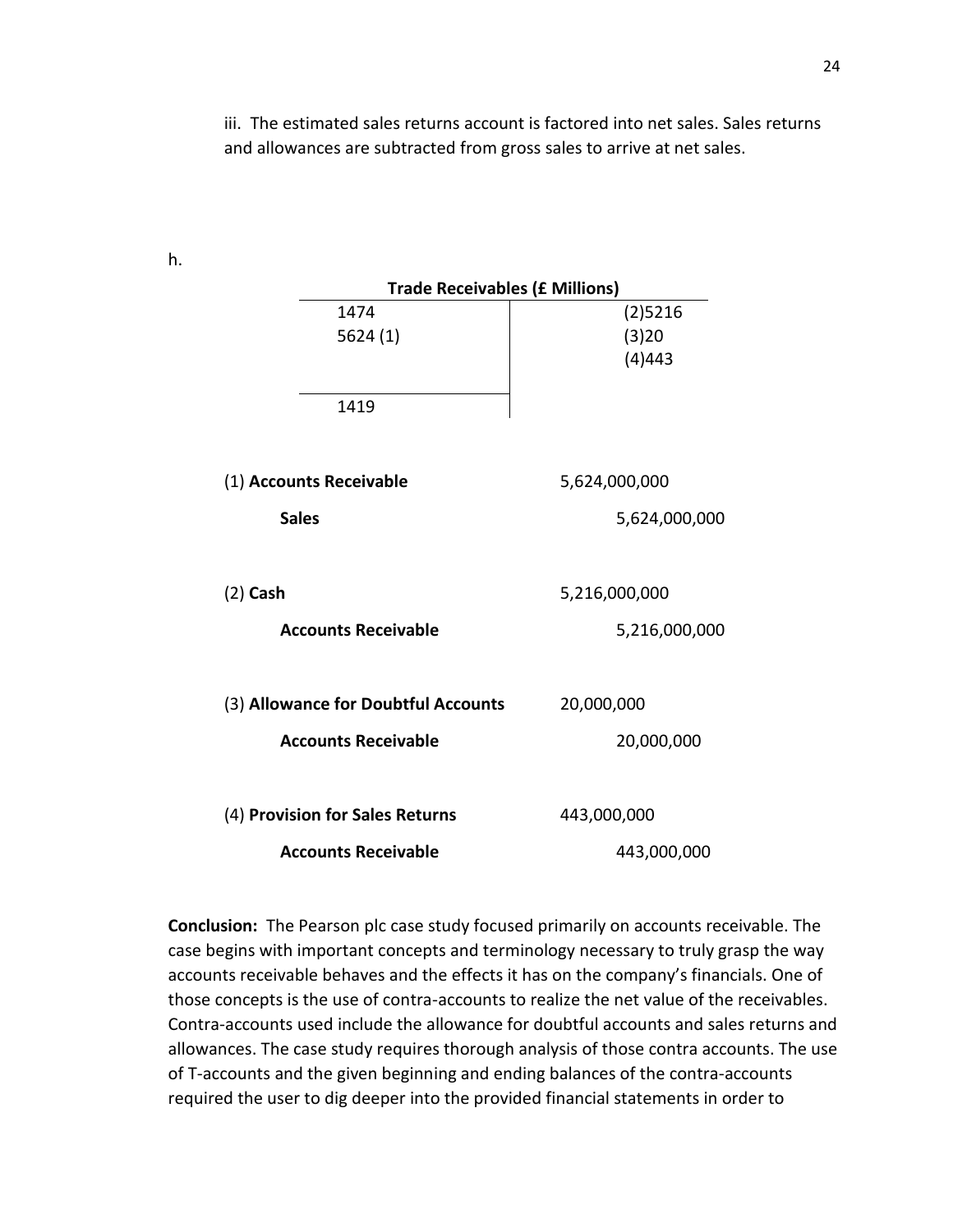determine which activities resulted in those ending balances. Finally, the user was able to apply the effects of those activities to the gross receivables account, which allowed total cash collections to be realized.

On my honor, I pledge that I have neither given, received, nor witnessed any unauthorized help on this Case Study Signed Nick Egorshin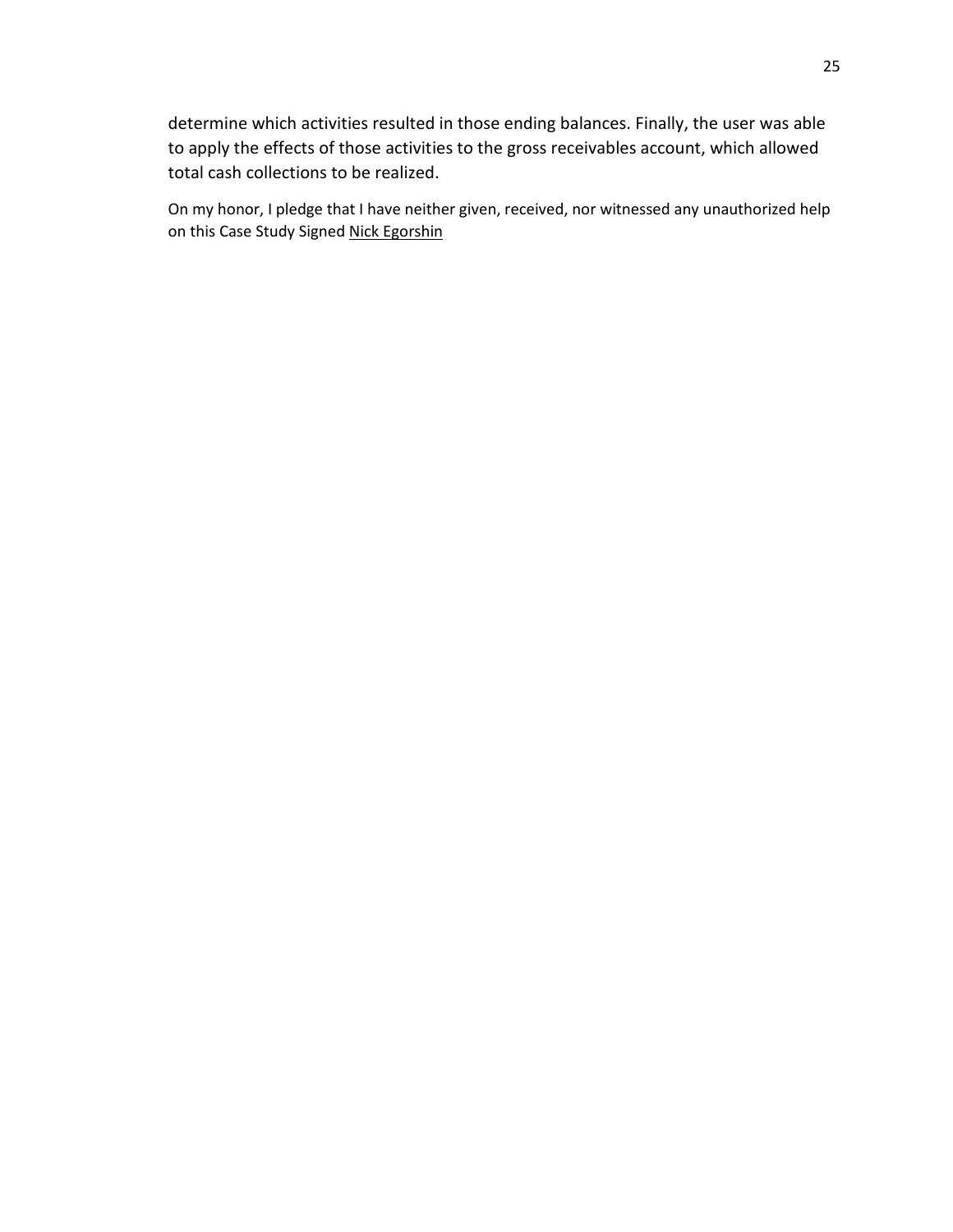**Case Study Four**

**Pearson plc: Analysis of Cash Receipts and Disbursements** 

**Nick Egorshin**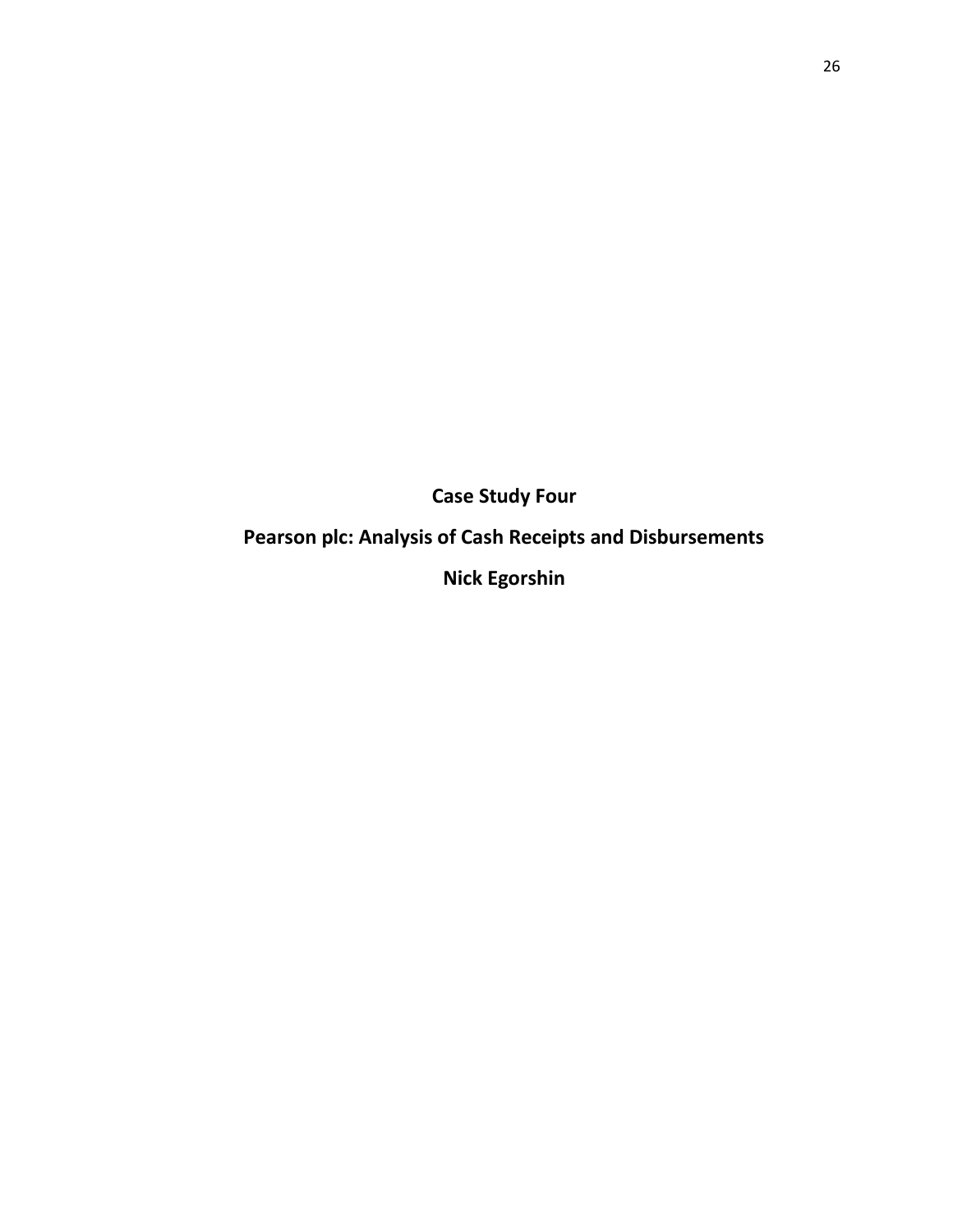**The following is an exercise from Chapter 7 of the Intermediate Accounting book. This chapter covers Receivables.** 

## **P7-1**

Francis Equipment Co. closes its books regularly on December 31, but at the end of 2017 it held its cash book open so that a more favorable balance sheet could be prepared for credit purposes. Cash receipts and disbursements for the first 10 days of January were recorded as December transactions. The information is given below:

- 1. January cash receipts recorded in the December cash book totaled \$45,640, of which \$28,000 represents cash sales, and \$17,640 represents collections on account for which cash discounts of \$360 were given.
- 2. January cash disbursements recorded in the December check register liquidated accounts payable of \$22,450 on which discounts of \$250 were taken.
- 3. The ledger has not been closed for 2017
- 4. The amount shown as inventory was determined by a physical count on December 31, 2017
- (a) Prepare any entries you consider necessary to correct Francis's accounts at December 31
- (1) 12/31

|      | Accounts Rec           | 18,000 |        |
|------|------------------------|--------|--------|
| Cash |                        | 28,000 |        |
|      | <b>Sales</b>           |        | 45,640 |
|      | <b>Sales Discounts</b> |        | 360    |

Explanation: The Accounts receivable account is journalized in its gross amount because when the receivable was initially issued, it was accounted for in its entirety (\$18,000). The Sales discount was taken out later on and is represented by its own account, which is seen in the credit column. Cash is the stated \$28,000 in cash sales. Sales of 45,640 were also stated, which consists of the total sales realized in the cash and accounts receivables accounts, net of the sales discount.

(2) 12/31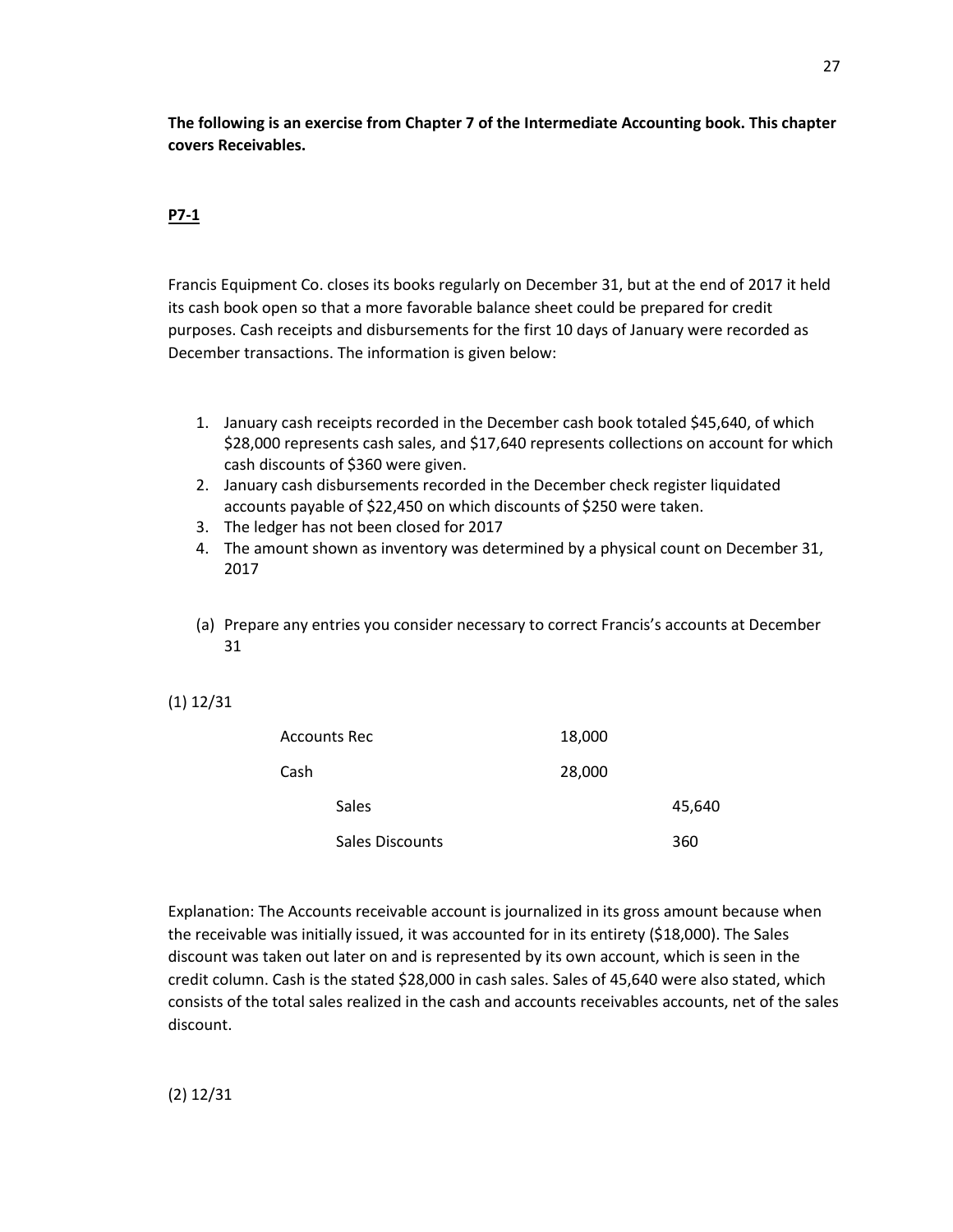| Cash                      | 22,200 |        |
|---------------------------|--------|--------|
| <b>Purchase Discounts</b> | 250    |        |
| <b>Accounts Payable</b>   |        | 22,450 |

Explanation: The liquidation of Accounts payable means the company was able to incur debt to receive cash immediately. The payable account is shown in the gross amount as purchases discounts is its own account.

(3) There is not enough information to prepare entries to close. If there were, the closing process consists of closing revenues to income summary, then expenses to income summary, then the difference (net income) to Retained earnings.

(4) There is no journal entry for the physical count of the goods.

- (b) To what extent was Francis Equipment Co. able to show a more favorable balance sheet at December 31 by holding its cash book open? (compute working capital and the current ratio)
- Working Capital=CA-CL
- Current Ratio=CA/CL

#### **Before:**

Current Assets= 148,000 Current Liabilities= 59,200 WC=88,800 CR=2.5

#### **After:**

Current Assets= (39,000-45,640+22,200)+42,000+67,000= 124,560

Current Liabilities= 81,650

WC= 42,910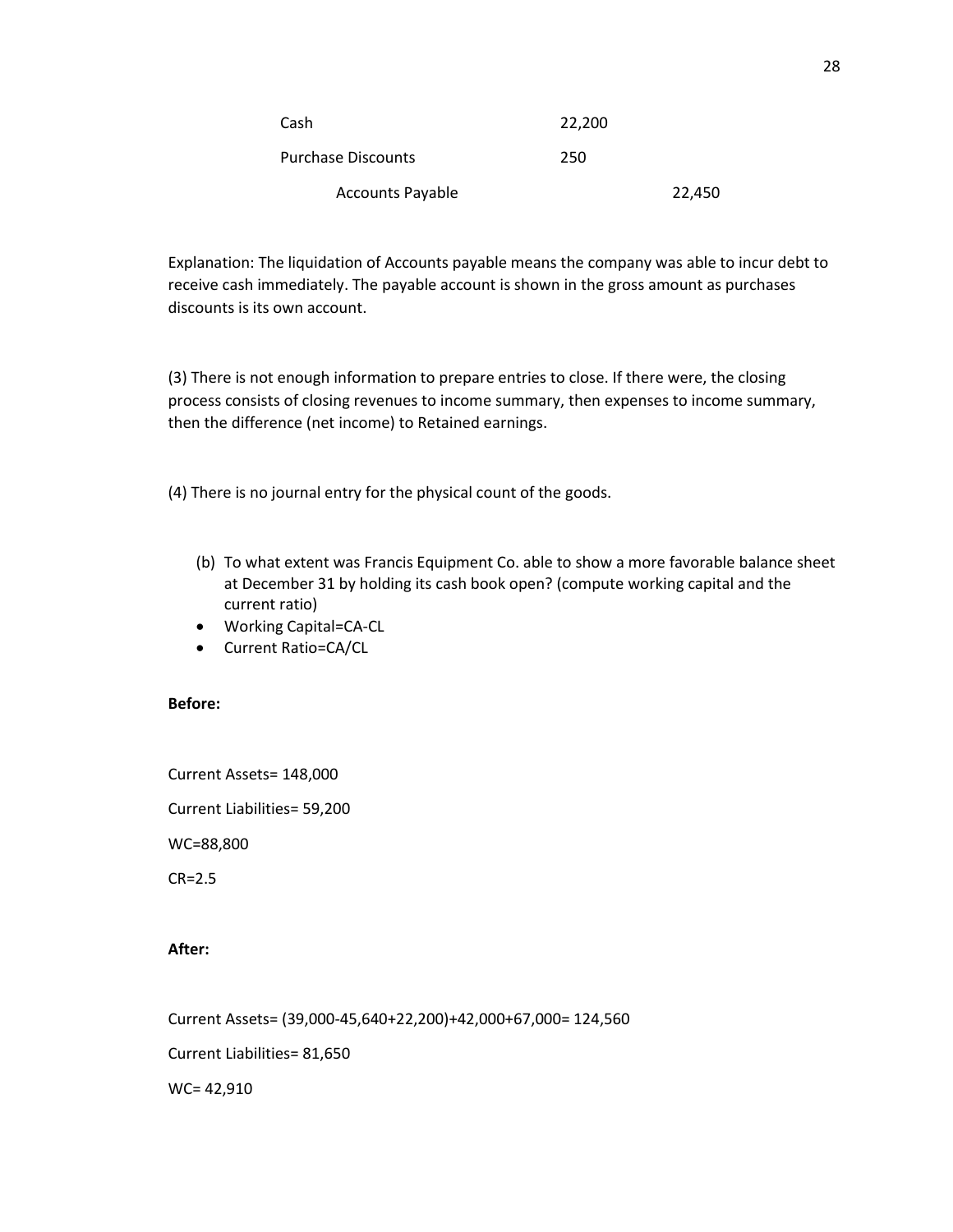The decision to leave the cash book open for 10 days actually proved detrimental to the balance sheet. The December 31 balances for assets were actually higher than after the book was left open. The Liabilities were higher after adjustments were made. It seems as though the decision to liquidate accounts payable was not beneficial to the balance sheet, it in fact was detrimental to it.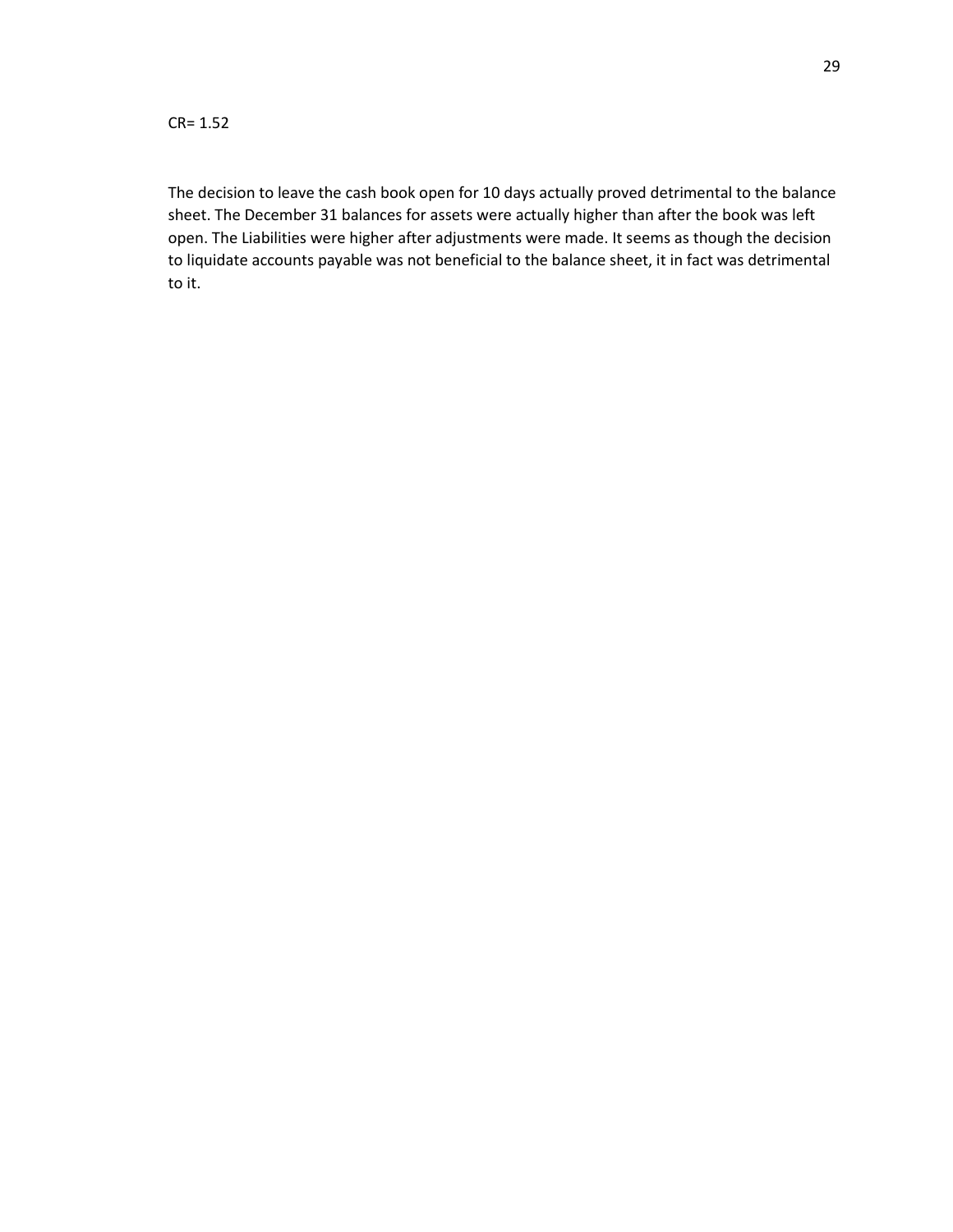**Case Study Five Palfinger AG: Analysis of Property, Plant and Equipment Nick Egorshin**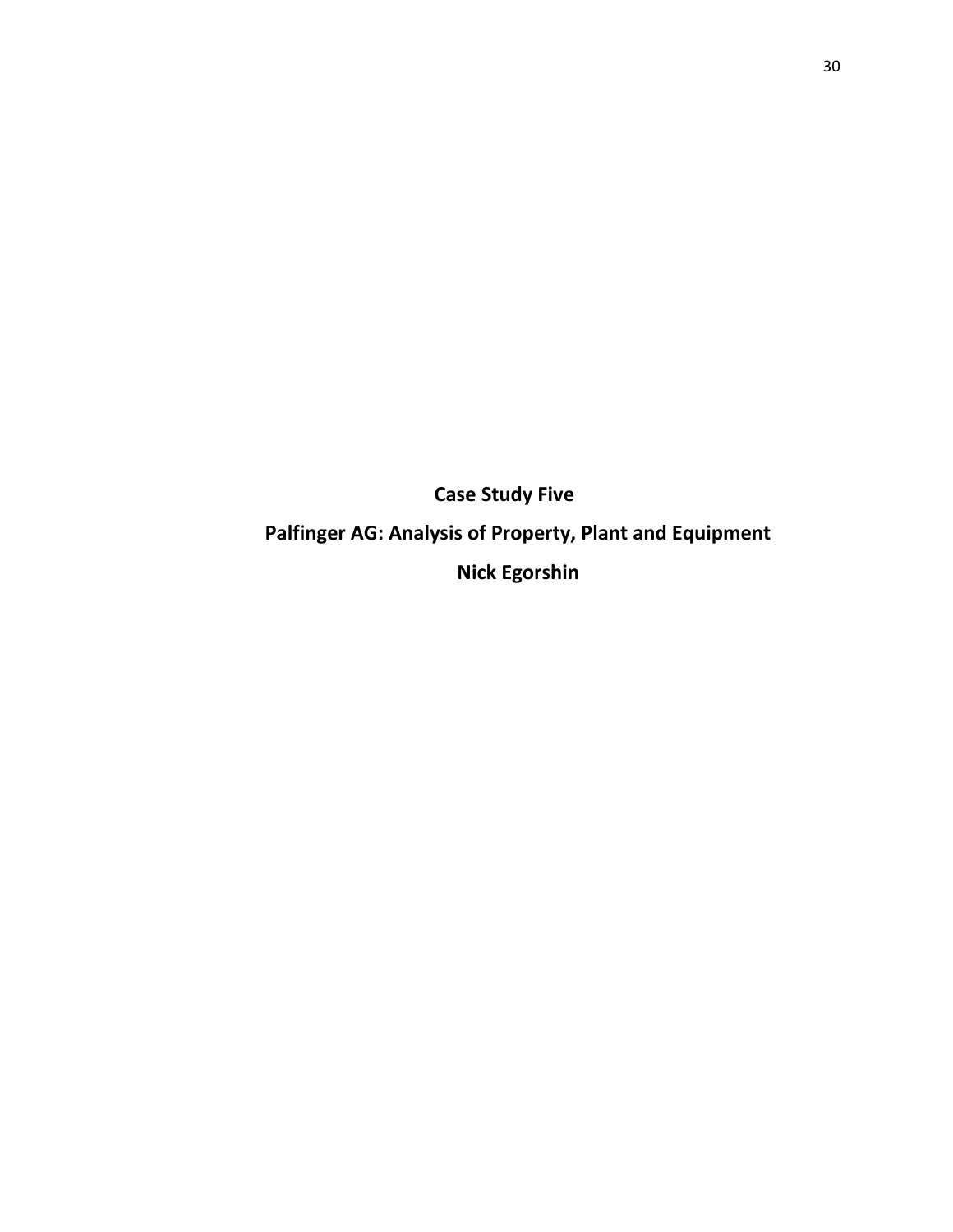**Introduction:** The following case consists of the financial statements of Palfinger AG, a manufacturer that produces heavy machinery and equipment for the construction, agricultural, recycling, and hauling industries. The case focuses on the analysis of the company's property, plant, and equipment account. Analysis of this account will uncover the implications of certain actions and decisions that need to be made when considering the accounting of property, plant, and equipment. This analysis includes a deeper look into depreciation methods, various types of property, plant, and equipment, and the affects of the disposal of these assets.

- a. Palfinger is a manufacturer that produces large-scale equipment for the construction, transportation, agricultural, recycling, and haulage industries. Palfinger owns warehouses to store its large inventory items, a great deal of machinery for the production of those items, and vehicles to transport its inventory. It also owns a manufacturing facility and the land that that facility and its warehouses are located.
- b. The amount of property, plant, and equipment on the balance sheet is the book value of those assets at year-end. It is represented by the cost of the respective assets, less the accumulated depreciation on them.
- c. The notes to the financial statements indicate that aside from buildings, plant, and machinery, Palfinger also owns buildings as third-party investments and "fixtures, fittings, and equipment".
- d. The subaccount "Prepayments and assets under construction" is also referred to as "self-constructed assets". This account consists of assets that the company decided to build themselves. When a company decides to construct its own assets, it is difficult to assign costs to them because there is no explicit acquisition cost. Because this is the case, Palfinger has to allocate costs and expenses based on the labor and materials used. The account has no accumulated depreciation because only an asset that is available for use can be depreciated. The reclassification amount represents the amount of assets whose construction was completed, as well as the amount of prepayments that have been fully realized throughout the year.
- e. Palfinger utilizes the straight-line depreciation method. Straight-line depreciation is beneficial for assets with an expected life of 10 or more years because the company is guaranteed a write off to depreciation in every year of the asset's productive life. This is a reasonable method for Palfinger to use because they own a great deal of assets that have a useful life of more than 10 years and because it is a simple, effective method of calculating depreciation. Palfinger's management likely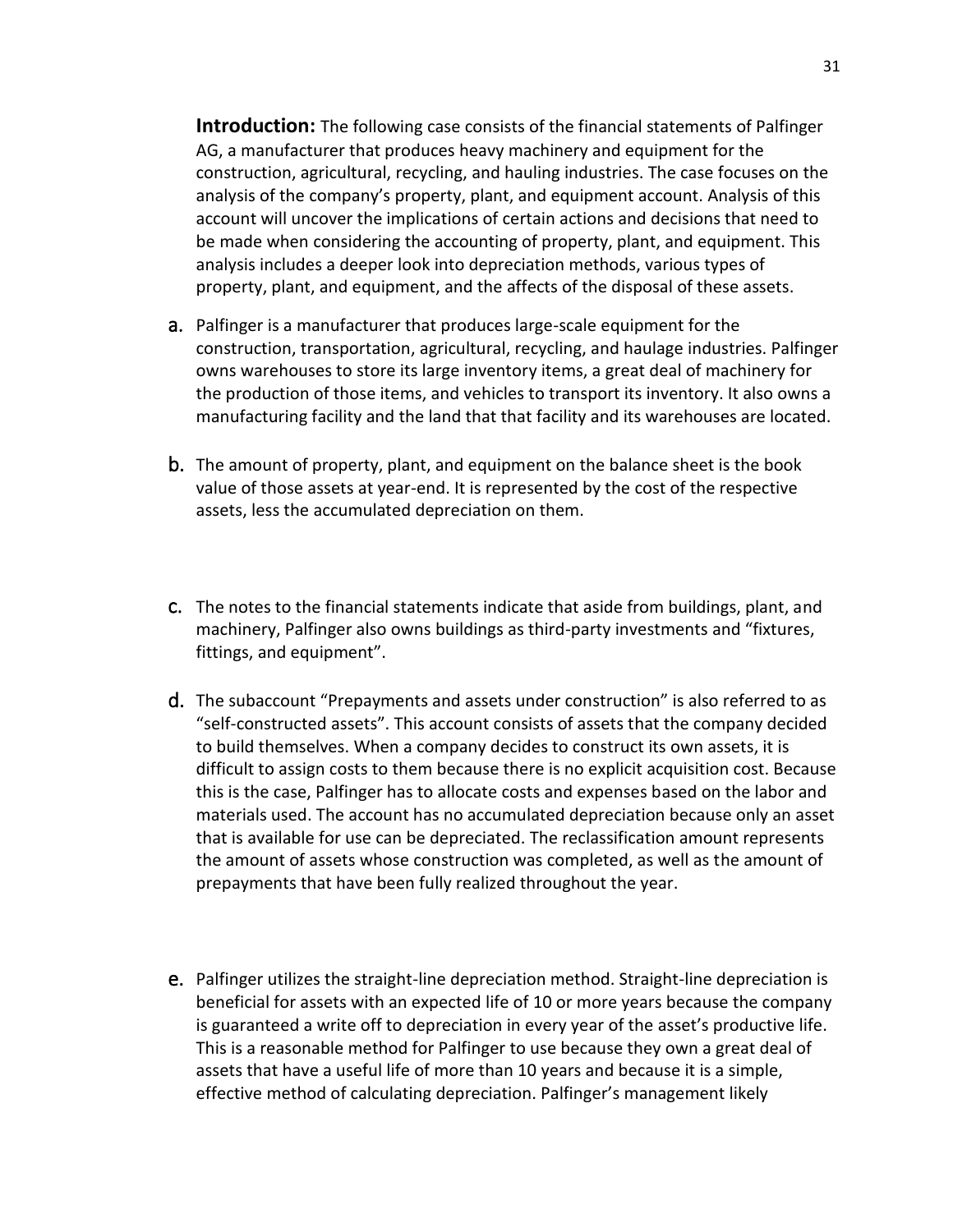considered many trade-offs when deciding which depreciation method to use. Palfinger could have used the activity method, which would provide a clearer indication of the life of the asset based on units produced or hours worked. However, Palfinger also likely owns assets that are more likely to depreciate over time rather than through use, which the activity method does not account for. Additionally, the use of the double-declining method of depreciation would provide Palfinger a more accurate depiction of depreciation over time, as more depreciation would be written off initially and less depreciation is written off over the life of the asset. The downfall to this method is that the company would not be able to realize some of the write offs it would in later years had it used the straight-line method.

- f. Renovations and value-enhancing modifications are capitalized and depreciated over either the new or original useful life of the asset that is being renovated/enhanced. At least one condition of the following criteria must be met for those costs to be capitalized: (1) The useful life of the asset must be increased (2) The quantity of units produced from the asset must be increased (3) The quality of the units produced must be enhanced. The alternative approach would be to capitalize and depreciate the individual improvements, which would ensure that the improvement is sufficiently depreciated to reduce its carrying amount almost to zero.
- g. i. The purchase price of new property, plant, and equipment is the sum of all additions made to PPE throughout 2017. This amount is stated in the notes to the financial statements as **€**61,444.

ii. IAS 20 is the International Accounting Standard for considering government grants and disclosing other assistance. The government grants for Palfinger amount to **€**733. As per IAS 20, a government grant is used to compensate a company for particular assets that meet the appropriate conditions defined in the terms of the grant. These grants are either realized as deferred income or deducted from the carrying value of the respective assets. In Palfinger's case, the grants are deducted from the assets.

iii. The depreciation expense for 2007 is **€**12,557 as stated in the notes to the financial statements.

iv. The net book value of disposals is calculated by subtracting the depreciation of disposals (**€**12,298) from the original cost of the assets being disposed (**€**13,799). The net book value of disposals is **€**1,501.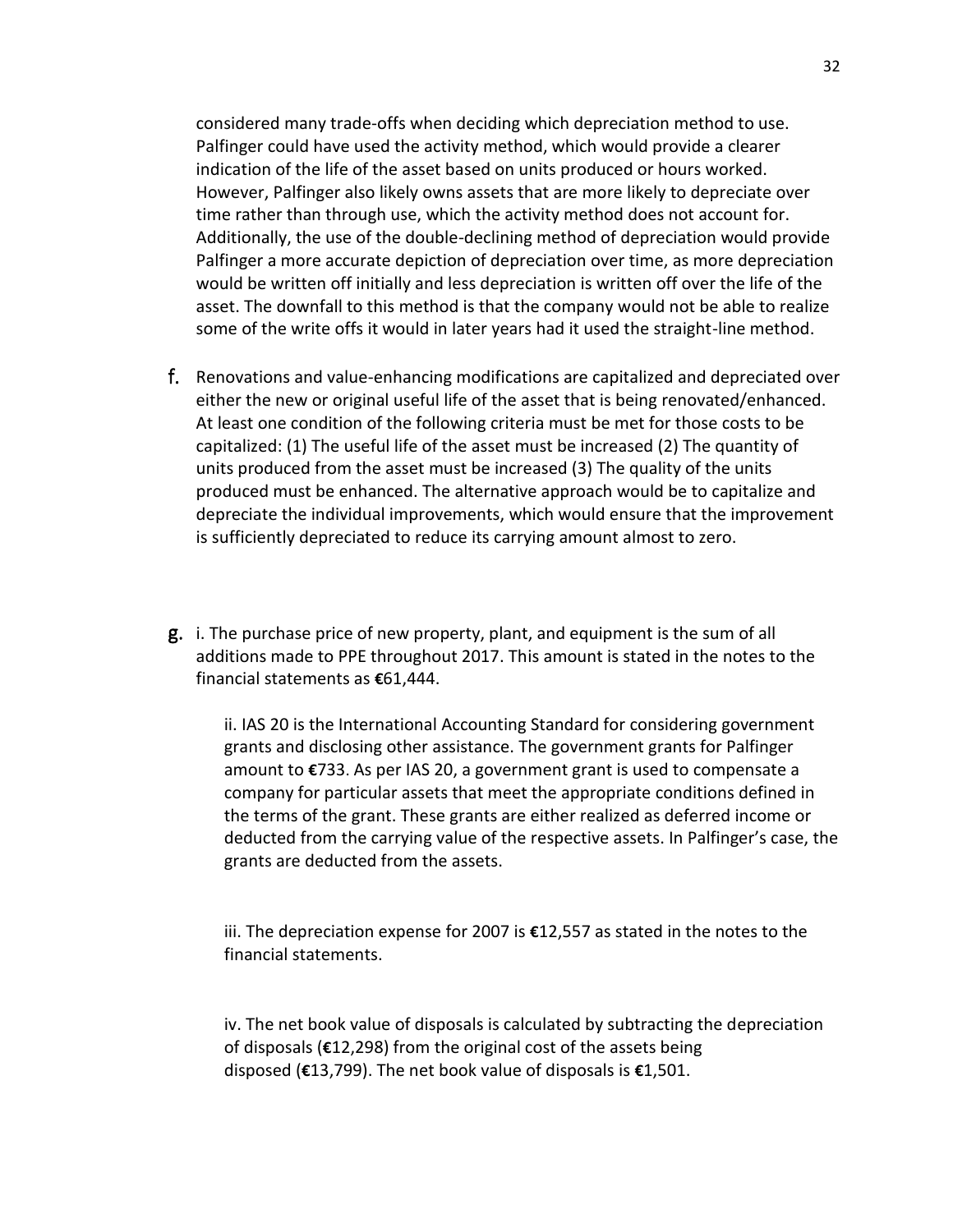h. A gain of **€**154 is realized by subtracting the net book value of **€**1,501 from the proceeds on the sale of PPE, **€**1,655. This gain is the difference between the fair value of the asset, what someone is offering to pay for the asset, and the book value of the asset, the original cost minus the accumulated depreciation.

i. Straight-line rate: 
$$
\frac{10,673 - 1,273}{5} = 1,880/yr
$$
Double Declining Balance Rate:  $\frac{1}{5} \times 2 = 40$  percent

| Depreciation     | <b>Book Value</b> | Depreciation | Net Book Value |
|------------------|-------------------|--------------|----------------|
| Method           |                   | Expense      |                |
| Straight-line    | €10,673           | €1,880       | €8,793         |
| Double-Declining | €10,673           | €4,269       | €6,404         |
| <b>Balance</b>   |                   |              |                |

j. i. Journal entry to recognize loss on sale of equipment (in thousands **€)**

| Cash                            | 7.500 |        |
|---------------------------------|-------|--------|
| <b>Accumulated Depreciation</b> | 1,880 |        |
| Loss on Sale of Equipment       | 1,293 |        |
| Equipment                       |       | 10,673 |

The loss on the sale of equipment would be reported in the "other expenses or losses" section of the income statement and would result in a **€**1,293 reduction in net income.

ii. Journal entry to recognize gain on sale of equipment (In thousands **€)**

| Cash                            | 7.500 |        |
|---------------------------------|-------|--------|
| <b>Accumulated Depreciation</b> | 4.269 |        |
| Equipment                       |       | 10,673 |
| Gain on Sale of Equipment       |       | 1,096  |
|                                 |       |        |

The gain on the sale of equipment would be reported in the "other revenues or gains" section of the income statement and would result in a **€**1,096 increase in net income.

iii. The gain realized by the sale of equipment under the double declining balance method certainly makes it seem like the more favorable option in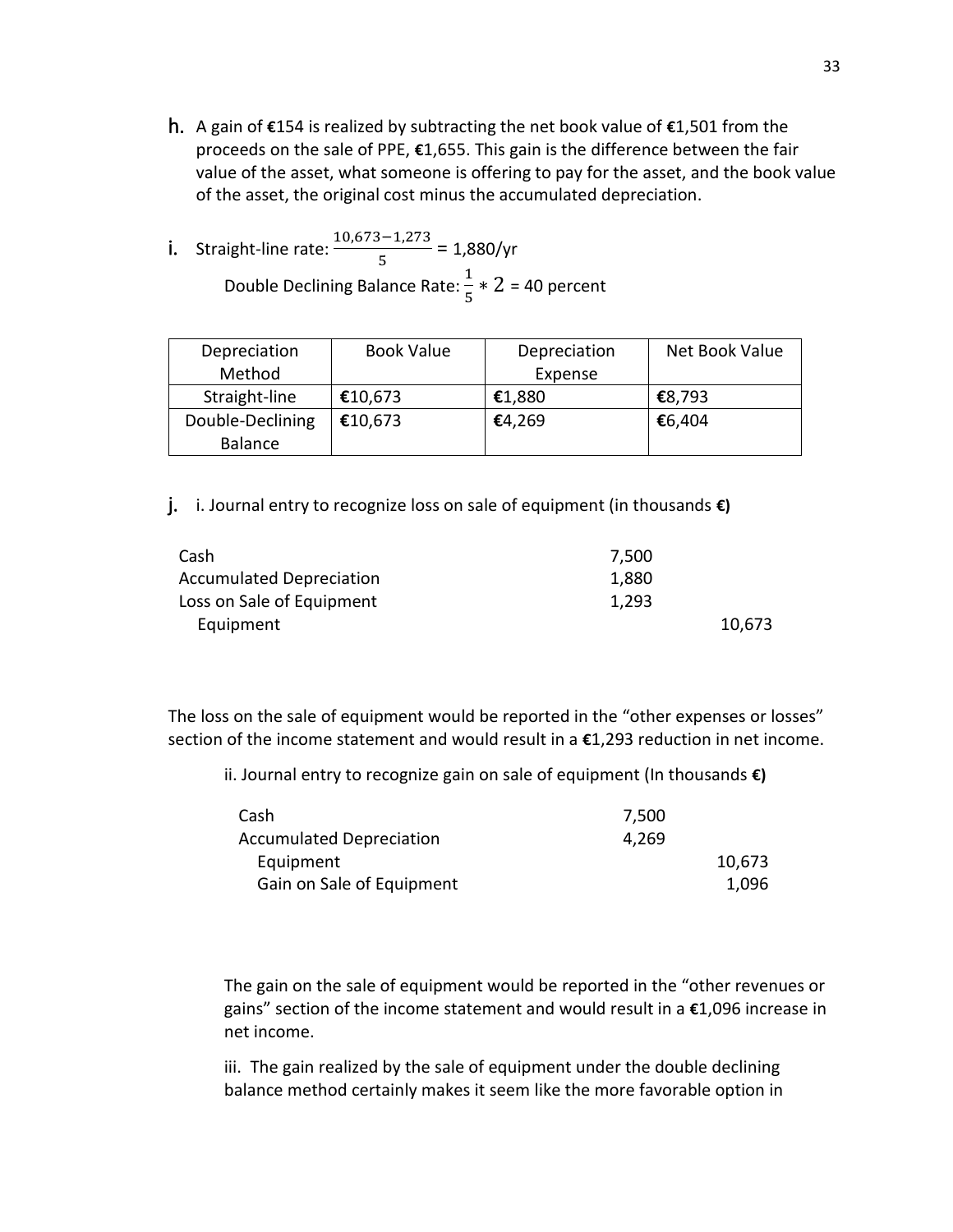respect to net income. However, when considering the greater depreciation expense under this method and comparing it to that of the straight-line method, the effect on net income actually ends up being the same. Both methods result in a total reduction of **€**3,173 to net income.

**Conclusion:** The analysis of Palfinger AG's property, plant, and equipment account uncovers many of the aspects and implications of the decisions that need to be made in regard to these assets. For instance, the decisions made in regard to the depreciation method utilized can result in noticeable affects to the net income of the company as well as the value of the assets it holds. These effects will not only implicate the company's bottom line, but also the financial ratios that illustrate the economic health of the company. Additionally, this case exhibits the measures that need to be taken to account for various types of property, plant, and equipment. One type of asset that requires particularly special attention is a self-constructed asset. These assets are valued based on the labor and materials that go into constructing them, which requires more attention than simply acquiring an asset at market value. Palfinger AG's property, plant, and equipment account provides an abundance of information that is very telling about the nature of these assets.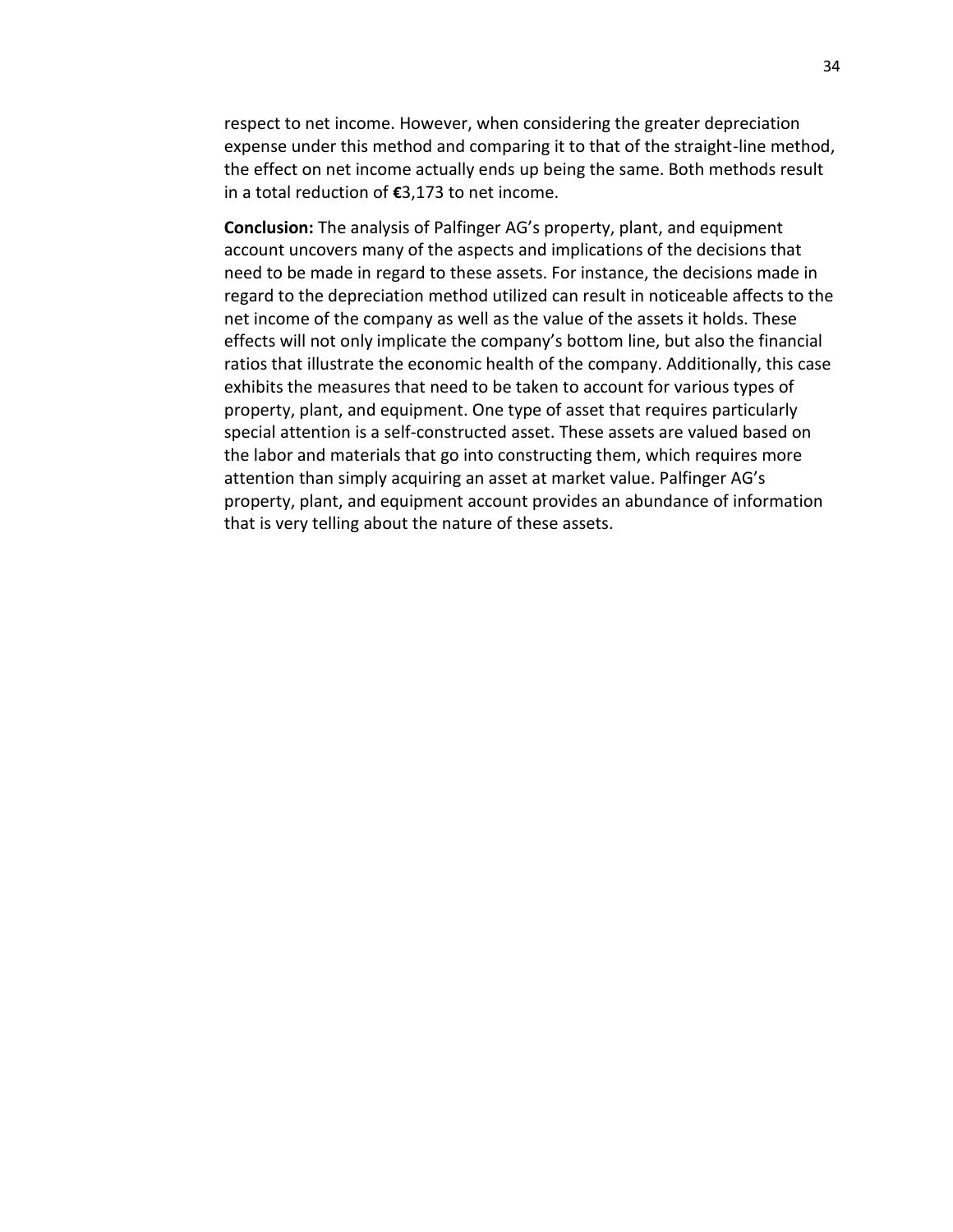**Case Study Six**

**Volvo: Analysis of Research and Development Costs** 

**Nick Egorshin**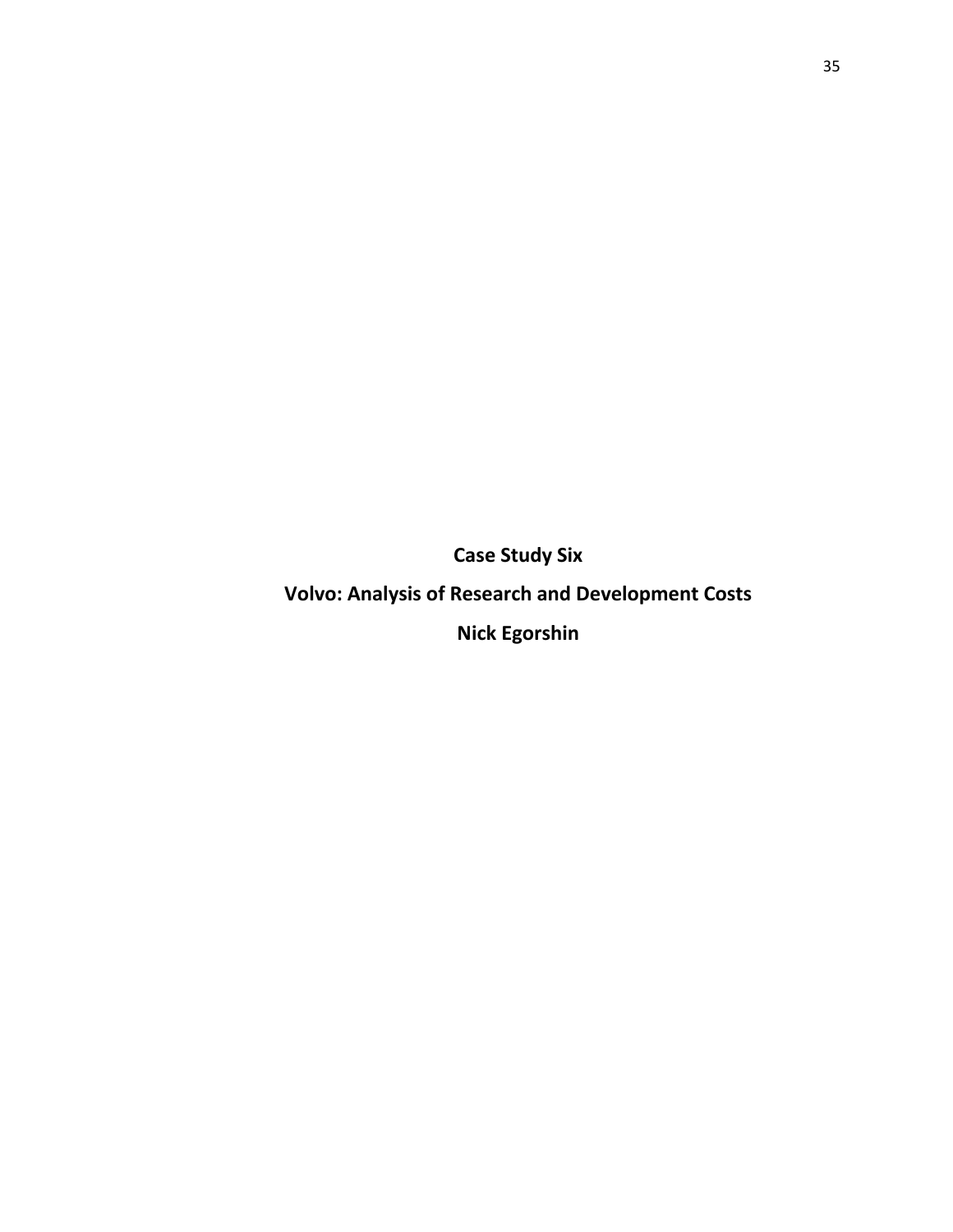**Introduction:** The following case study consists of the analysis of Volvo group's financial statements, specifically in regard to research and development costs and their effects on those financial statements. Analysis of the financial statements as well as their respective notes unveils a great deal of information about how R&D spending and the differences in GAAP and IFRS standards can significantly impact decision making for managers. The following case study illustrates these impacts by evaluating the capitalization of development costs, the differences in IFRS and GAAP in regards to R&D, and the effects R&D costs have on the financials of the company over time.

- a. Research and development expenses include expenditures related to research and expenditures related to development that do not result in a high certainty of financial value for the company. These expenses are recognized in the operating expenses section of the income statement and are associated with efforts by the company to gain new knowledge, conduct experiments, design and develop new products, and even test the feasibility of introducing a new product/service line.
- b. Volvo must consider whether development expenditures have resulted in a high certainty that they will translate into future financial value for the company. If so, those expenditures can be capitalized and reported as Intangible Assets. In order for development expenditures to be capitalized, Volvo must also determine if those expenditures are for the use or sale of the respective intangible asset, if the asset is capable of being used or sold, the means by which that asset will provide future economic benefit, and if the company is able to accurately track expenditures attributed to the asset's development. These conditions are all per IAS-38. All other development expenditures and all research expenditures are to be expensed as incurred.
- c. Intangible assets are amortized using a straight-line method, meaning a fixed amount will be amortized each year over the life of the asset. Volvo would need to consider how long those intangible assets would generate value and at what point the asset will no longer be relevant or of use for the company.
- d. The standards set by IFRS encourage companies to invest more in R&D, which suggests it also encourages innovation. The standards under GAAP are less beneficial to companies' financials as all R&D costs are expensed, thus directly impacting net income. If a company is able to prove that the asset will most likely be able to generate value, it seems reasonable for that value to be reflected in the balance sheet as opposed to the opposite happening by directly reducing net income. This is why the standards set by IFRS are a better reflection of the effects of R&D spending.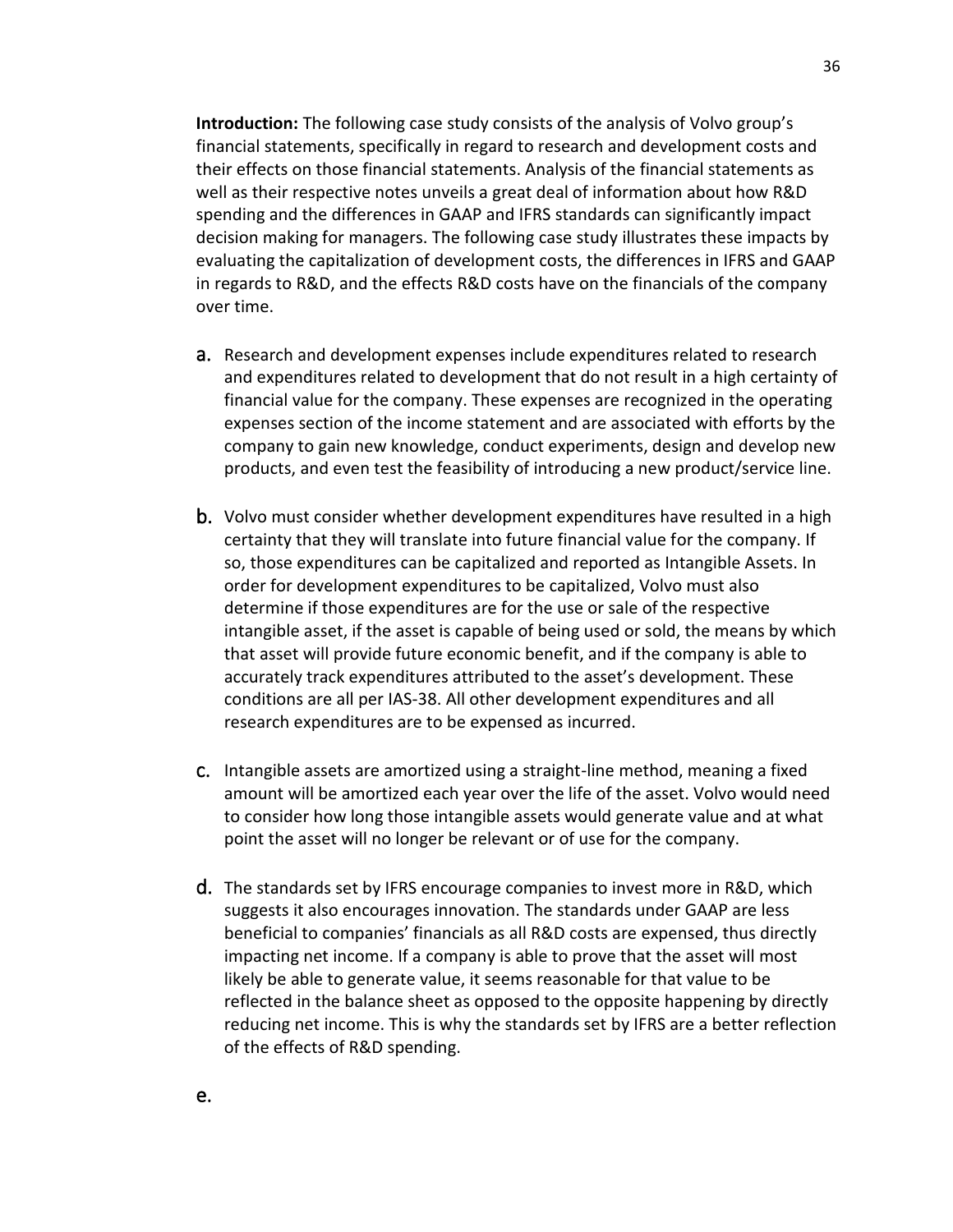**I.** The net amount of capitalized product and software development costs is 11,409 million SEK and is factored into the "intangible assets" line of the balance sheet.

**II.**

| Product and Software Development (SEK millions) |       |  |
|-------------------------------------------------|-------|--|
| 12,381                                          | 2,830 |  |
| 2,602                                           | 448   |  |
|                                                 |       |  |
| 11.409                                          |       |  |

f.

**I.** 

| (in SEK millions)                                                               | 2007   | 2008   | 2009   |
|---------------------------------------------------------------------------------|--------|--------|--------|
| 1) Product and software<br>development costs capitalized during<br>the year     | 2,057  | 2,150  | 2,602  |
| 2) Total R&D expense on the income<br>statement                                 | 11,059 | 14,348 | 13,139 |
| 3) Amortization of previously<br>capitalized costs (included in R&D<br>expense) | 2,357  | 2,864  | 2,830  |
| 4) Total R&D costs incurred during<br>the year                                  | 10,759 | 13,634 | 12,911 |

**III.** Volvo capitalized 19.12 percent of total R&D costs in 2007, 15.77 percent in 2008 and 20.15 percent in 2009.

**I.** 

| (in SEK millions)                | 2007    | 2008    | 2009    |
|----------------------------------|---------|---------|---------|
| Net Sales, industrial operations | 276,795 | 294.932 | 208,487 |
| Total assets                     | 321,647 | 372,419 | 332,265 |

#### **II.**

| Proportion of R&D costs (%) | 2007 | 2008 | 2009 |
|-----------------------------|------|------|------|
| Navistar                    | 3.15 | 3.70 | 3.83 |
| Volvo                       | 3.87 | 4.62 | 6.19 |

Volvo spent a similar proportion of R&D on net assets to Navistar in 2007, but significantly increased those expenditures over the next two years in comparison to

g.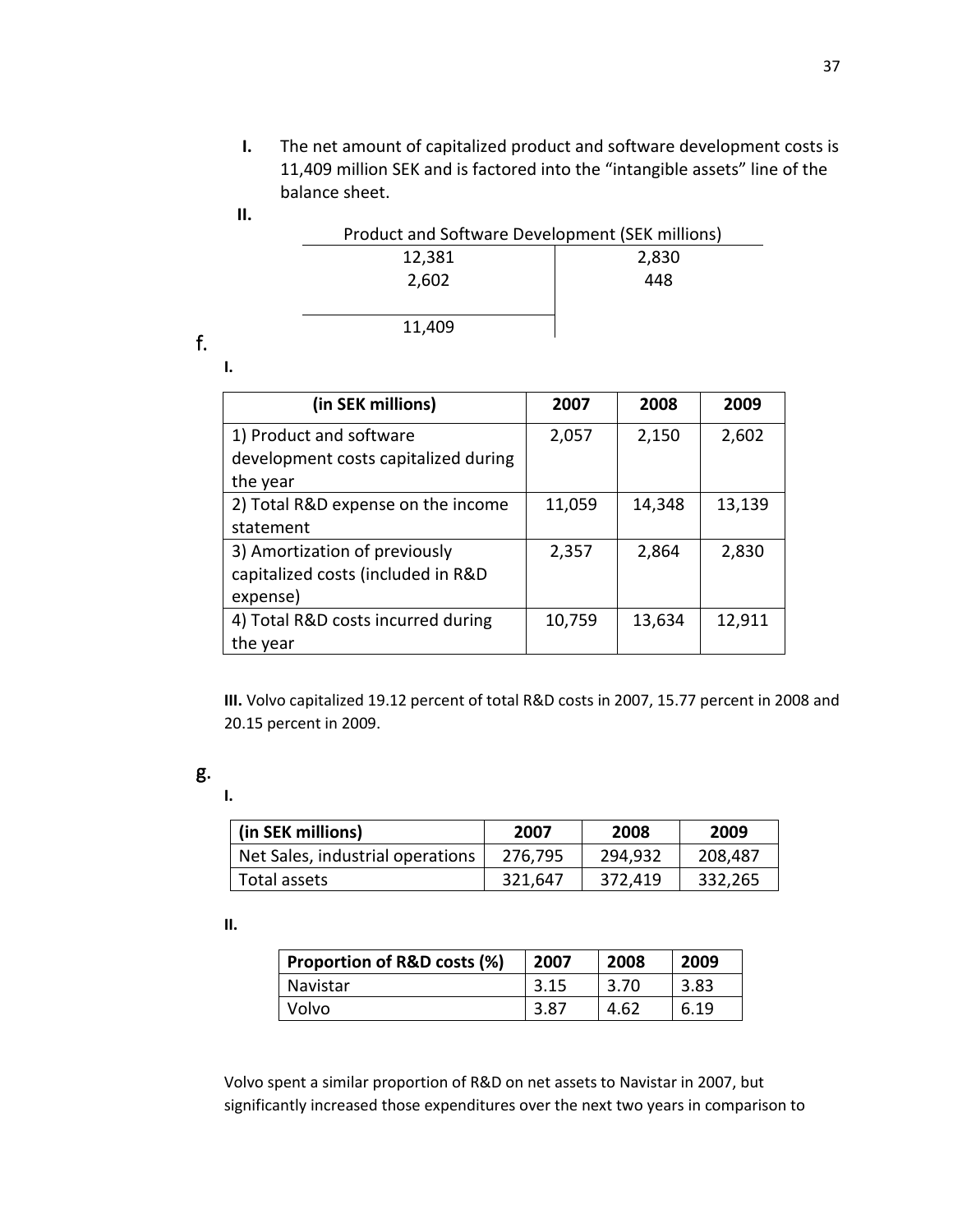Navistar. This is likely due to IFRS standards being more suitable to R&D spending than GAAP.

**Conclusion:** The analysis of Volvo's research and development costs unveiled important aspects of R&D spending and their effect on the company's financials. Specifically, the case highlights the impact that the difference in IFRS standards and GAAP standards has on R&D spending. IFRS allows for the capitalization of some development costs, while GAAP requires all R&D expenditures to be expensed as occurred. As noted in the case, this results in much more R&D spending over time and allows companies to invest in R&D without taking a direct hit to their income statement. The case also highlights some of the factors that go into decision making in regards to R&D expenditures. For example, managers must be sure that a particular development venture will translate to future value in order to capitalize development costs under IFRS. Overall, analysis of the Volvo Group's R&D costs provides insight into how those costs impact the financials of the company and how managers should approach decision making in regards to R&D.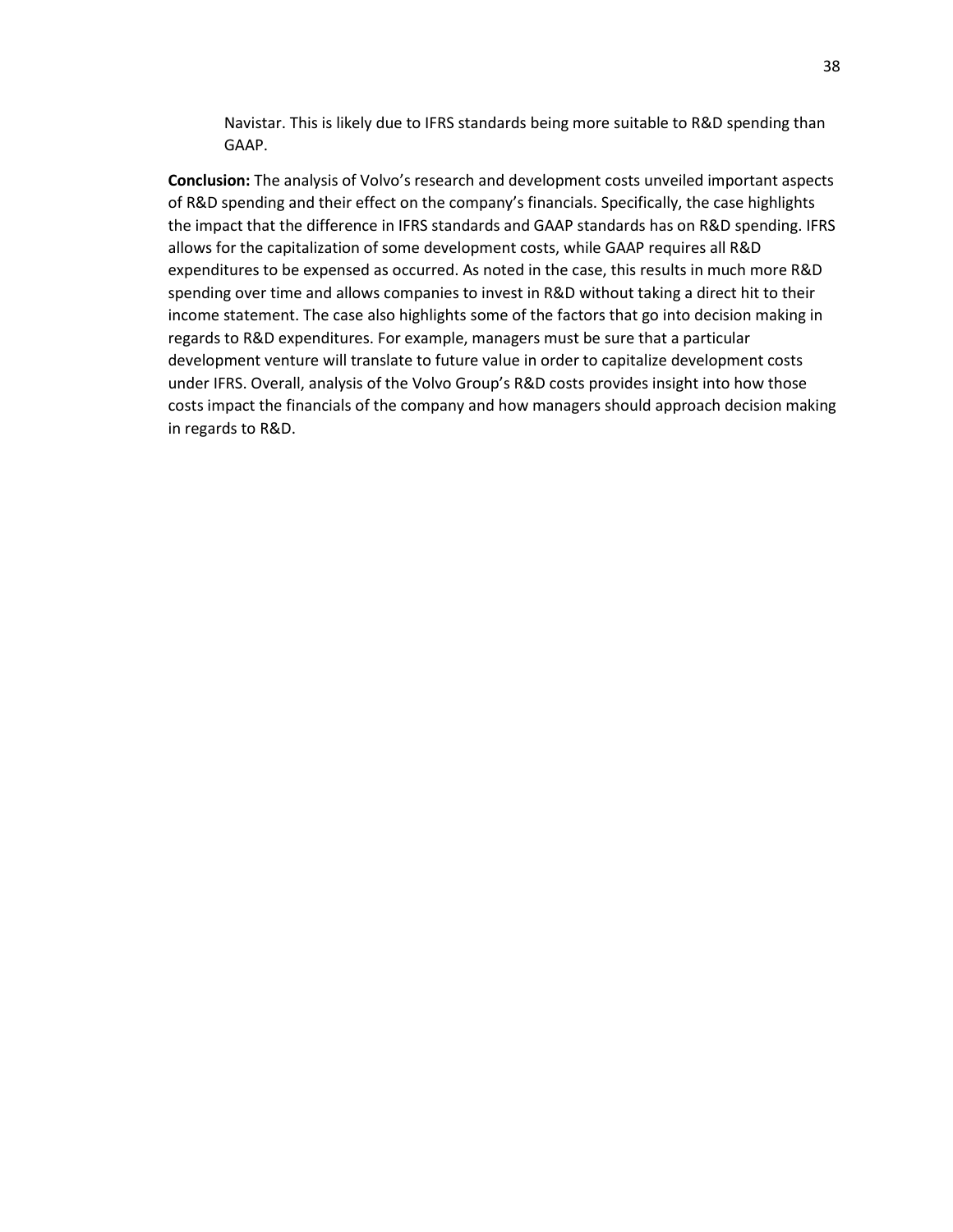**Case Study Seven**

**Volvo: Analysis of the effects of Blockchain Technology on the Accounting Industry** 

**Nick Egorshin**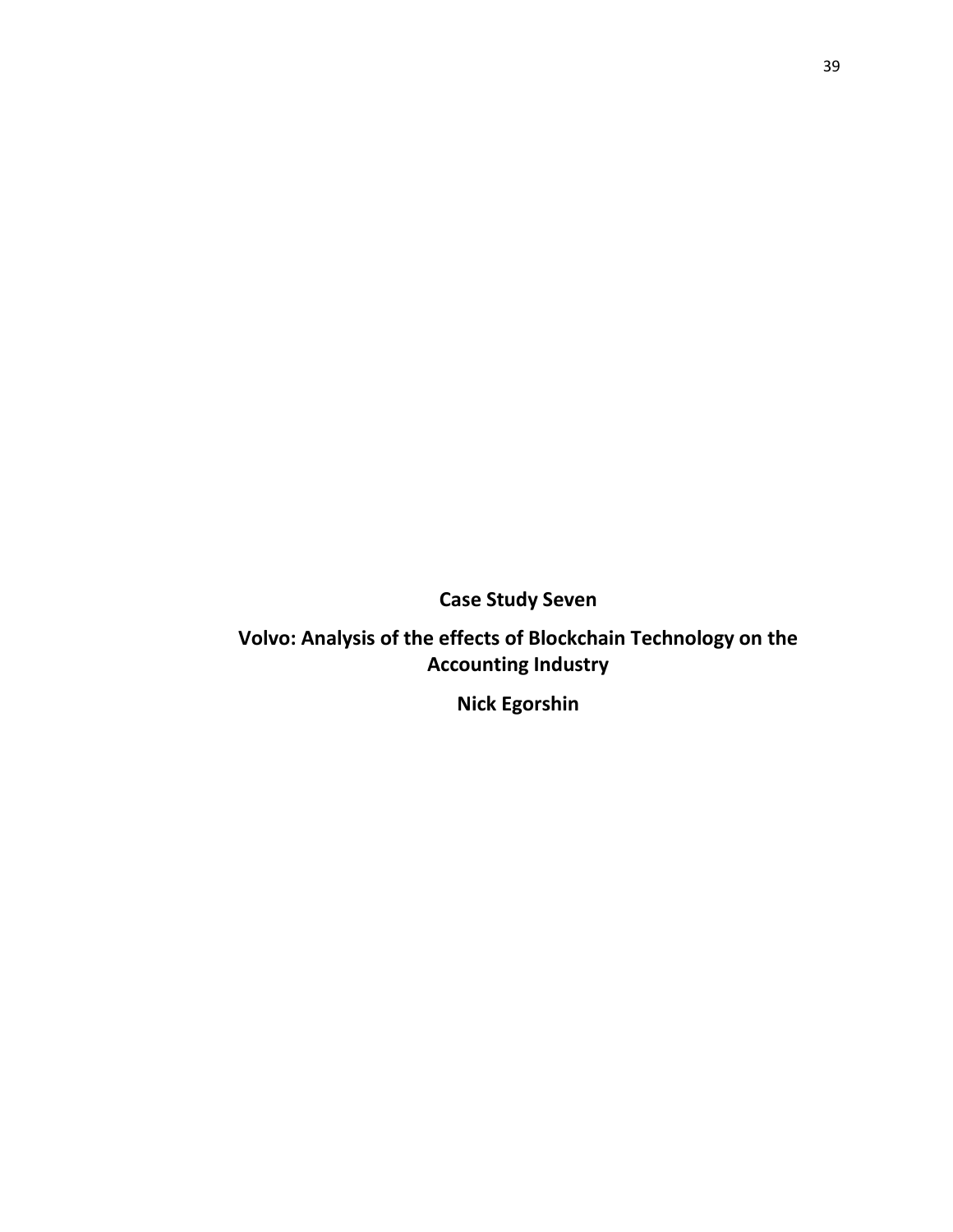#### **The Blockchain Revolution**

The emergence of Bitcoin and other similar crypto currencies has resulted in the dawn of a digital revolution that many do not even know about. Many are familiar with Bitcoin, a digital currency that allows people to transfer money nearly instantly without the use of an intermediary to verify that payment. However, most do not realize that the underlying technology behind Bitcoin is what truly has the potential to completely revolutionize the way we exchange value. This technology is called Blockchain. Blockchain technology essentially consists of a shared ledger on which any transaction that occurs will be posted. Transactions are verified within an hour, as opposed to days, by users of very powerful computers known as "miners". These miners have computers that solve extremely complex mathematical equations. Once an equation is cracked, a "block" is mined and added to the Blockchain. Blockchain is hailed for its security, as it is virtually unhackable. In order for a hacker to gain information from one individual block on the Blockchain, they must unpack the information from every block that came before it; a feat that would take significantly more computing power than even a large corporation could generate.

The secure and verifiable nature of Blockchain certainly makes it an appealing technology for an industry that is built on those two qualities. Blockchain has the potential to completely revolutionize the way the accounting industry operates. In the short term, this change will consist of adjustments to current accounting systems to accommodate the use of crypto currencies for transactions. This will likely involve sweeping changes to current accounting principals as well as the introduction of entirely new principals. However, the functionality and potential of what Blockchain technology can accomplish is what truly has the potential to seriously disrupt the accounting field.

40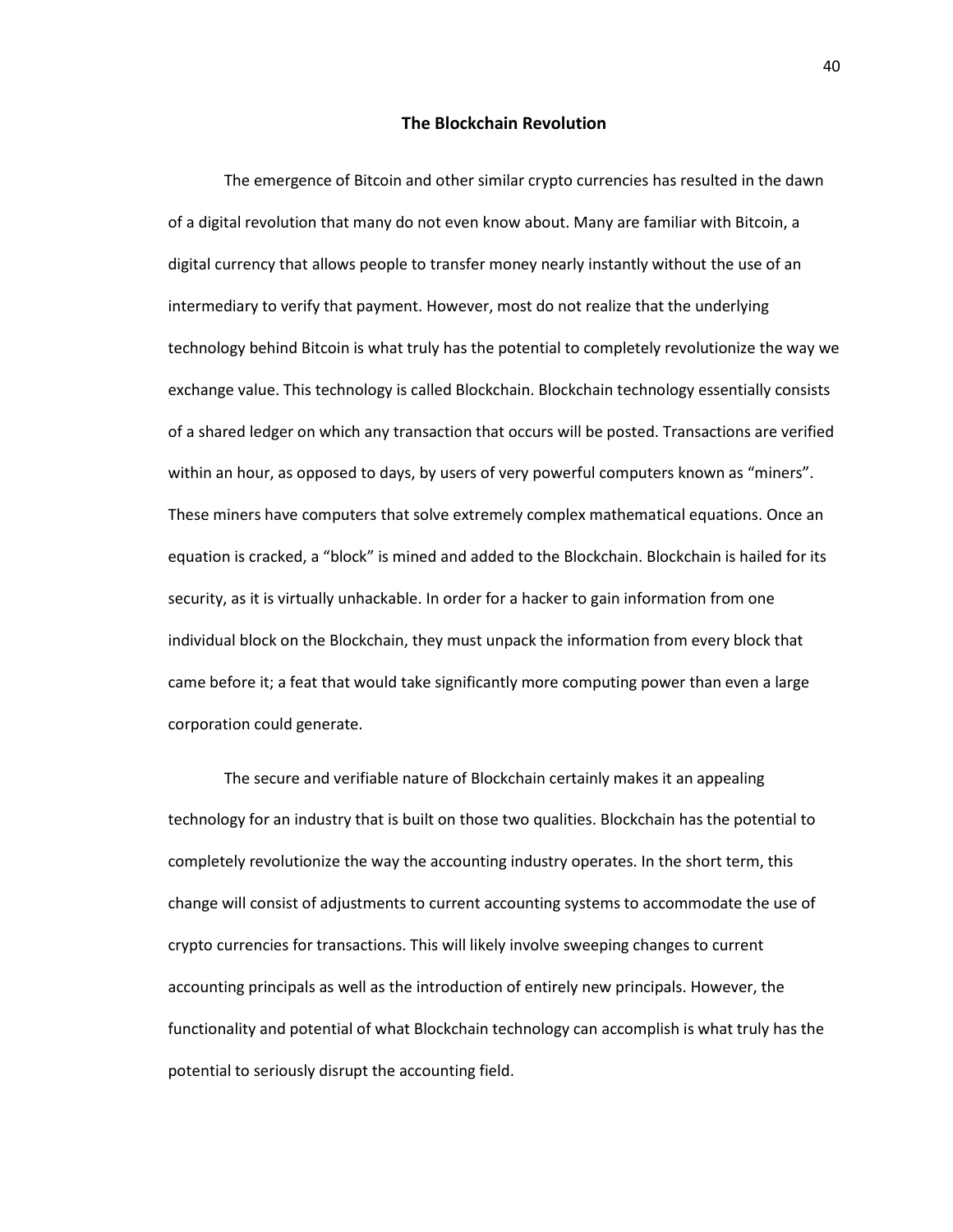With the overall market cap of crypto currencies surpassing the \$175 billion mark, the accounting industry is certainly moving quickly to adapt to the emergence of the digital transactions being executed with these crypto currencies. Crypto-payment processor Verady recently partnered with Aprio, a CPA-led business firm, to launch its platform VeraNet. VeraNet is an accounting and audit platform designed to address the challenges associated with the accountability of crypto currencies. VeraNet and similar platforms that are inevitably going to emerge as a response to this crypto revolution are not only going to add an entirely new element to the accounting industry, but are also absolutely necessary for the industry if we as an economy plan to widely adopt the use of crypto currencies in our everyday lives. This is further illustrated by the fact that the American Institute of CPAs and Wall Street Blockchain Alliance are currently working together to nail down the actual principals and policies that will be necessary to fully integrate crypto currencies into our current accounting systems. The companies that issue and use crypto currencies need these policy changes just as much as the industry needs them. Clear guidelines and methodologies need to be established in order for companies to know how to properly account for crypto transactions. Just as important are the principals and policies that need to be in place in order for the accounting industry to continue to ensure that companies are not engaging in malicious or fraudulent activities. Change in the industry is inevitable and clearly already in the works as the widespread use of crypto currencies continues to grow.

While sweeping changes are already occurring, the majority of the change that will likely result from the emergence of Blockchain technology is still to come. The very essence of what Blockchain technology accomplishes with its verification and security measures certainly seems indicative of the needs of the accounting industry. A white paper released by Deloitte illustrates how Blockchain will be able to satisfy those needs. The use of a distributed ledger with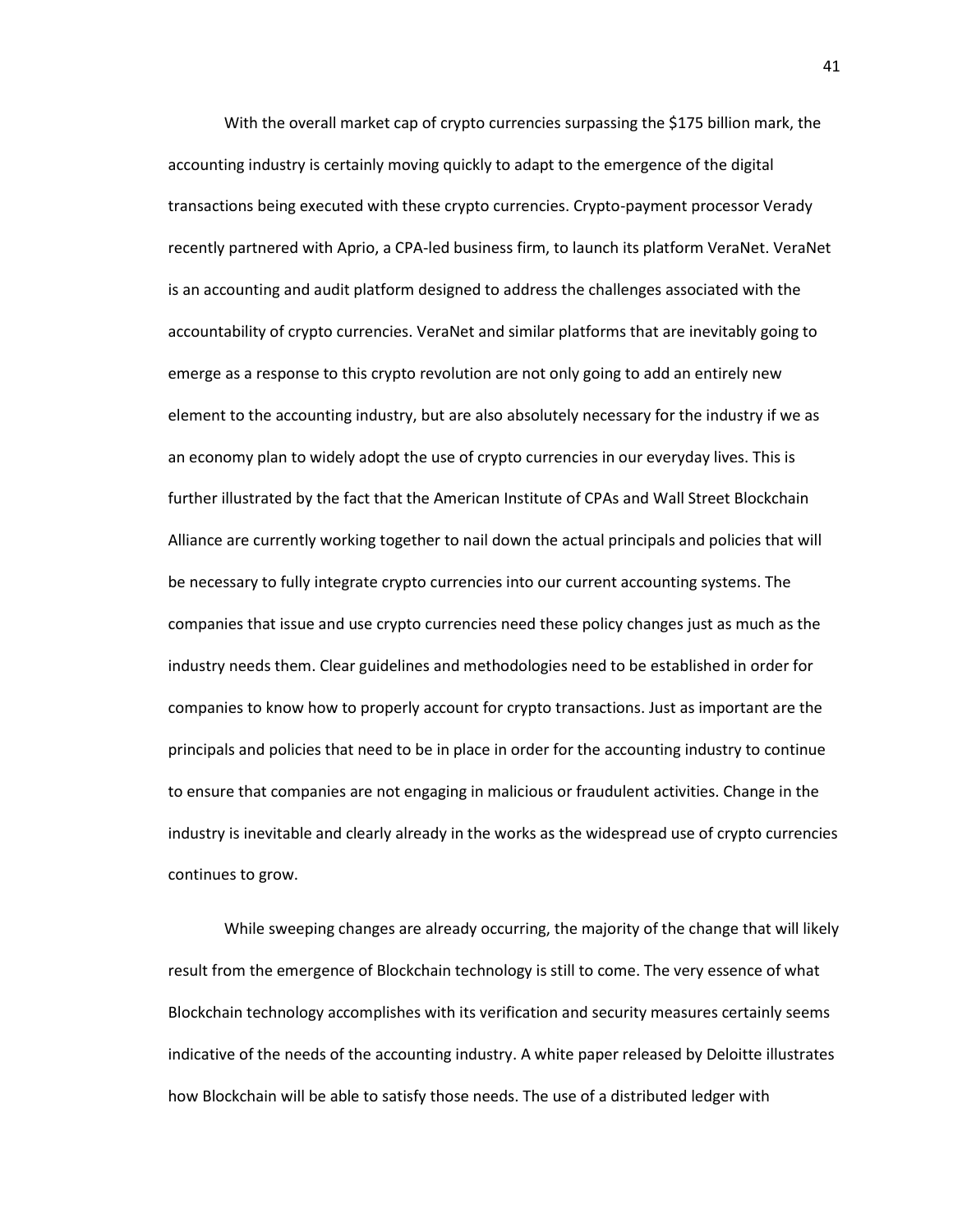Blockchain technologies means that two companies that are on the same ledger will always have identical records for the transactions that occur between them. This means that rather than accounting for transactions through the use of receipts after the transaction occurs, transactions will be recorded and posted in real time to both companies' books.

Another Blockchain application is in the form of Smart Contracts that are coded on a platform called Ethereum. These Smart Contracts essentially consist of a set condition that an action must meet and once that condition is met, the contract automatically executes. The automatic execution of contracts may not seem like it would have implications for the accounting industry, but it certainly does. This means that companies could theoretically code Smart Contracts to execute every time a transaction occurs. What this would do is it would automatically post, journalize, or even implement the transaction directly to a company's books or financial statements, thus eliminating a majority of the manual work a managerial accountant performs. Auditors would essentially have nothing to verify if transactions are automatically verified as they occur. The Accounting field will need to strongly consider the implications that Blockchain could potentially have on the industry, as a total revolution in how accounting is practiced is likely somewhere on the horizon.

42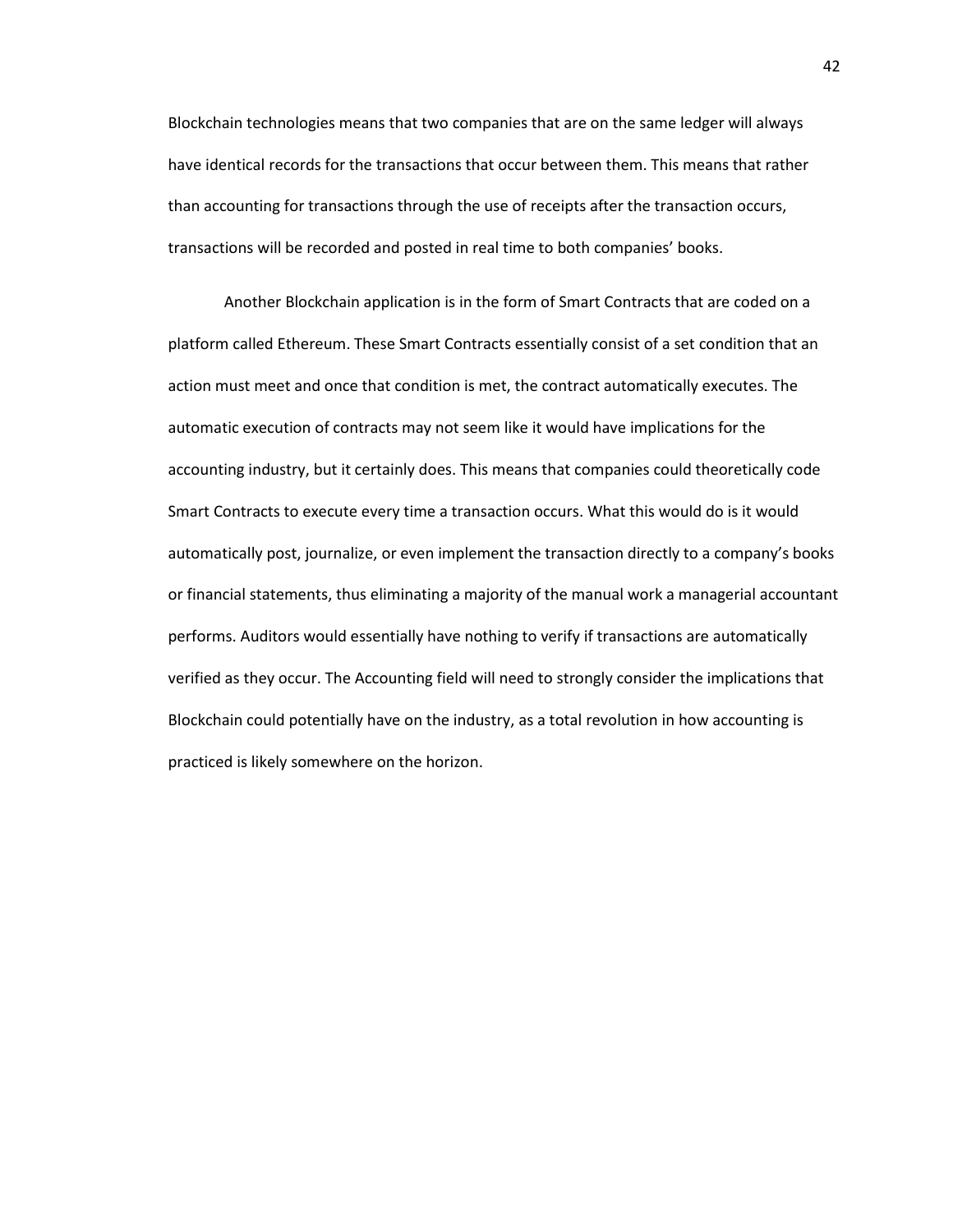**Case Study Eight**

**Rite Aid Corporation: Analysis of Long Term Debt**

**Nick Egorshin**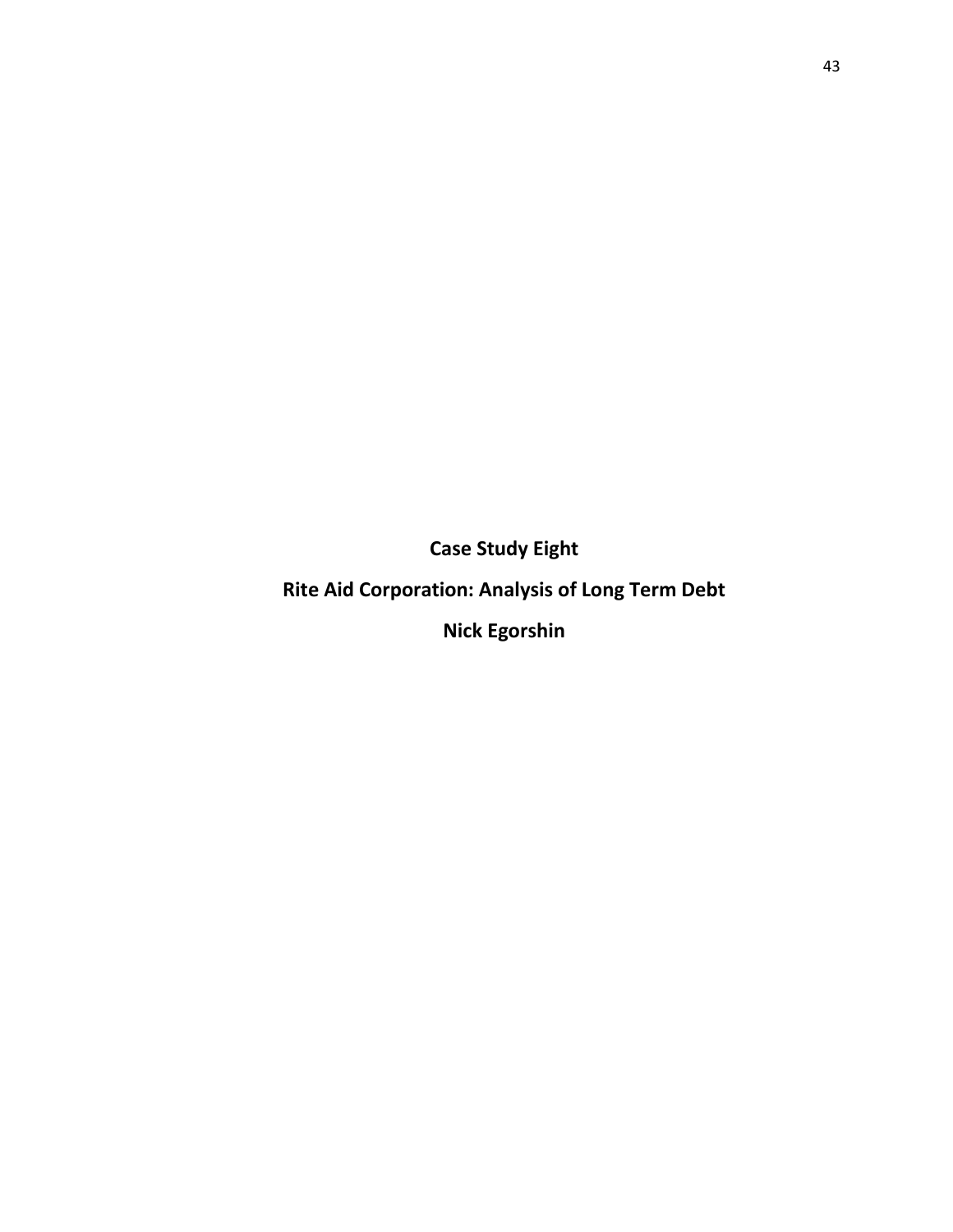**Introduction:** The following case consists of an analysis of the long-term debt held by Rite Aid Corporation. Rite Aid holds a variety of different notes with varying interest rates, maturity dates, and other requirements set as terms of the notes. Rite Aid holds senior, fixed rate, and convertible notes, many of which are guaranteed by the company's wholly owned subsidiaries. Featured in the case are examples of the issuance of some of Rite Aid's notes as well as the payment and accrual of interest. Analysis of these entries helps illustrate the effects of these notes on the company's finances.

**a.** i. Rite Aid's secured debt is debt that is backed by some sort of collateral. This collateral is usually an asset with a measurable value like property. Since secured debt is backed by collateral, the creditor has the right to seize whichever assets were used to back the secured debt if Rite Aid were to fail to make their payments. Unsecured debt is debt that is taken out with no collateral pledged. Unsecured debt typically has higher interest rates and is harder to collect should the debtor default on payments. Rite Aid distinguishes between these two types of debts because it is necessary for those analyzing Rite Aid's finances to understand how much debt is outstanding, how much of the company's assets are pledged as collateral to that debt, and how much the company stands to lose should it fail to fulfill its debts.

ii. When debt is guaranteed, it means that someone guarantees the creditor that regardless of what happens to the company, that guarantor will pay the company's debt off. The guarantor in Rite Aid's case is the corporation's wholly owned subsidiaries. A guarantee is common when unsecured debt is issued and may be utilized to obtain more favorable terms on that debt.

iii. **Senior debt** is debt that takes priority over other unsecured or junior debt obligations. This debt is the first to be paid off should the company go out of business. Senior debt is typically issued with come sort of collateral and is often less risky. **Fixed rate debt** refers to debt issued with a fixed coupon rate over a specified period of time. This means the payments made will be the exact same over the life of the debt regardless of the state of the market. **Convertible debt** is debt issued with the option to convert the equivalence of the debt outstanding to shares of common stock as a means of payment.

iv. Rite Aid has different types of debt at different interest rates because the company takes debt on when it has specific objectives it seeks to fulfill. Different objectives/obligations of the company call for different types of debt. Rite Aid likely takes into account how much money they will need, how much liquidity they expect to have to pay debt off, and the duration of specific projects/obligations when considering what type of debt to take on. Rite Aid also likely takes more subjective qualities into account when taking on debt such as who the creditor it's paying back is and what type of favorable relationships can be made through its financing obligations.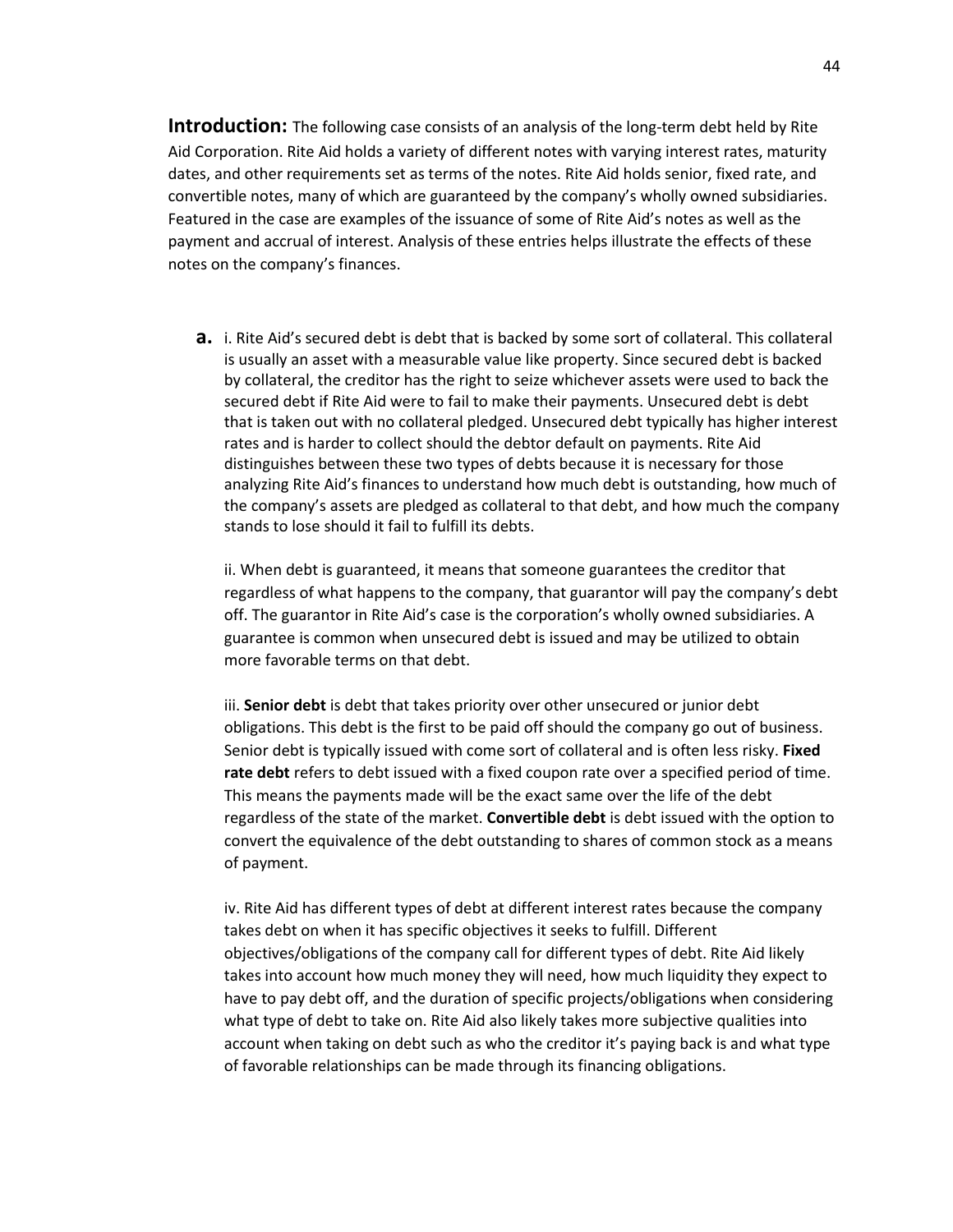**b.** As of February 27, 2010, Rite Aid has a total debt amount of \$6,370,899,000. \$11,117,000 of the total debt is to be paid in during the coming fiscal year. The total debt is realized by adding Rite Aid's total net long term-debt and its total lease financing obligations (\$6,185,633 + \$133,764).

- **c.** i. The face value of the debt is \$500,000,000. The amount of the debt outstanding was the same from 2009-2010, meaning the debt was issued at par and there is no discount or premium to amortize.
	- ii. The journal entry for issuance is as follows (in thousands)

| Cash |               | 500,000 |         |
|------|---------------|---------|---------|
|      | Notes Payable |         | 500,000 |

iii. The annual interest expense is calculated by multiplying the principal (\$500,000) by the coupon rate of the note (7.5%). The journal entry is recorded as follows (in thousands):

| Interest Expense | 37,500 |  |
|------------------|--------|--|
| Interest Payable | 37,500 |  |

iv. The entry to pay the note off is as follows:

| Notes Payable | 500,000 |
|---------------|---------|
| Cash          | 500,000 |

**d. i**. The face value of the debt is \$410,000,000, as stated in note 11. The carrying value as of February 27, 2010 is \$405,951,000. The values differ because the note was issued at a discount, meaning it was issued below face value.

ii. Rite Aid paid \$38,438,000 in cash interest during fiscal year 2009.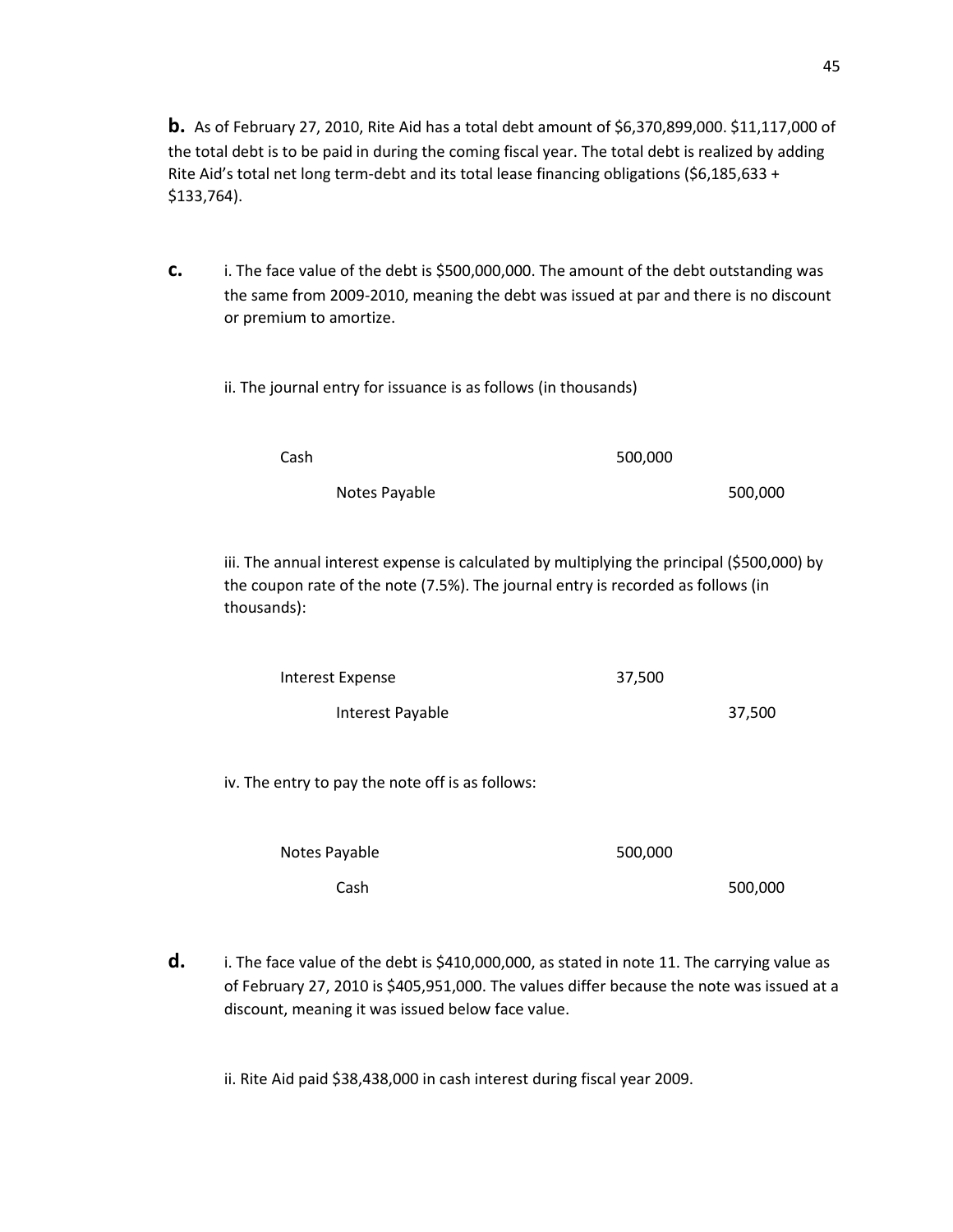iii. The total interest expense realized during fiscal year 2009 was \$39,143,000. This consisted of the \$38,438,000 cash interest plus the \$705,000 discount amortization. Since the note was issued at a discount, the discount amortized each year is added to the principal value until maturity. At maturity, the bond should be retired at face value.

iv. Journal entry for recording interest expense (in thousands):

| Interest Expense          | 39.143 |        |
|---------------------------|--------|--------|
| Discount on Notes Payable |        | 705    |
| Cash                      |        | 38,438 |

v. The total rate of interest is also known as the effective rate. The cash interest for this note is realized by multiplying the stated rate by the principal value. However, total interest also includes the amortized discount or premium, so that amount must be factored in when calculating the effective rate. The effective rate for 2009 is realized by dividing the total interest expense (\$39,143,000) by the prior period carrying value (\$405,246,000).

**e.** i. The notes due June 2016 were issued at a discount (98.2% of the face value). The Journal entry for issuance is as follows:

| Cash                      | 402,620 |
|---------------------------|---------|
| Discount on Notes Payable | 7,380   |
| Notes Payable             | 410,000 |

ii. The effective annual interest rate is computed by dividing the total interest expense for the period (\$40,750,000) by the value of the bond at issuance (\$402,620,000). The effective annual rate comes out to be 10.121%.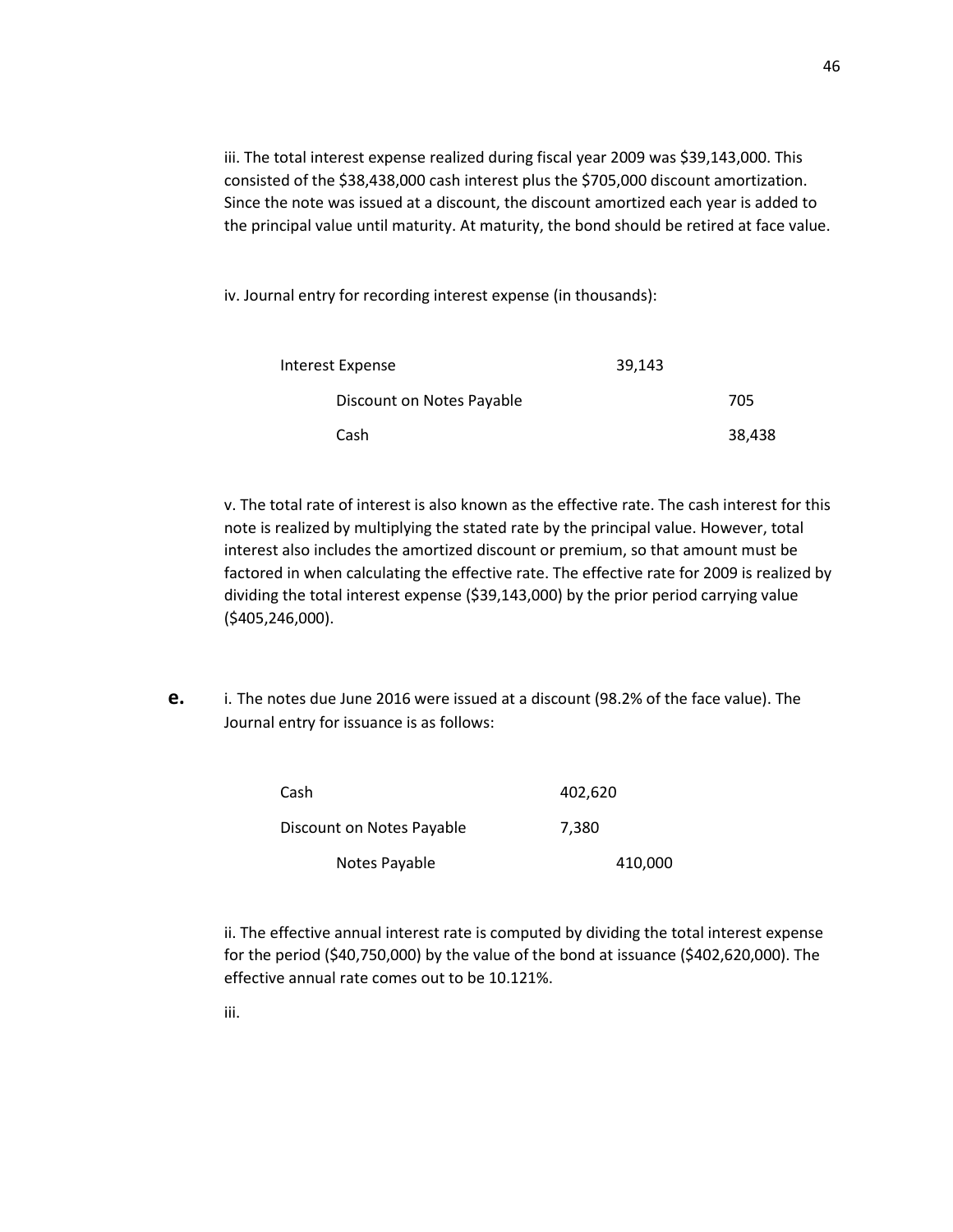|         |           |                   | <b>Discount</b> |            |                      |
|---------|-----------|-------------------|-----------------|------------|----------------------|
| Date    | Cash int  | Int exp           | amort           | CV         | <b>Effective Int</b> |
|         |           |                   |                 |            |                      |
| 6/30/09 |           |                   |                 | 402,620.00 |                      |
|         |           |                   |                 |            |                      |
| 6/30/10 | 39,975.00 | 40,750.00         | 775.00          | 403,395.00 | 0.101212061          |
|         |           |                   |                 |            |                      |
| 6/30/11 | 39,975.00 | 40,828.41         | 853.41          | 404,248.41 | 0.101212             |
|         |           |                   |                 |            |                      |
| 6/30/12 | 39,975.00 | 40,914.79         | 939.79          | 405,188.21 | 0.101212             |
|         |           |                   |                 |            |                      |
| 6/30/13 | 39,975.00 | 41,009.91         | 1,034.91        | 406,223.11 | 0.101212             |
|         |           |                   |                 |            |                      |
| 6/30/14 | 39,975.00 | 41,114.65         | 1,139.65        | 407,362.77 | 0.101212             |
|         |           |                   |                 |            |                      |
| 6/30/15 | 39,975.00 | 41.230.00         | 1,255.00        | 408,617.77 | 0.101212             |
|         |           |                   |                 |            |                      |
| 6/30/16 | 39,975.00 | 41,357.02         | 1,382.02        | 409,999.79 | 0.101212             |
|         |           | <b>Total Disc</b> | 7,380           |            |                      |

iv. The journal entry to accrue interest on February 27, 2010 is as follows (in thousands).

| Interest Expense          | 27,176 |        |
|---------------------------|--------|--------|
| Discount on Notes Payable |        | 517    |
| Interest Payable          |        | 26,650 |

v. The net book value of the notes on February 27, 2010 is \$403,137,000.

### **Conclusion:**

The case study above features different notes that Rite Aid has issued to comprise its total debt. Through analysis of the entries of those notes, one gains a greater understanding of how the recording of those notes effects various aspects of the company's finances. Rite Aid's notes on its debt help clarify the terms of those notes as well as give some context as to the funding collected for activities the company is trying to complete. Debt has effects on assets, as cash is credited every time interest is paid, net income, as interest expense is realized each time interest is paid, and liabilities, as the more notes that are issued, the more payables the company will be taking on.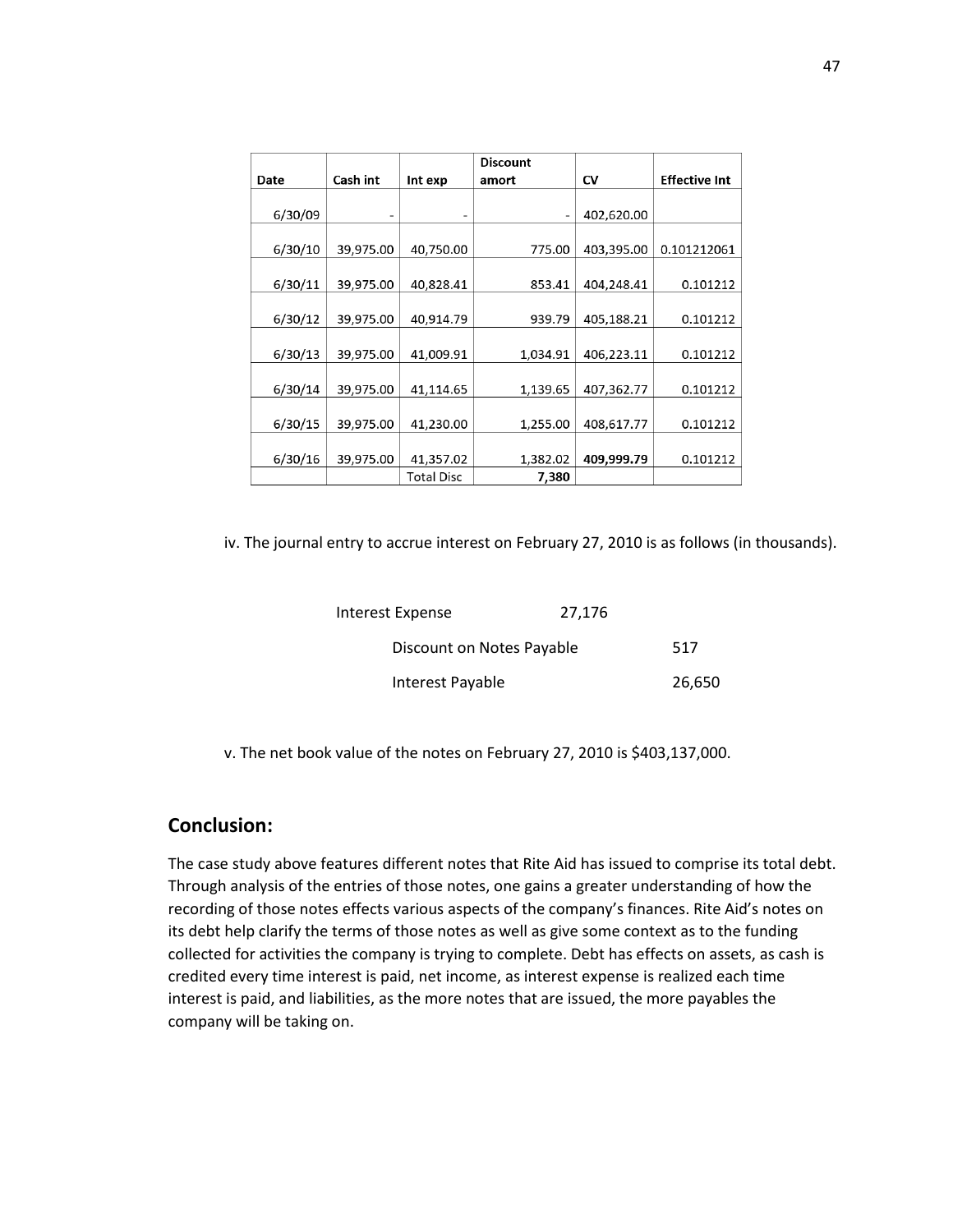On my honor, I pledge that I have neither given, received, nor witnessed any unauthorized help on this Case Study.

Signed: Nick Egorshin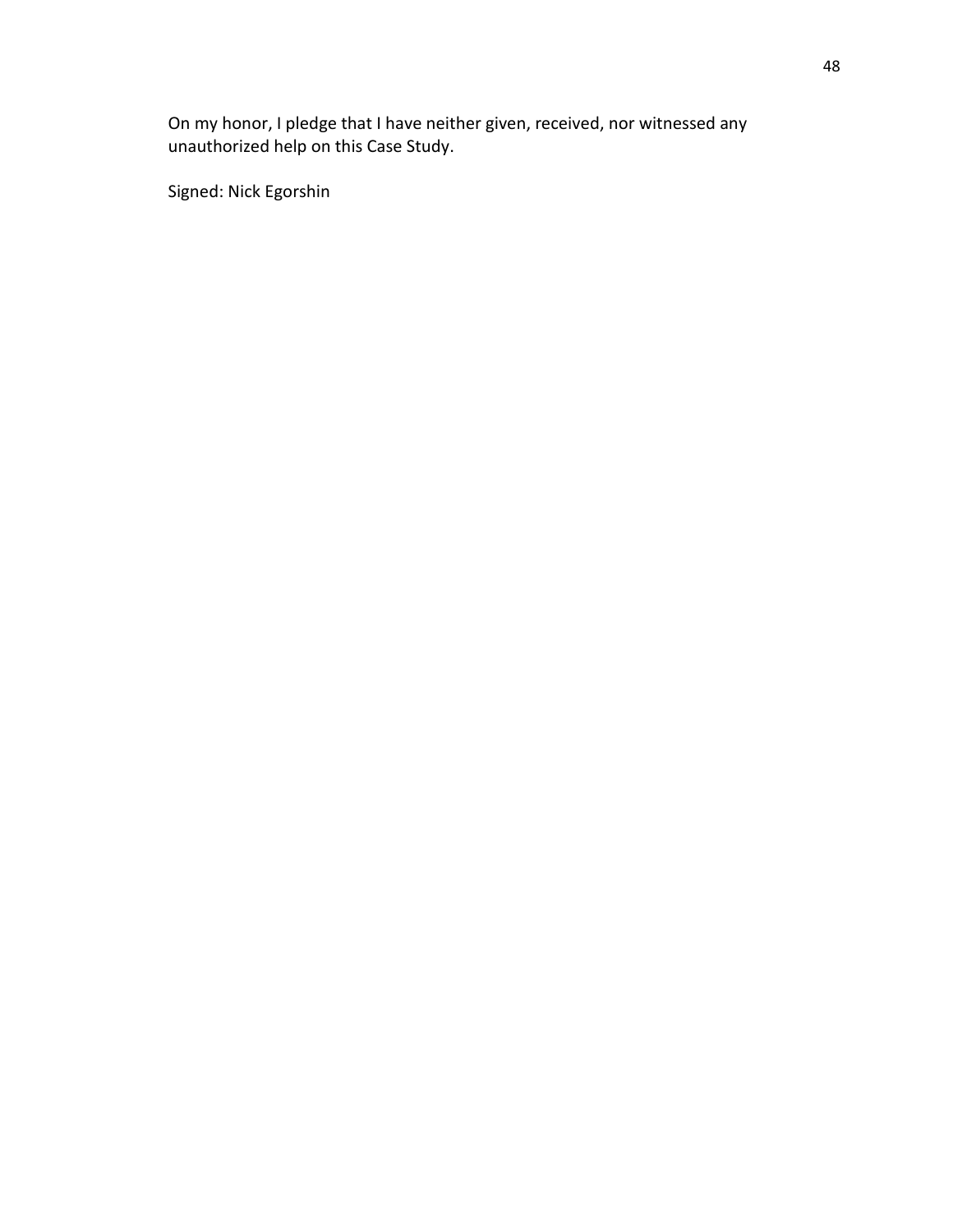**Case Study Nine**

**Analysis of Stockholders Equity: Merck & Co.**

**Nick Egorshin**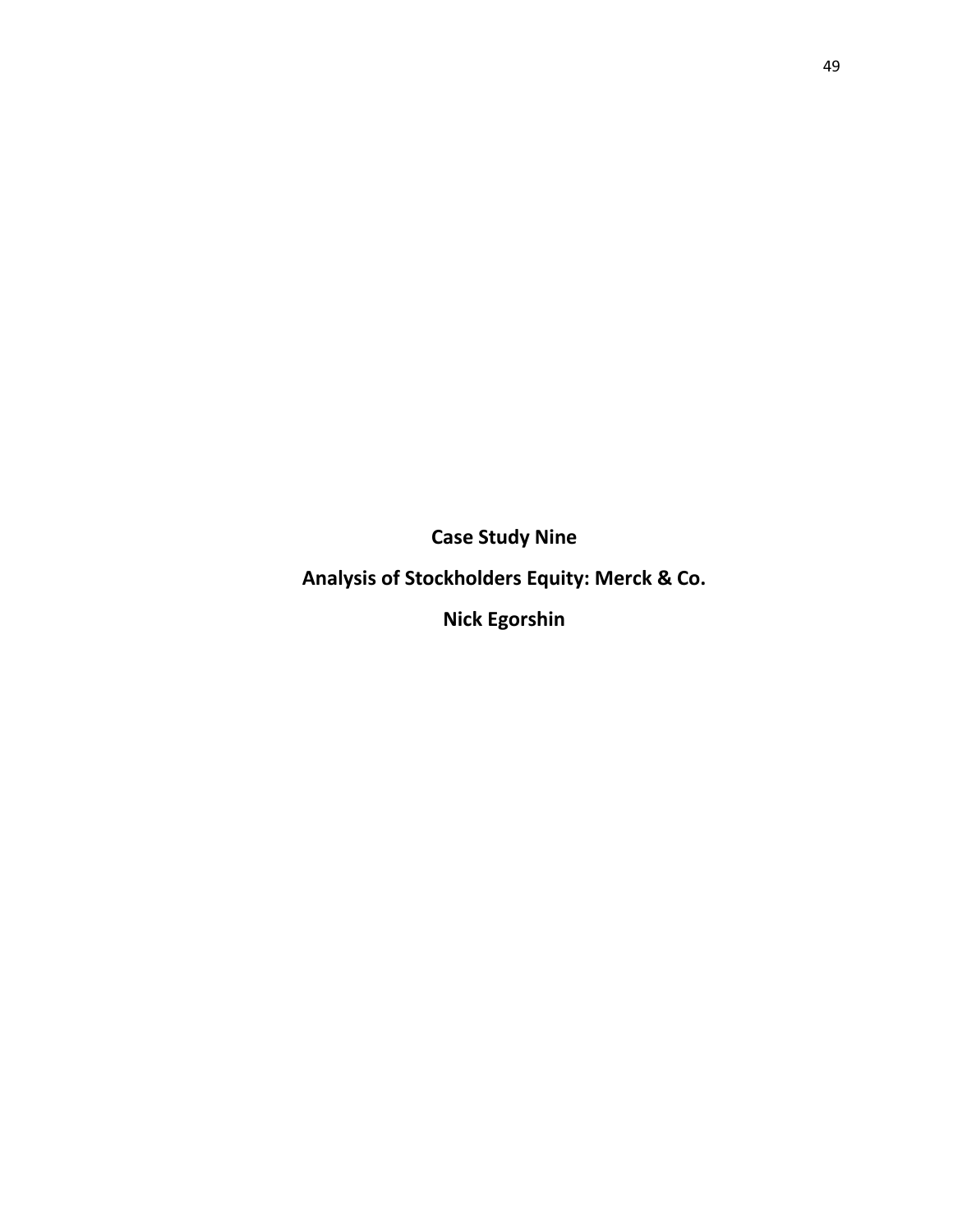**Introduction:** The following case study consists of an analysis of Merck Corporation's statement of stockholders' equity. Upon further analysis into the transactions Merck made in 2007 in regard to common stock and treasury stock, one gains a more complete understanding of how the issuance of stock, repurchase of treasury shares, and declaration of dividends, all move about and affect many aspects of the financial statements. Analysis of these aspects of Merck's statement of stockholders' equity is below.

**a.** i. Merck is authorized to issue 5.4 billion shares of common stock at a par value of one cent.

ii. As of December 31, 2007, Merck issued 2,983,508,675 shares of common stock.

iii. The dollar value of common stock reported on the balance sheet is calculated by multiplying the number of shares issued (2,983,508,675) by the par value of the common stock (\$0.01). The calculation is as follows:

2,983,508,675 x 0.01 = \$29.84 million

iv. As of December 31, 2007, Merck held 811,005,791 shares of treasury stock.

v. The number of common shares outstanding is calculated by subtracting the number of treasury shares (811,005,791) from the number of shares issued (2,983,508,675) as of December 31, 2007. The calculation is as follows:

2,983,508,675-811,005,791= 2,172,502,884 common shares outstanding

vi. The total market capitalization for Merck on December 31, 2007 is calculated by multiplying the number of common shares outstanding (2,172,502,884) by the market price of the stock for that day (\$57.61). The calculation is as follows:

2,172,502,884 x \$57.61 = \$125,157,891,147.24

**c.** Companies pay dividends to ensure their stockholders a return on their investment. A mature company that already has a solid financial base may not need to re-invest as much of its cash back into the business as a small business or smart up would need to. If a company is already well established in its product lines, business strategy, and market sectors it operates in,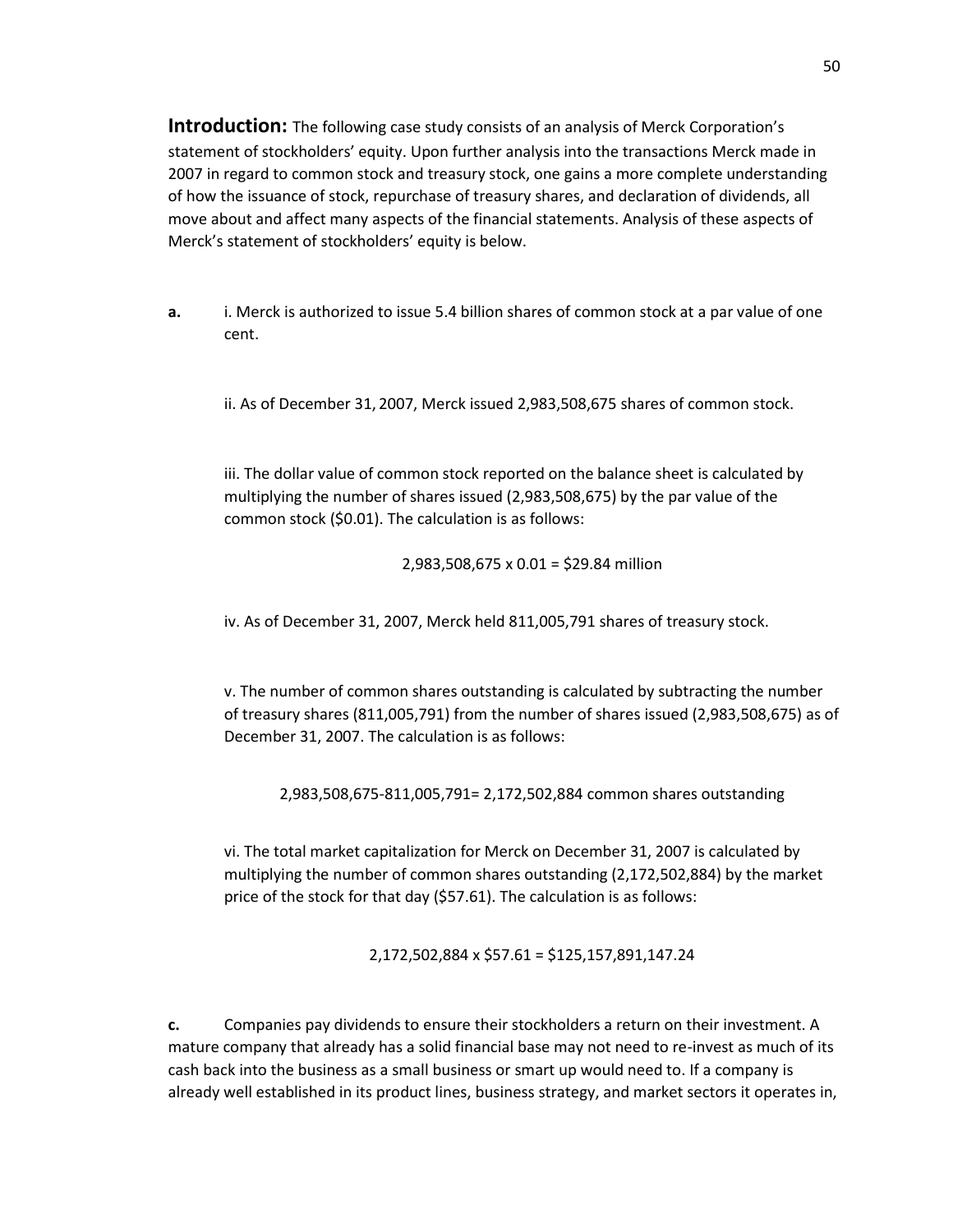there is likely a limited amount of growth the company can achieve. However, the benefit of investing in a well established company is that the risk of that company failing is far lower than that of a start up. This results in stable, consistent profits, which are then distributed in the form of dividends to shareholders. Investors are typically aware when investing in an established company that they may not experience a great deal of growth on their initial capital, but they will be guaranteed a set amount of income each time dividends are paid. Once dividends are paid, the company's value diminishes by the amount of dividends paid. Thus, the company's share price falls.

**d.** Companies repurchase their own shares in order to essentially invest in itself. In terms of market sentiment, a stock buyback indicates that the company is confident in where it is headed and that the shareholders of the stock should expect growth, as the company certainly does. From a financial perspective, a stock buy back means that repurchased shares will be absorbed by the company, thus reducing the amount of shares outstanding. Less outstanding shares inherently results in increased value for each shareholder as they hold a greater ownership stake due to less claims on the company's earnings.

**f.** The journal entry to summarize Merck's common dividend activity for 2007 is as follows (in \$ millions):

| <b>Retained Earnings</b> | 3,310.7 |         |
|--------------------------|---------|---------|
| <b>Dividends Payable</b> |         | 3.4     |
| Cash                     |         | 3,307.3 |

**g.** i. Merck uses the cost method to account for treasury stock transactions. In the Stockholders' Equity portion of the balance sheet, treasury stock is recorded as "Less treasury stock, at cost".

ii. As stated in note 11, Merck repurchased 26.5 million shares in 2007.

iii. In total, Merck paid \$1,429.7 million for treasury stock in 2007. This amount is stated in the statement of cash flows and represents cash flows from financing activities. The per share amount of treasury stock purchased is calculated by dividing the amount spent on treasury stock (\$1,429.7 million) by the number of shares purchased (26.5 million). The calculation is as follows: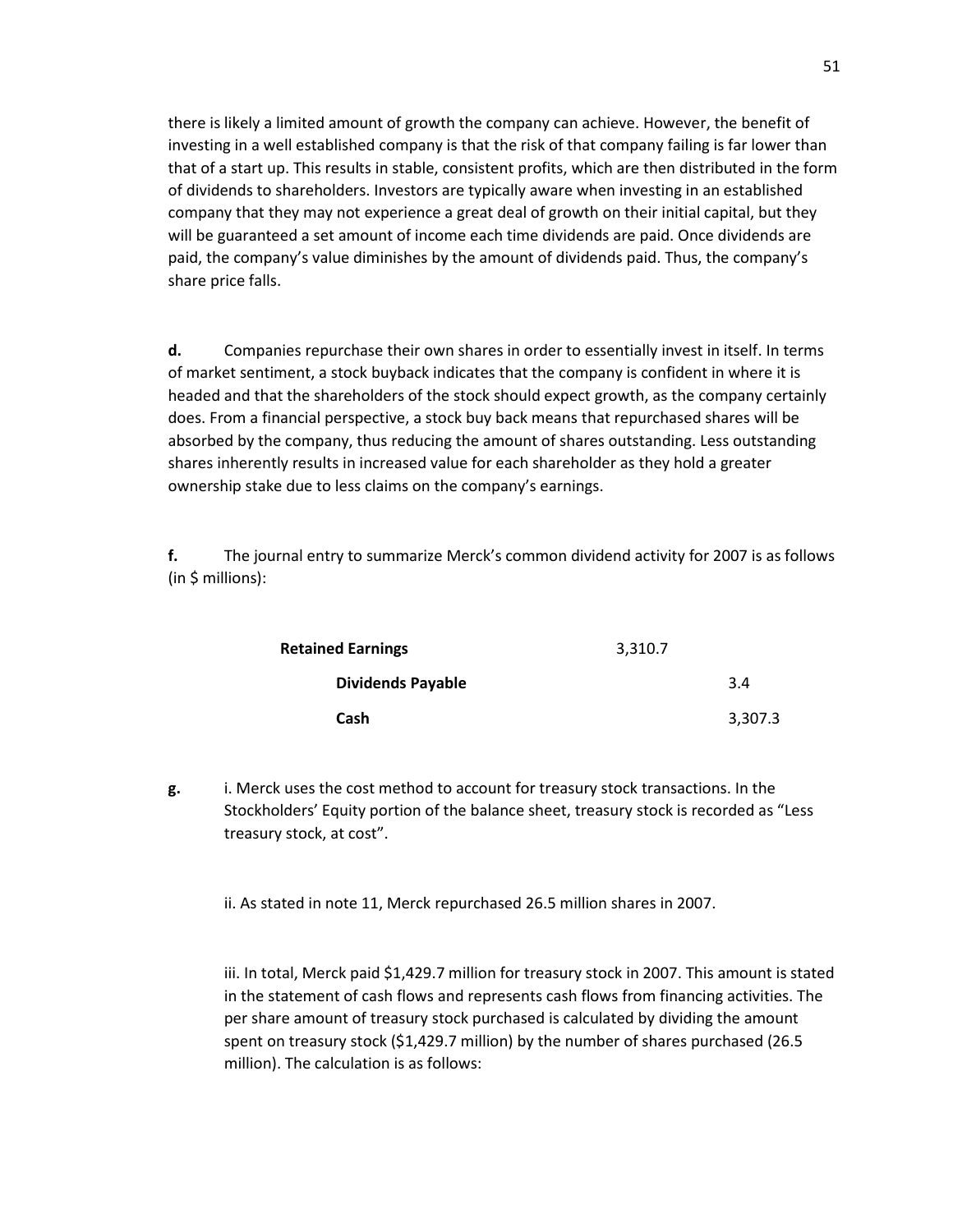iv. An asset is defined as a resource owned by an entity or individual that is expected to generate an economic return. Merck's treasury stock certainly holds value, but unlike if the company were to invest in another company's stock, treasury stock generates no return. It is faulty to assume that since a company can sell treasury stock to acquire funds, that that transaction is indicative of an economic gain. A company cannot own a part of itself, thus when treasury stock is purchased, both assets and stockholders' equity are reduced.

| (\$ in millions except per share) | 2007          | 2006          |
|-----------------------------------|---------------|---------------|
| Dividends paid                    | 3,307.30      | 3,322.60      |
| <b>Shares Outstanding</b>         | 2,172,502,884 | 2,167,785,445 |
| <b>Net Income</b>                 | 3,275.40      | 4,433.80      |
| <b>Total Assets</b>               | 48,350.70     | 44,569.80     |
| <b>Operating Cash Flows</b>       | 6,992.20      | 6,765.20      |
| <b>Year-end stock Price</b>       | 57.61         | 41.94         |
| Dividends per share               | 1.52          | 1.53          |
| Dividend yield                    | 2.64%         | 3.65%         |
| Dividend payout                   | 1.0097        | 0.7494        |
| <b>Dividends to total assets</b>  | 0.0684        | 0.0745        |
| Dividends to operating cash flows | 0.4730        | 0.4911        |

**Conclusion:** Analysis of Merck Corporation's stockholders' equity section as well as other financial statements reveals the impact of financing activities such as issuing stock, repurchasing stock, and paying dividends, on all financial statements. The issuance of stock must be reported in the statement stockholders' equity, yet it must also be reflected in that section of the balance sheet. The repurchase of treasury stock decreases both assets and stockholders' equity, but it is also reported in the financing activities section of the statement of cash flows. Analysis of the dividends paid results in a decline in stock price as well as a reduction in cash. With all of this information, financial statement users are able to perform deeper analysis to not only show what is happening, but to comment further on the overall performance of the company. Section i of the case study illustrates the various ratios that can be utilized to show a company's progression. Analysis of transactions regarding stockholders' equity results in a deeper

**i.**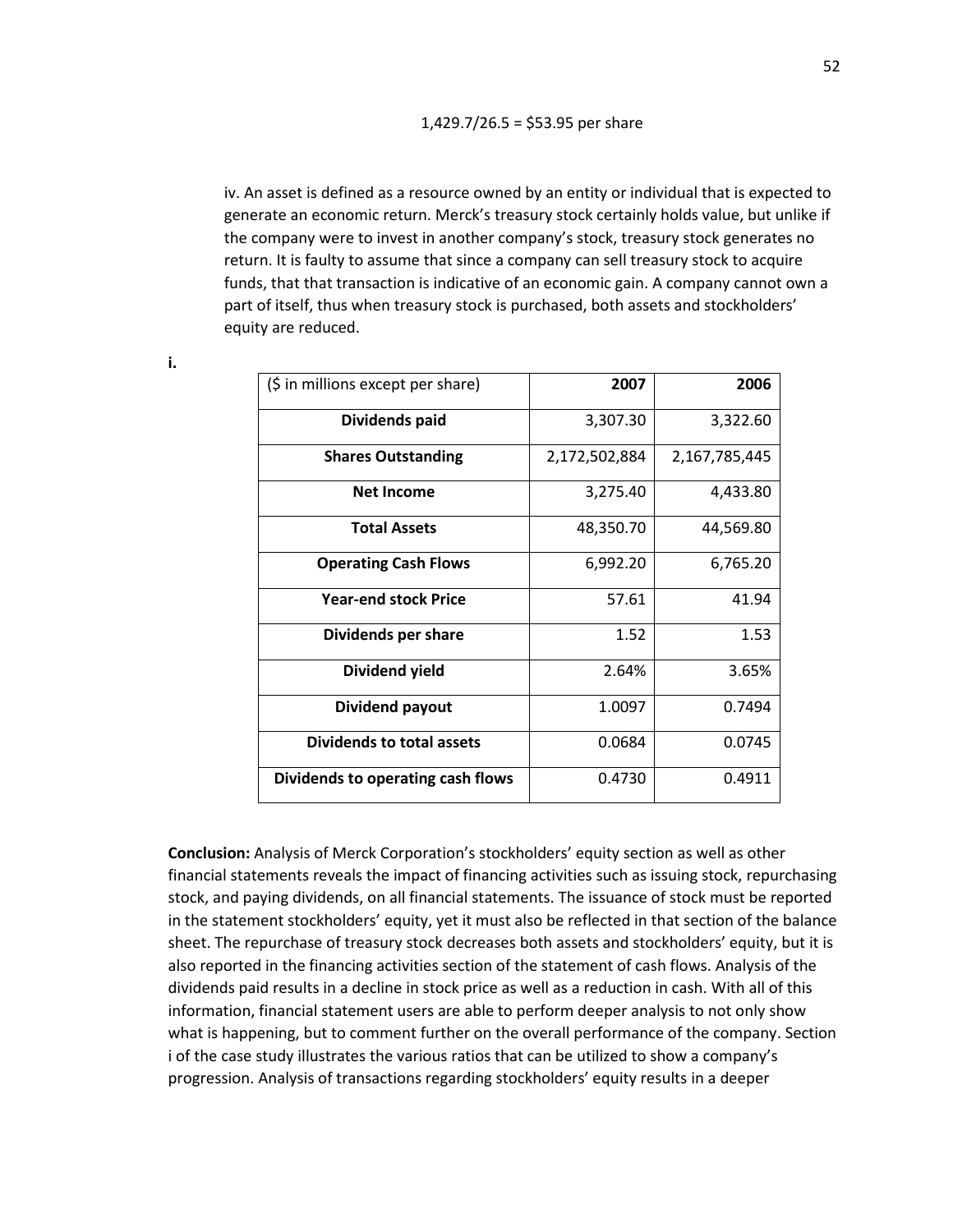understanding of how those transactions are widely impactful across all of a company's financial statements.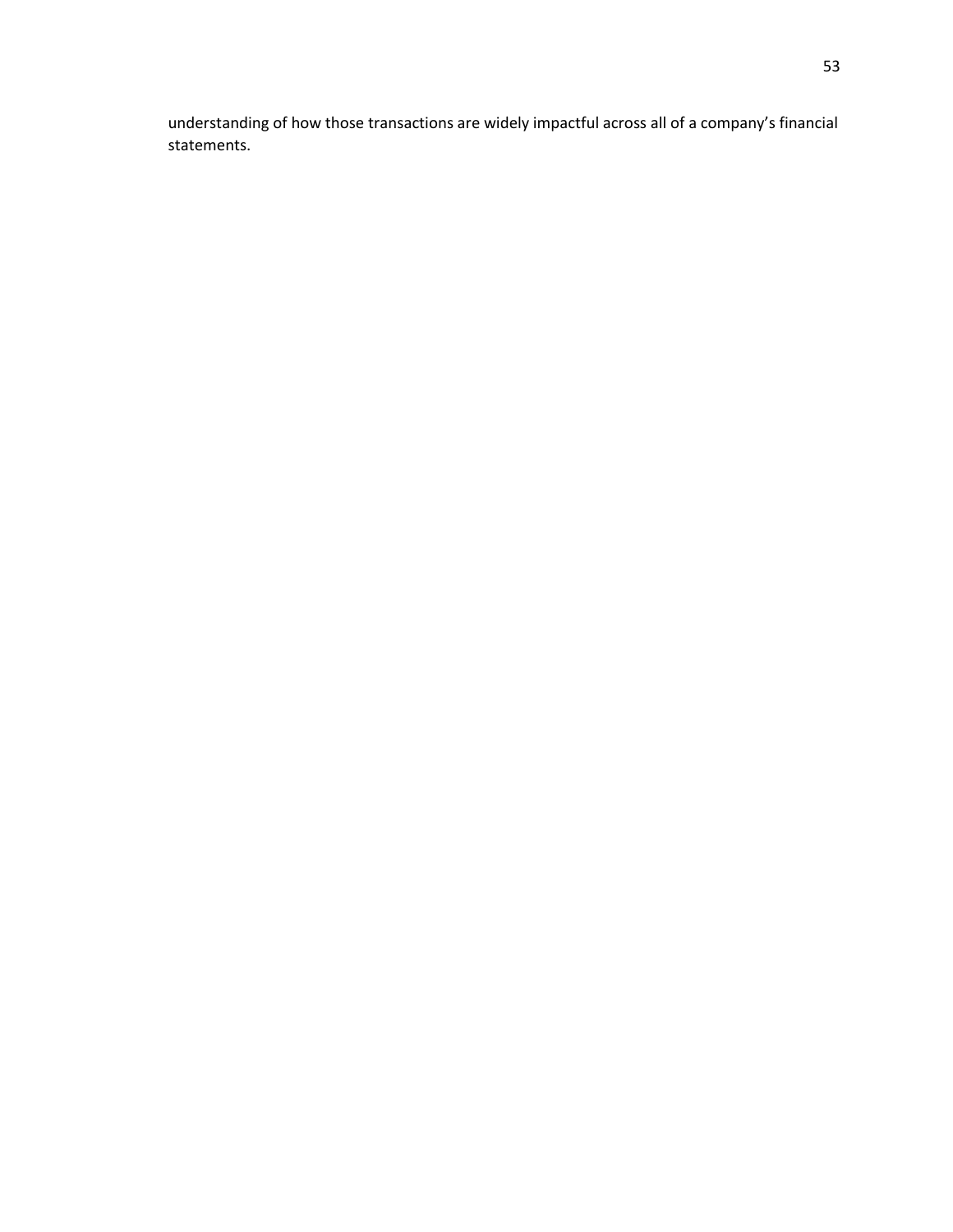**Case Study Ten**

## **Analysis of Marketable Securities: State Street Corporation**

**Nick Egorshin**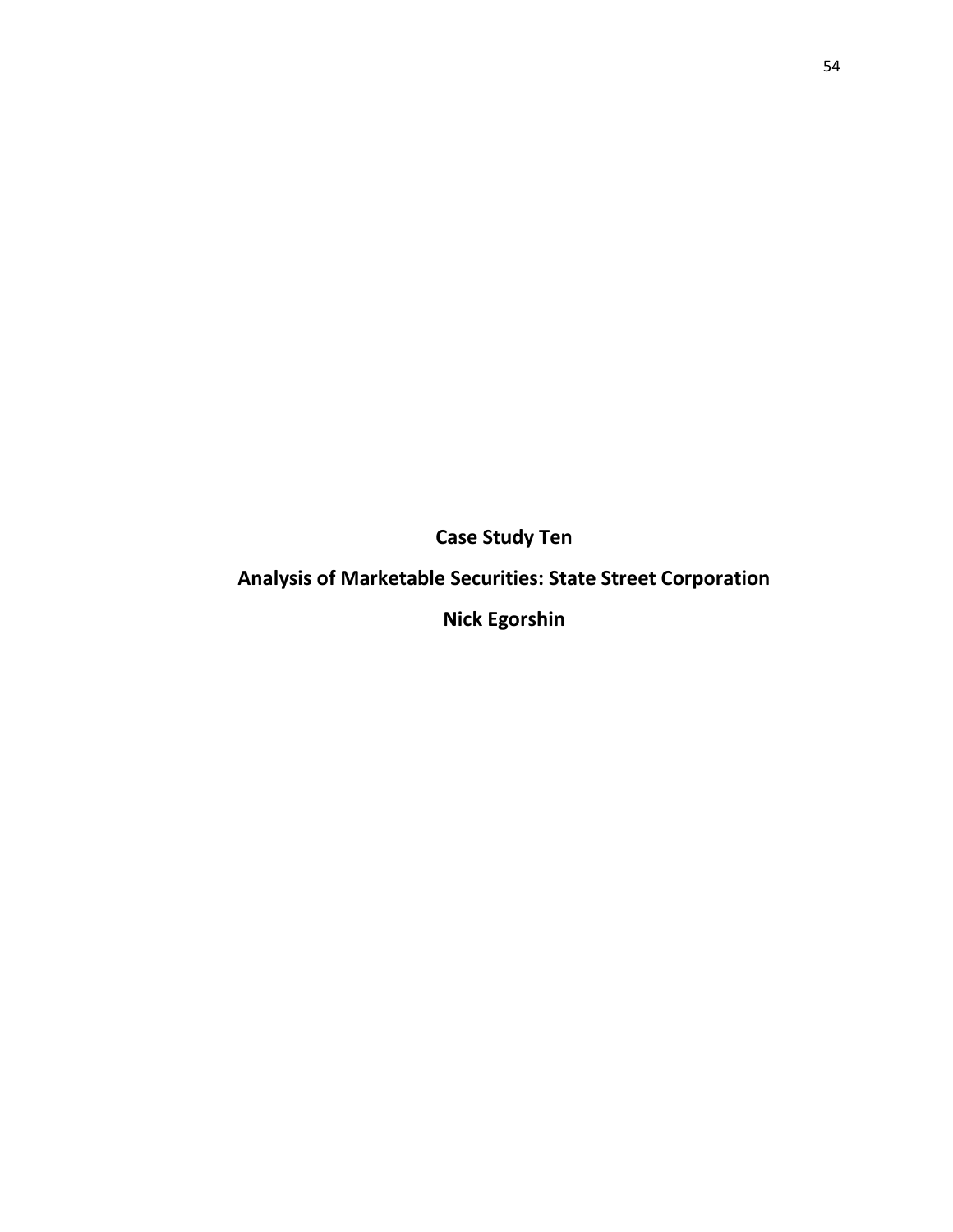**Introduction:** The following case consists of an analysis of State Street Corporation's financial statements specifically in regard to its investment securities. State Street is a major financial holding company; therefore the majority of their products are investment securities. A deeper look into State Street's financial statements reveals the differences between various investment securities, how those differences affect the financial statements, and the journal entries necessary to reconcile those differences.

**a.** i. Trading securities are investment securities that are bought and held for a short period of time with the intent to sell in the near future.

ii. Dividend or interest revenue received from trading securities would be recognized by a debit to cash and a credit to the respective revenue account.

| Cash |                         | xx |    |
|------|-------------------------|----|----|
|      | <b>Interest Revenue</b> |    | XX |

iii. The journal entry for an increase in market value is made through the fair value adjustment account. For an increase (gain) the fair value adjustment account is debited and the Unrealized Holding Gain account is credited. The Unrealized Holding Gain is recognized through the income statement and is reported under the "other revenues and gains" section.

| <b>Fair Value Adjustment-Trading</b>  | xx |    |
|---------------------------------------|----|----|
| <b>Unrealized Holding Gain-Income</b> |    | xх |

**b.** i. Available For Sale securities are any securities that are not characterized as Trading or Held to Maturity securities. The classification of an Available for Sale security is much more dependent on the management's intent with the security. If management is not sure that they will trade the security in the near future, but is sure that it will not hold the security until maturity, then it will be classified as Available for Sale.

ii. Dividend or interest revenue would be recorded the same way as a trading security, with a debit to a cash or receivable account and a credit to the respective revenue account. If the security was sold at a premium or discount, the entry for revenue must be adjusted for the amortization of that premium or discount.

| Cash |                         | XX |
|------|-------------------------|----|
|      | <b>Debt Investments</b> | XX |
|      | <b>Interest Revenue</b> | XX |

iii. Similar to Trading securities, an increase in fair value of an Available for Sale security is recorded through a fair value adjustment account. However, the Unrealized Holding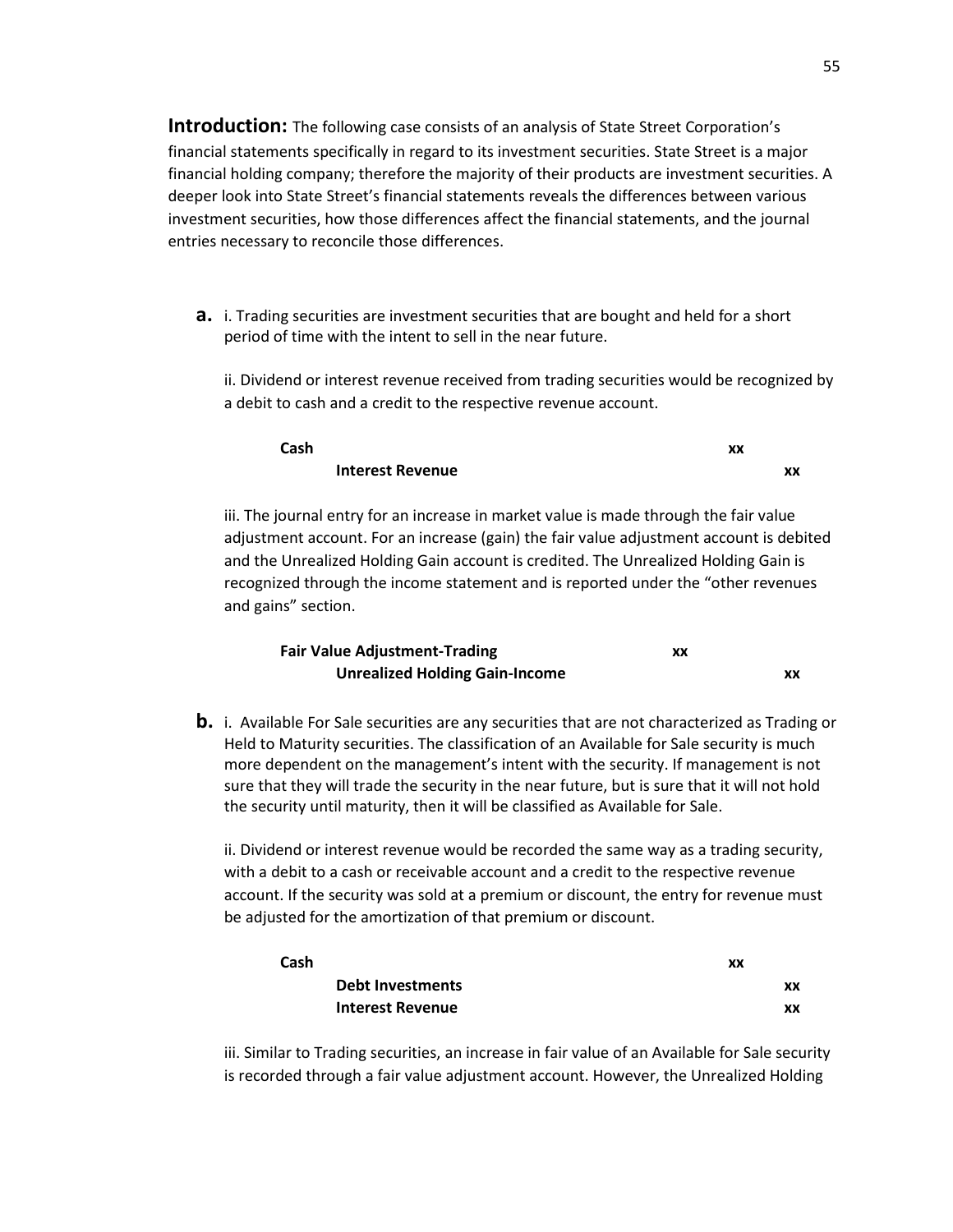Gain in this instance is reported through the statement of stockholders equity as Accumulated Other Comprehensive Income.

| <b>Fair Value Adjustment- Available For Sale</b> | XX |
|--------------------------------------------------|----|
| <b>Unrealized Holding Gain-Equity</b>            |    |

**c.** i. Held to Maturity securities are Debt securities that a company has the positive intent and ability to hold to maturity. Equity securities are securities that represent some holding interest in a particular company. Since a company's operations are assumed to be relatively permanent, holding interest in it cannot be classified as having a maturity date.

ii. Held to Maturity securities are reported at amortized cost. Therefore, the company does not recognize changes in fair value and there would be no entry.

**d.** i. The "Trading account assets" are reported on the balance sheet as \$637 million. Since Trading securities are reported at fair value, the amount on the balance sheet is the market value of those securities.

ii. The adjusting entry to recognize the increase in fair value of the Trading securities is as follows:

| <b>Fair Value Adjustment-Trading</b>  | 85 |    |
|---------------------------------------|----|----|
| <b>Unrealized Holding Gain-Income</b> |    | 85 |

**e.** i. The year end balance of the "Investment securities Held to Maturity" is \$11,379 million.

ii. The market value of these securities is reported in parenthesis next to the account title. The fair value is reported as \$11,661 million.

iii. The amortized cost of these securities is what is reported on the balance sheet, \$11,379 million. Amortized cost represents the original cost of the security, adjusted for the amount of amortization taken into consideration for a premium or discount. Amortized cost is either higher for securities bought at a discount or lower for securities bought at a premium.

iv. The difference in market value and amortized cost represents the amount of change in fair value over the year. Since the market value is higher than the amortized cost, it is assumed that the average market interest rate for the year ended higher than the respective interest rate at the initial purchase date.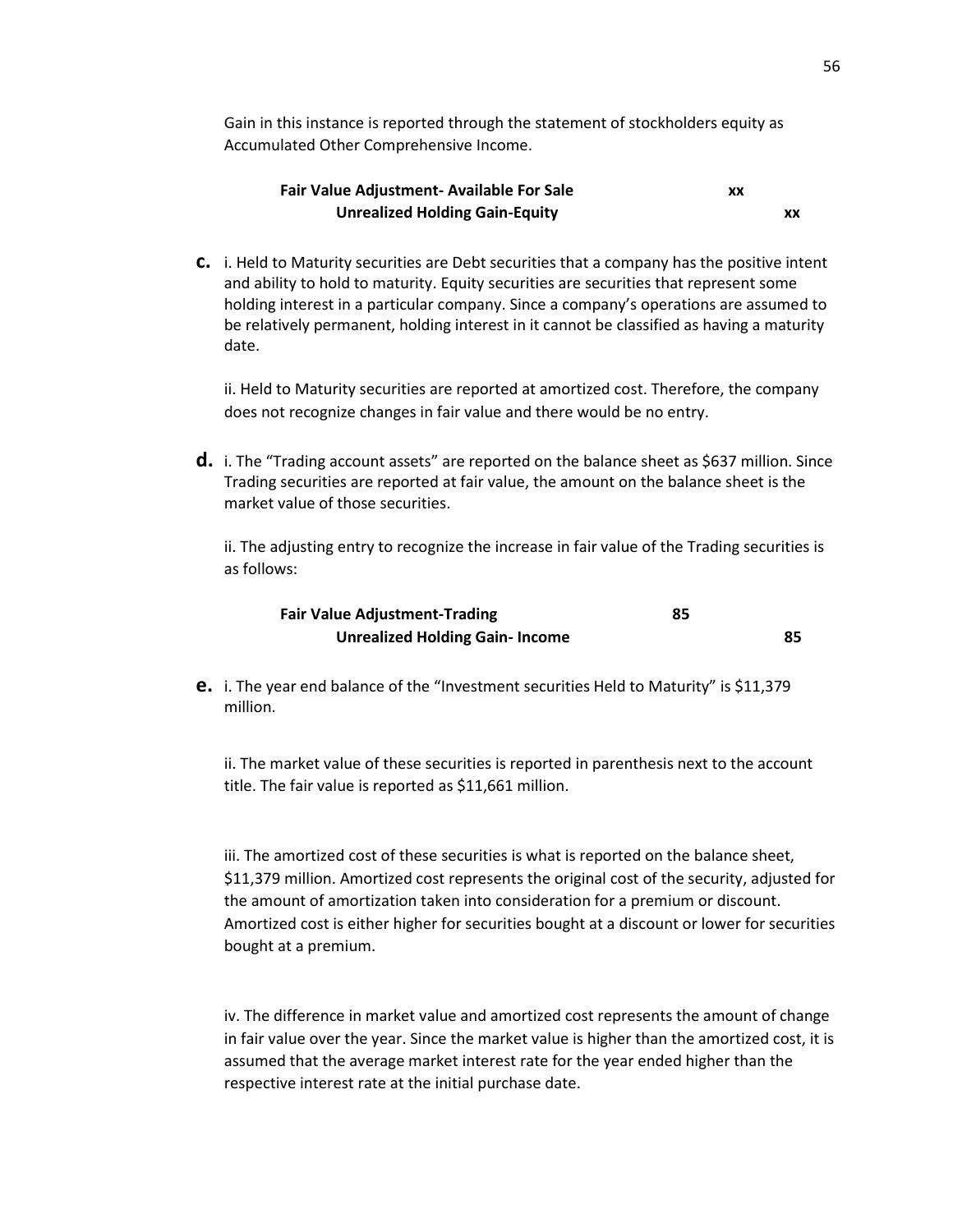**f.** i. The 2012 year end balance of the "Investment securities available for sale" is \$109,682 million. This balance represents the market value of those securities at year-end.

ii. The amount of net unrealized gains is \$1,119 million.

iii. The amount of net realized gains is \$55 million. This is recognized as "net gains from sales of investment securities" on the income statement. The \$55 million would be presented in the Operating Activities section of the statement of cash flows, as the purchase of such securities is one of the principal operations of State Street Corporation.

| g. | Τ.  | <b>Investment in AFS security</b>     | 60,812 |        |
|----|-----|---------------------------------------|--------|--------|
|    |     | Cash                                  |        | 60,812 |
|    | ii. | Cash                                  | 5399   |        |
|    |     | <b>Unrealized Holding Gain-Equity</b> | 67     |        |
|    |     | <b>Investment in AFS security</b>     |        | 5411   |
|    |     | <b>Realized Gain on AFS</b>           |        | 55     |

iii. The original cost of the security is the amount reported as "Investment in AFS security" in the previous entry. It is computed once the proceeds, unrealized gain, and realized gain are all known and considered.

**Conclusion:** Analysis of State Street Corporation's financial statements provided valuable insight into the impact of different investment securities on a company's finances. For example, distinguishing the difference between Trading, Available For Sale, and Held to Maturity securities is very important as the balance sheet, income statement, and statement of stockholders' equity are all affected by the minor reporting differences of the three securities. If a trading security is wrongfully reported as an ASF security, then gains/ losses would not be reported in the income statement, where they should be, and would instead be reflected in stockholders' equity (and vice versa). Similarly, if a Held to Maturity security were wrongfully reported as either a trading or ASF security, then the year-end amount reported on the balance sheet would be inaccurate. Since State Street has significant holdings in all three types of securities, it is important that the corporation carefully and accurately account for those securities in order to maintain the accuracy and integrity of its finances. The accounting for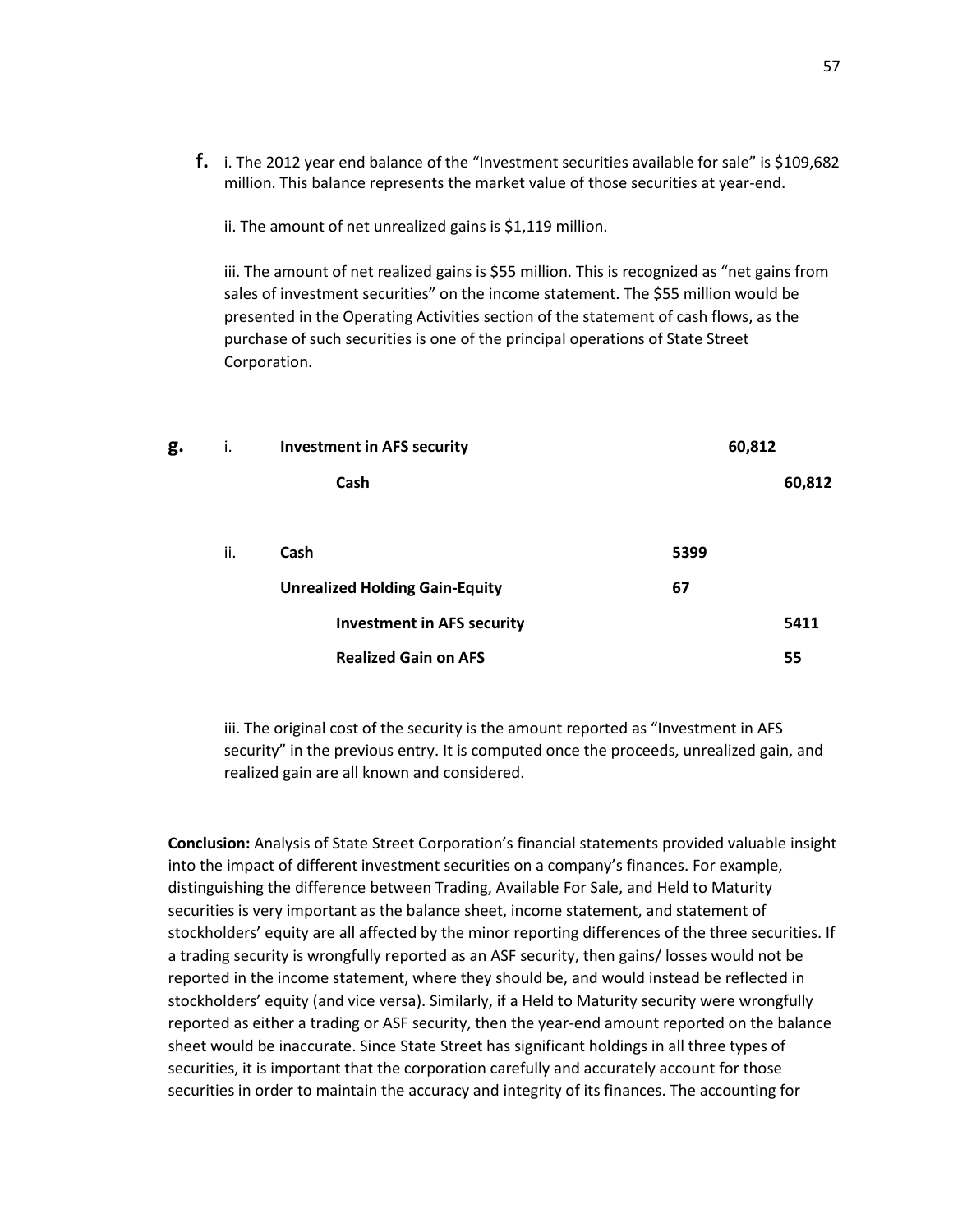different investment securities is key in that it has the potential to affect nearly every aspect of a company's financials.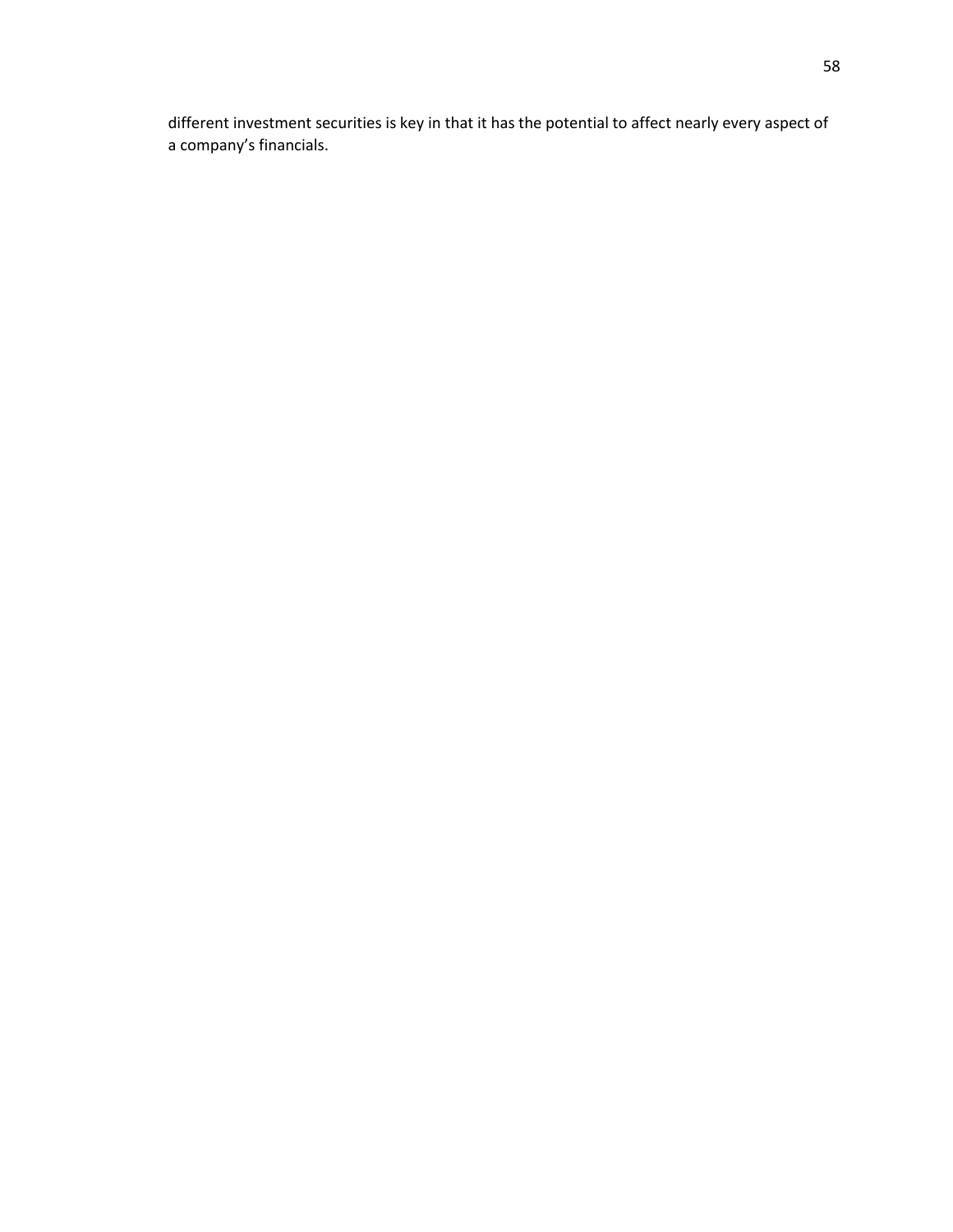**Case Study Eleven**

**Analysis of Deferred Income Taxes: ZAGG Inc.** 

**Nick Egorshin**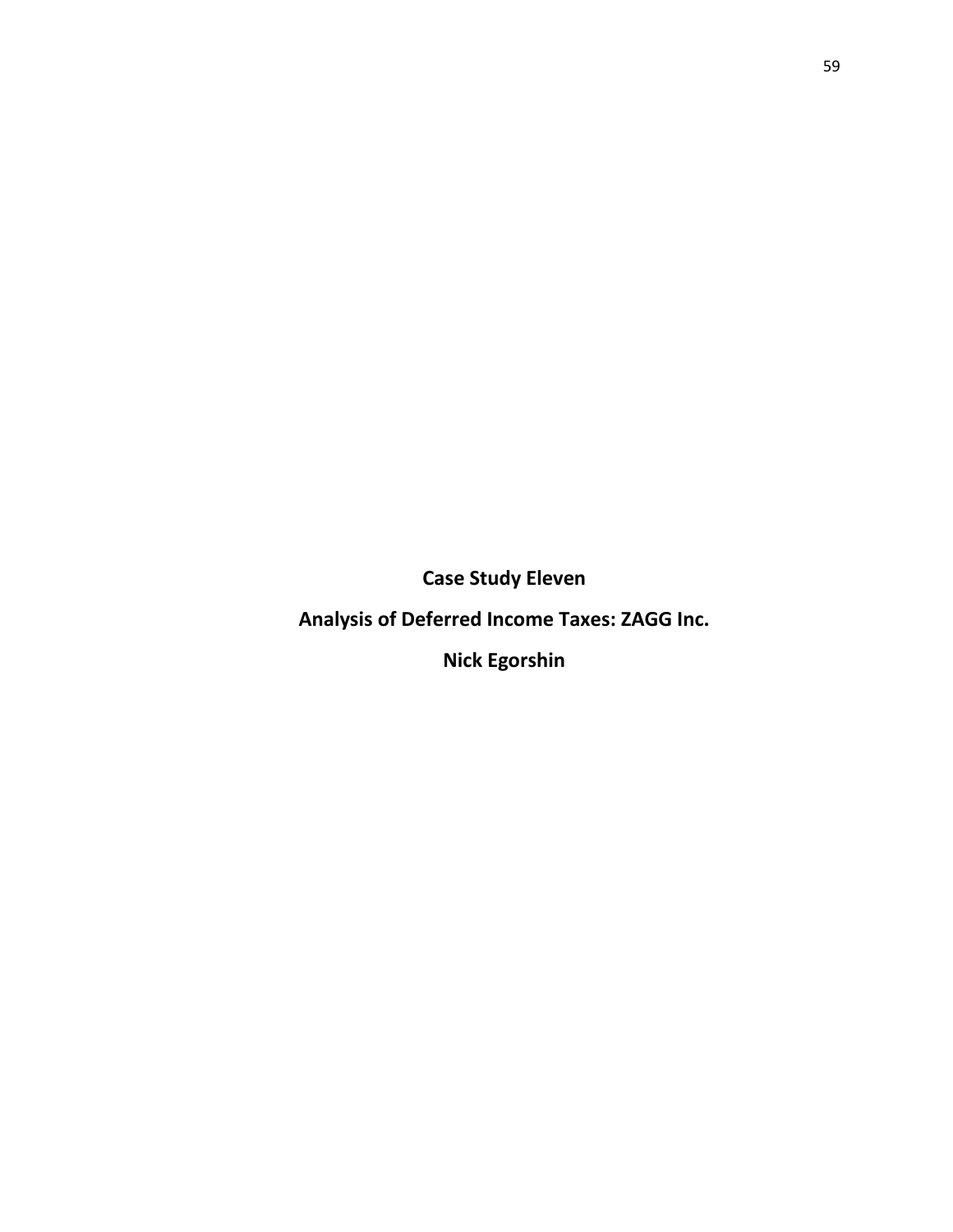**Introduction:** The following case study consists of the analysis and examination of deferred tax assets and liabilities as well as their effect on a company's financial statements. Due to the separate recognition of tax expense to be reported on a financial statement and the tax to be paid as per its tax return. Case study twelve examines the tax items reported by ZAGG inc. in order to more fully understand the impact that these items has on the company's financial statements.

- **a.** The term "book income" is also known as a company's pre-tax financial income. Book income is used for financial reporting purposes and is determined according to GAAP. This amount is found in the income statement. ZAGG reports pre-tax financial income as \$23,898 under the section titled "Income before provision for income taxes". Taxable income is the amount of income that the company is expected to pay taxes on and is determined according to the Internal Revenue Code. Pre-tax financial income is accounted for on an accrual basis whereas taxable income is accounted for on a cash basis. This difference can lead to discrepancies between the timing of the tax payment and the recognition of the revenue.
- **b.** i. **Permanent Tax Differences-** A permanent Tax difference is a difference between the tax expense recognized and the income taxes that are payable. This difference is caused by a discrepancy between GAAP and the Internal Revenue Code and it cannot be reversed. An example of a permanent tax difference would be interest earned on Municipal Bonds. This income would be recognized for financial reporting purposes, but would not be accounted for as taxable income.

ii. **Temporary Tax Differences-** A temporary tax difference refers to the difference between the tax basis of an asset or liability and its corresponding carrying amount in the financial statements. This difference results in taxable amounts or deductible amounts in future years, meaning those differences can be reversed over time. An example of a temporary difference would be when a company receives rent income in advance. The company would not recognize the revenue until the appropriate time has passed, but it would have to recognize that prepaid amount as taxable income on the tax return.

iii. **Statutory Tax Rate-** The statutory tax rate is the tax rate that is mandated by the law. This rate can change over time based on the administration in power at the time and what the state of tax policy is.

iv. **Effective Tax Rate-** The effective tax rate is the proportion of tax actually paid in relation to book income. It is calculated by dividing the tax expense by the book income.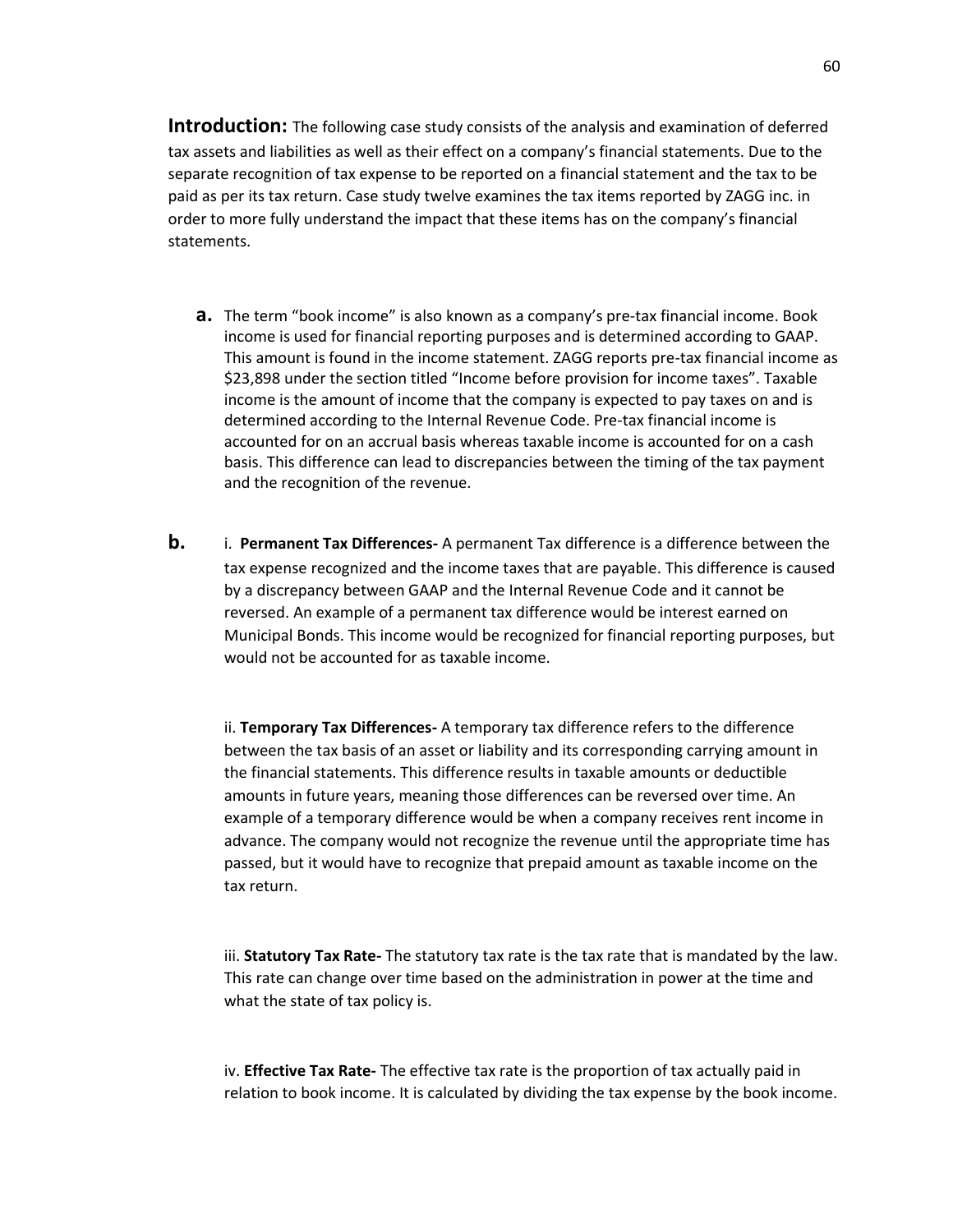This rate is often different from the statutory rate as large companies often pay taxes on revenue in other countries where the tax rates are more favorable.

- **b.** A company must report deferred income taxes as a portion of their total income tax expense in order to accurately recognize the tax liability to be reported for the period. If a company neglects to report deferred income taxes, it will inaccurately represent the taxes that it is potentially responsible for in future periods. ASC 740 lays out the conventions companies must adhere to in order to appropriately account for income taxes. ASC 740-10 is dedicated specifically to the accounting of tax positions taken in a tax return that directly or indirectly affect amounts reported on the financial statements. This section of the code is crucial to companies filing financial reports. As mentioned earlier, discrepancies between the tax expense recognized on a company's tax return and on their financial statements cause the company to adjust for those differences. The accounting for such an event closely follows the expense recognition principle. ASC 740 states that a company must report both the expected income taxes payable as well as the deferred tax assets or liabilities incurred. For temporary differences, the company must adjust those differences in future periods. As stated in the expense recognition principle, a company must recognize expenses as incurred. ASC 740 is the all-important code that guides companies in thoroughly and accurately recognizing tax expense in order to ensure that the amounts reported correspond with events that affect that expense.
- **d.** Deferred tax assets are reported by a company to represent the amount it will deduct from future income taxes payable. This amount is indicative of what a company has already paid in taxes, but not recognized as a tax expense in the financial statement. A deferred tax liability is the opposite of a deferred tax asset. A deferred tax liability arises in the event of a temporary difference caused by a discrepancy in the tax code and the conventions for financial reporting. Accounting for income taxes can be complex, but when considered in a similar fashion to the accounting for prepaid items, the accounting for deferred tax assets and liabilities becomes more straightforward.
- **e.** A deferred tax asset is usually recorded under the assumption that the company will be able to generate enough revenue to realize the amount for which the asset was recorded. However, some deferred tax assets expire after a certain period of time, which impedes the company's ability to realize that asset's total value. If the company determines that there is more than a 50% chance that it will not be able to generate enough income to reverse the amount realized as a deferred tax asset, then the company will establish a deferred income tax valuation allowance account. This account is recorded on the balance sheet and is recognized as a deduction to the deferred tax asset account.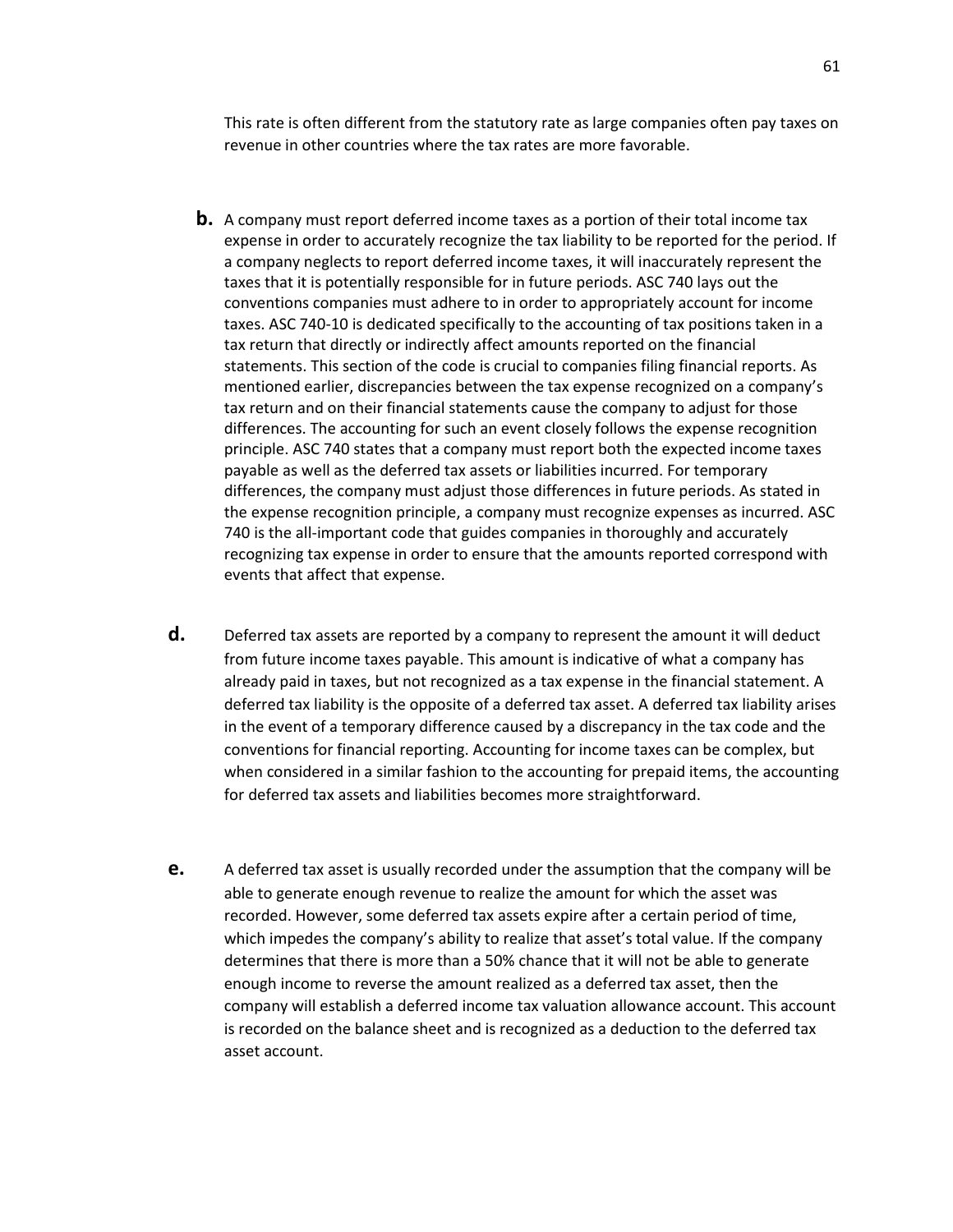**f.** i. The journal entry for the income tax provision is as follows:

| Income Tax Expense      | 9.393 |        |
|-------------------------|-------|--------|
| Deferred Tax Asset, net | 8.293 |        |
| Income Taxes Payable    |       | 17,686 |

ii. The journal entry for "net deferred income taxes" is as follows:

| Income Tax Expense      | 9,393 |        |
|-------------------------|-------|--------|
| Deferred Tax Asset, net | 8,002 |        |
| Deferred Tax Liability  |       | 291    |
| Income Taxes Payable    |       | 17,686 |

iii. ZAGG's effective tax rate is calculated by dividing the tax expense by the book income. Upon calculation, ZAGG's effective tax rate is to be reported as 39.03%. This difference arises due to the recognition of revenue in different states and the realization of that state's own income tax rate.

iv. The net deferred income tax asset balance is the sum of the current deferred tax assets and the noncurrent deferred tax assets that are reported on the balance sheet. Those amounts are \$6,912,000 and \$6,596,000 respectively.

**Conclusion:** Upon thorough analysis of ZAGG's financial statements and the tax amounts it recognizes in income taxes, one is be able to gain a more complete understanding of the differences between deferred tax assets and deferred tax liabilities. These differences affect many aspects of the company's finances as allowance accounts may be generated and the company may be expected to adjust for some of those differences in future periods.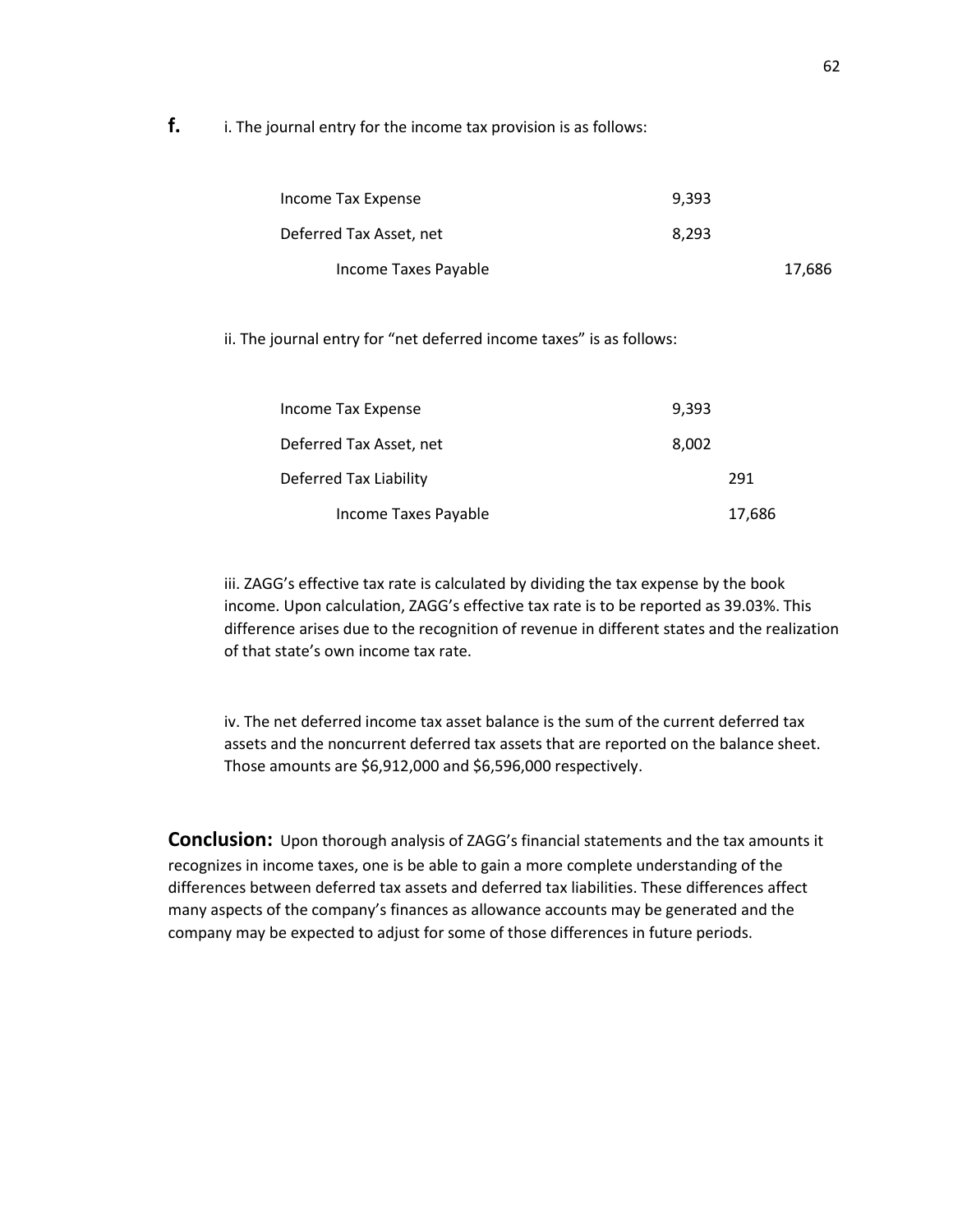**Case Study Twelve**

**Analysis of Revenue Recognition Principles: Apple Inc.** 

**Nick Egorshin**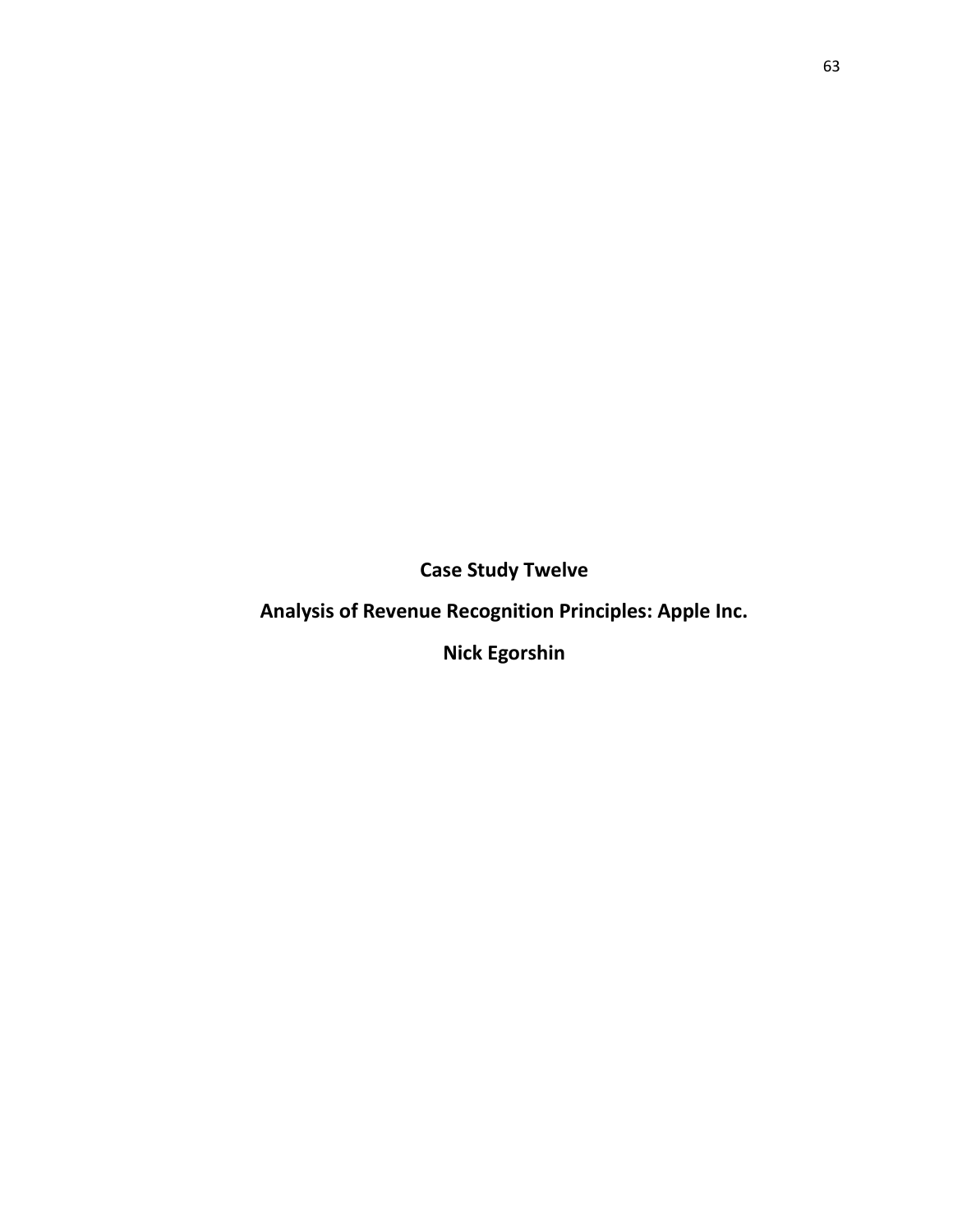**Introduction:** Revenue recognition is an aspect of any business' operations that can get complex due to some of the discrepancies that can arise between when payment is received for an item and when the company should appropriately recognize the revenue that aligns with such payment. In order to standardize the methods companies use to recognize revenue, the FASB issued ASC 606- the new standard for recognizing revenue from contracts with customers. The following case study examines these new standards to be put into place and how they will specifically affect Apple's recognition of revenue in regard to some of their specific product lines.

- **a.** Revenues arise as a result of a company either completing an obligation that is closely tied or related to that company's main operations. Some revenues may come from selling a product, while others may come from completing a service. Revenue is the amount that the customer is paying to have that obligation fulfilled. Gains differ from revenues in that they are an amount that a company earns from completing an activity other than its main operations. For instance, if a company specializes in the manufacturing and selling of televisions, but earns income from the sale of one of its utility vehicles, that income would be recognized as a gain rather than revenue. A gain is also typically figured by a difference in the fair value (an appraised or generally accepted market value) and the book value (the amount the seller values the item at) of the item being exchanged.
- **b.** The new revenue recognition standard ASC 606 considers how companies properly recognize and align revenues from contracts with customers. Revenue recognition can get notoriously complicated when considering the variety of products or services a company can sell and the differences that arise between the fulfillment of different obligations. According to the AICPA, the core principle of ASC 606 is that "an entity should recognize revenue to depict the transfer of goods or services to customers in an amount that reflects the consideration to which the entity expects to be entitled in exchange for those goods or services." As part of the new revenue recognition standard, the FASB laid out five conditions that must be met in order for a company to be able to recognize revenue. Those five conditions are as follows:
	- (1) Identify the contract with a customer
	- (2) Identify the performance obligations in the contract
	- (3) Determine the transaction price
	- (4) Allocate the transaction price
	- (5) Recognize revenue when or as the entity satisfies a performance obligation

Prior to the recognition of the existence of a contract, the company recognizes any consideration received from the customer as a liability. Doing so denotes the company's obligation to either transfer goods or services in the future or refund the consideration it has received. Once the contract is verified as valid, the company must then identify within the contract either a good/service that is distinct or a series of distinct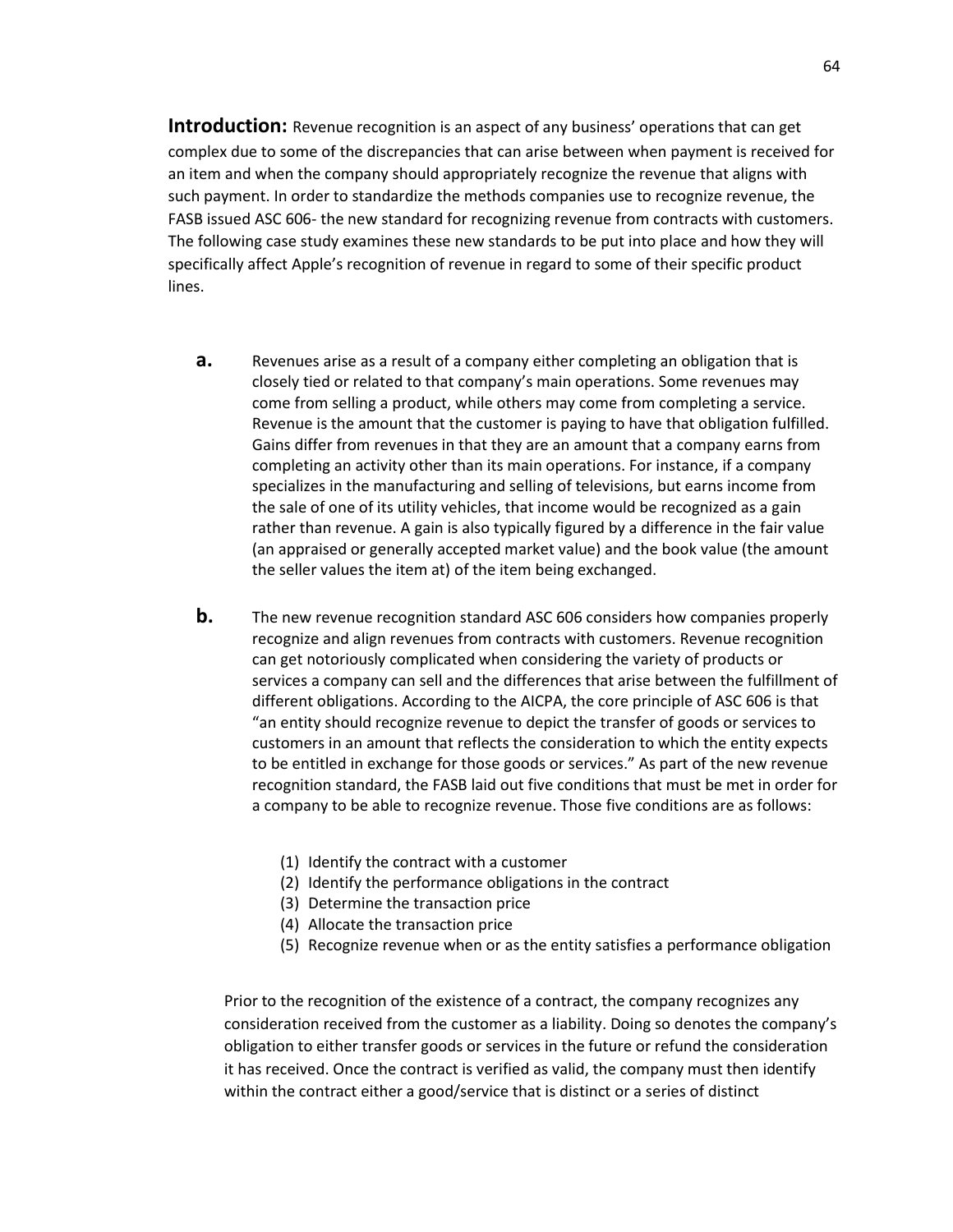goods/services that have the same pattern of transfer to the customer. This step is the identification of obligations the company has committed to fulfilling. In determining the transaction price, the company must determine the amount of consideration that it expects to receive in exchange for transferring promised goods or services. Consideration provided by the customer may vary due to discounts, rebates, refunds, credits, or other similar items. In the case that a contract contains variable consideration, the company must estimate the amount of consideration expected by using one of two methods: the expected value method or the most likely amount method. Once the expected consideration is computed, the company must allocate the transaction price to the contract. This step can get complicated if multiple performance obligations exist. In order to properly account for multiple obligations, the company must determine the stand-alone selling price of each distinct obligation. If that amount is not directly stated, the company should estimate it using either the adjusted market assessment approach, the expected cost plus a margin approach, or the residual approach. Finally, a company recognizes revenue when (or as) it satisfies a performance obligation by transferring a good or service to a customer. The good or service is considered transferred when the customer assumes control. Some indicators of the transfer of control of a good or service include but are not limited to the customer having legal title to the item, the transfer of physical possession of the item, or the customer having assumed the significant risks and rewards that come with ownership of the item. If a performance obligation is satisfied over time, the company must recognize revenue by measuring the progress toward completion of the performance obligation and realizing the proportionate amount of revenue it has earned.

As evidenced by the information above, revenue recognition can be complicated and have many far-reaching implications for a company. In regard to the new standards set by the FASB, revenue and liability accounts will fluctuate and be directly affected when recognizing revenue. These fluctuations affect amounts reported on the balance sheet, amounts recognized through the statement of cash flows, and the revenues to be recognized in the income statement.

- **c.** Apple has set out its own individual standards for revenue recognition. According to Apple's most recent Annual Report, the four conditions that must be met in order for Apple to recognize revenue are as follows:
	- (1) Persuasive evidence of arrangement exists
	- (2) Delivery has occurred
	- (3) Sales price is fixed or determinable
	- (4) Collection is probable

In comparison to the standards set by ASC 606, Apple's standards seem less strict in terms of ensuring the existence of a contract and the exchange of consideration.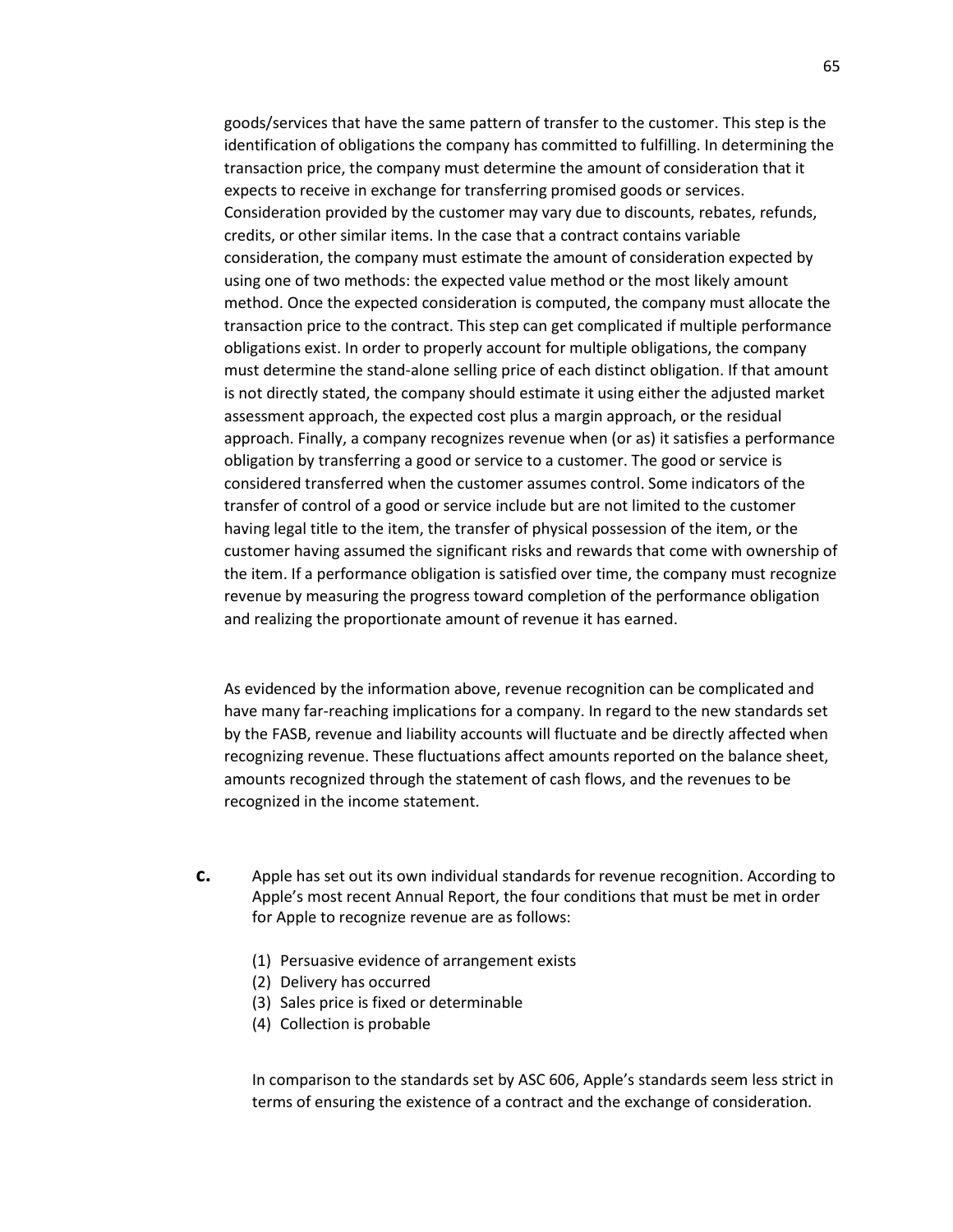These slightly more lax terms could pose problems for Apple later as the new standards are enforced and questions arise as to the legitimacy of an arrangement or collection of consideration. However, it is most likely that Apple's conditions to recognize revenue are inclusive enough to also meet the standards set by ASC 606.

Apple's Annual Report also featured certain instances in which the company takes deliberate measures in regard to revenue recognition. For instance, Apple defers revenue on online sales to individuals and to some sales to education customers in the U.S. until customers have received the item because Apple still retains a portion of the risk of loss while those sales are in transit. Apple also stated that on certain products, it might provide future unspecified software upgrades to the device's essential software and/or non-software services free of charge. Apple allocates a value to those software upgrades through estimates made by management that are known as the best estimated selling price (ESP). Revenue allocated to the unspecified software upgrade rights and non-software services based on the company's ESPs is deferred and recognized on a straight- line basis over the estimated period that the software upgrades and non-software services are expected to be provided.

- **d.** Multiple element contracts are ones in which the company is expected to perform multiple performance obligations, which may have differing implications in regard to revenue recognition. For instance, one transaction could consist of Apple selling a computer (hardware) with software on it that it needs to run. As mentioned earlier, sometimes that software might include unspecified upgrades that the company must also value. In such a transaction, Apple would need to allocate the standaloneselling prices of the hardware and software as well as apply a method for estimation to determine the value of the upgrades. This is a simplified example of how complex a contract can get when one aspect of it may have a consistent method of accounting while another aspect of the contract may be subject to change over time. In such instances, the expectations of when revenue for the entire transaction should be recognized can become difficult to discern.
- **e.** Management may have a significant influence in how revenue is recognized for certain products, especially if an estimation is required to determine transaction price or amount of consideration. In general, a manager's main financial objective is for the company to be as profitable as possible. In order to maximize profits, the company must maximize revenues as well. More revenue and more profit may help the company's stock price in the short term and may even personally benefit the management involved. As a result, managers would typically be more inclined to make decisions that maximize revenue in the short term. Those decisions might be beneficial in the short term, but could pose problems later if management makes those decisions with short-term profit as the priority as opposed to prioritizing the proper accounting for recognizing revenue.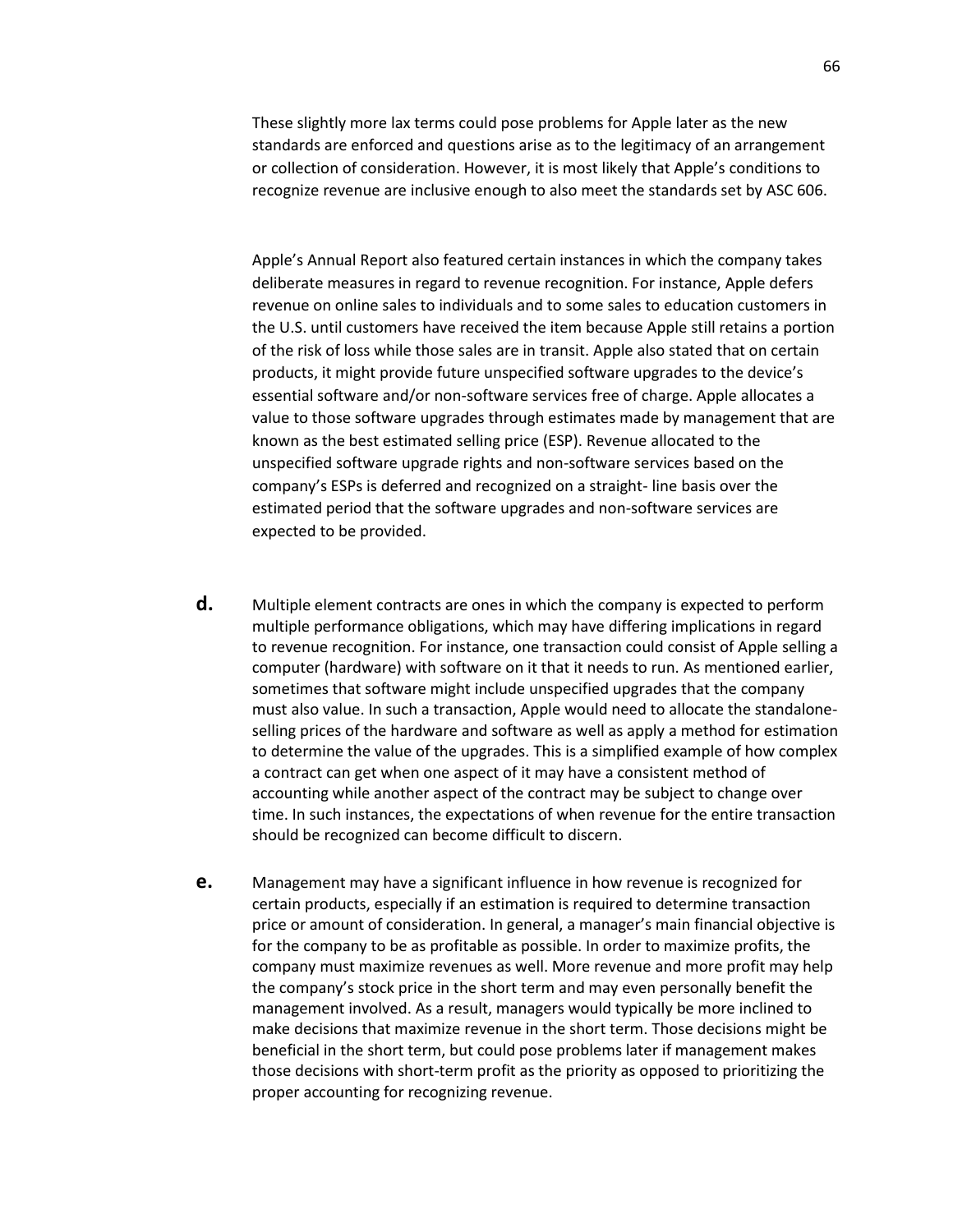**f.** i. For iTunes songs sold online, Apple should recognize revenue as the transaction occurs. There is a set price agreed upon by Apple and the customer, and typically when a customer purchases a song, it is immediately downloaded to their device (control is immediately transferred). However, Apple may not recognize the stated price of the song in its entirety as revenue as it may have an agreement with the artist that owns the song to give them a portion of the proceeds. Apple would recognize the portion it receives as a result of the transaction as the revenue generated.

ii. For Mac branded accessories sold in store, the revenue associated with that sale would be recognized as the sale occurs. The customer is physically present to immediately assume control of the item and Apple is able to immediately transfer physical control of the item. For those same accessories sold online, Apple does not recognize revenue until the customer receives the item. As mentioned earlier, this is because Apple assumes some risk while the goods are in transit, so it defers revenue until the customer has received the good.

iii. iPods sold to a reseller in India would be treated the same as mac branded products sold online. The customer would not be assuming control of the products until they are received, so Apple should not recognize revenue until those items are received.

iv. The purchase of gift cards is a more unique example of how the company should recognize revenue. When a customer purchases a gift card, the are essentially purchasing the right to receive a product or service in return in exchange for the consideration provided for the purchase of the card. At the date of purchase, Apple has not turned over control of any goods or services in exchange for the consideration received, so it must record that revenue as deferred revenue until the customer redeems that gift card for whatever they plan to buy.

**Conclusion:** The case study above provides an analysis of Apple Inc.'s product lines and how the company recognizes revenue on those products in accordance with the appropriate standards for revenue recognition. In order to gain a greater understanding of the effects that revenue recognition can have on a company's financials, one must first understand the difference between revenue and gains. By doing do, one realizes that the recognition of revenue is tied to the company's satisfaction of obligations made pertaining to the company's main operations. As evidenced by the case study above, Apple's main operations consist of selling a variety of products, some of which require different methods for revenue recognition. This is where recognizing revenue can get difficult for Apple as some figures in a transaction might be stated and others might need to be estimated. The differences associated with revenue recognition are illustrated in part 'f' when different product lines are assessed and considered in